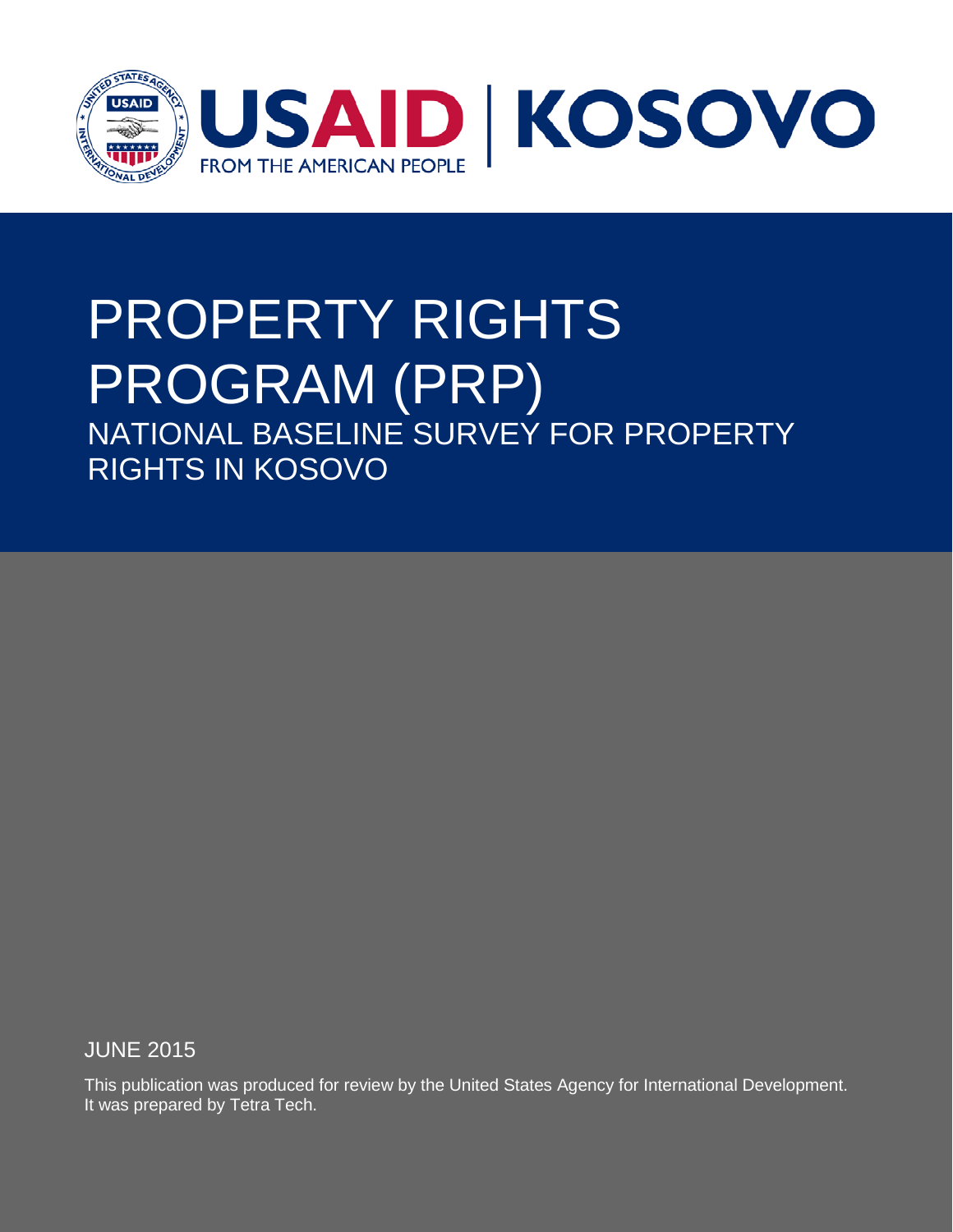Prepared for the United States Agency for International Development, USAID Contract Number AID-OAA-I-12-00032/AID-167-TO-14-00006 – Property Rights Program in Kosovo under the Strengthening Tenure and Resource Rights (STARR) Indefinite Quantity Contract (IQC).

Tetra Tech Contacts:

John (Jack) Keefe, Senior Technical Advisor/Manager 159 Bank Street, Suite 300 Burlington, Vermont 05401 Tel: (802) 495-0282 Email: [jack.keefe@tetratech.com](mailto:jack.keefe@tetratech.com)

Don Cuizon, Project Manager 159 Bank Street, Suite 300 Burlington, Vermont 05401 Tel: (802) 495-0309 Email: [don.cuizon@tetratech.com](mailto:don.cuizon@tetratech.com)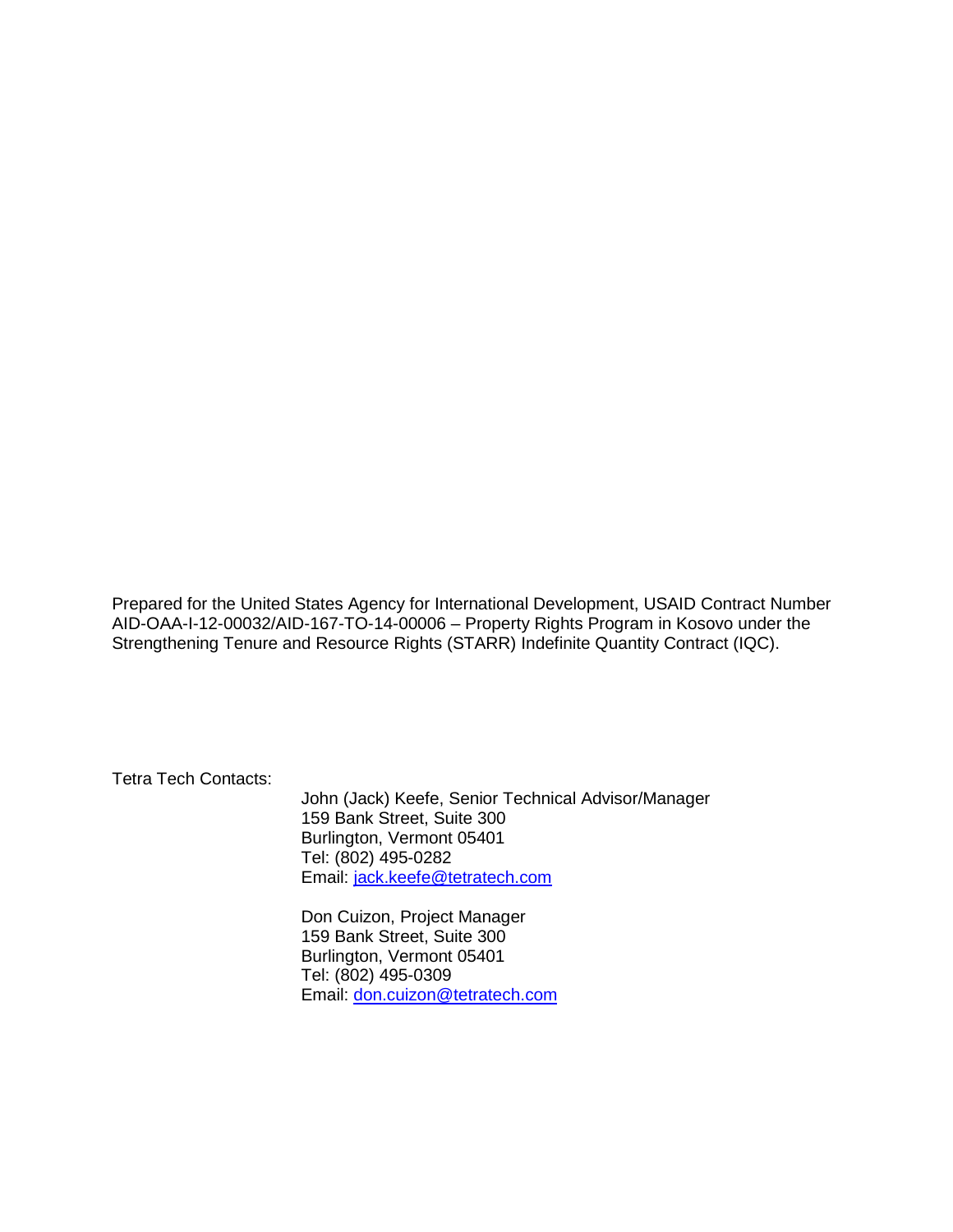## PROPERTY RIGHTS PROGRAM (PRP)

## NATIONAL BASELINE SURVEY FOR PROPERTY RIGHTS IN KOSOVO

JUNE 2015

### **DISCLAIMER**

The authors' views expressed in this publication do not necessarily reflect the views of the United States Agency for International Development or the United States Government.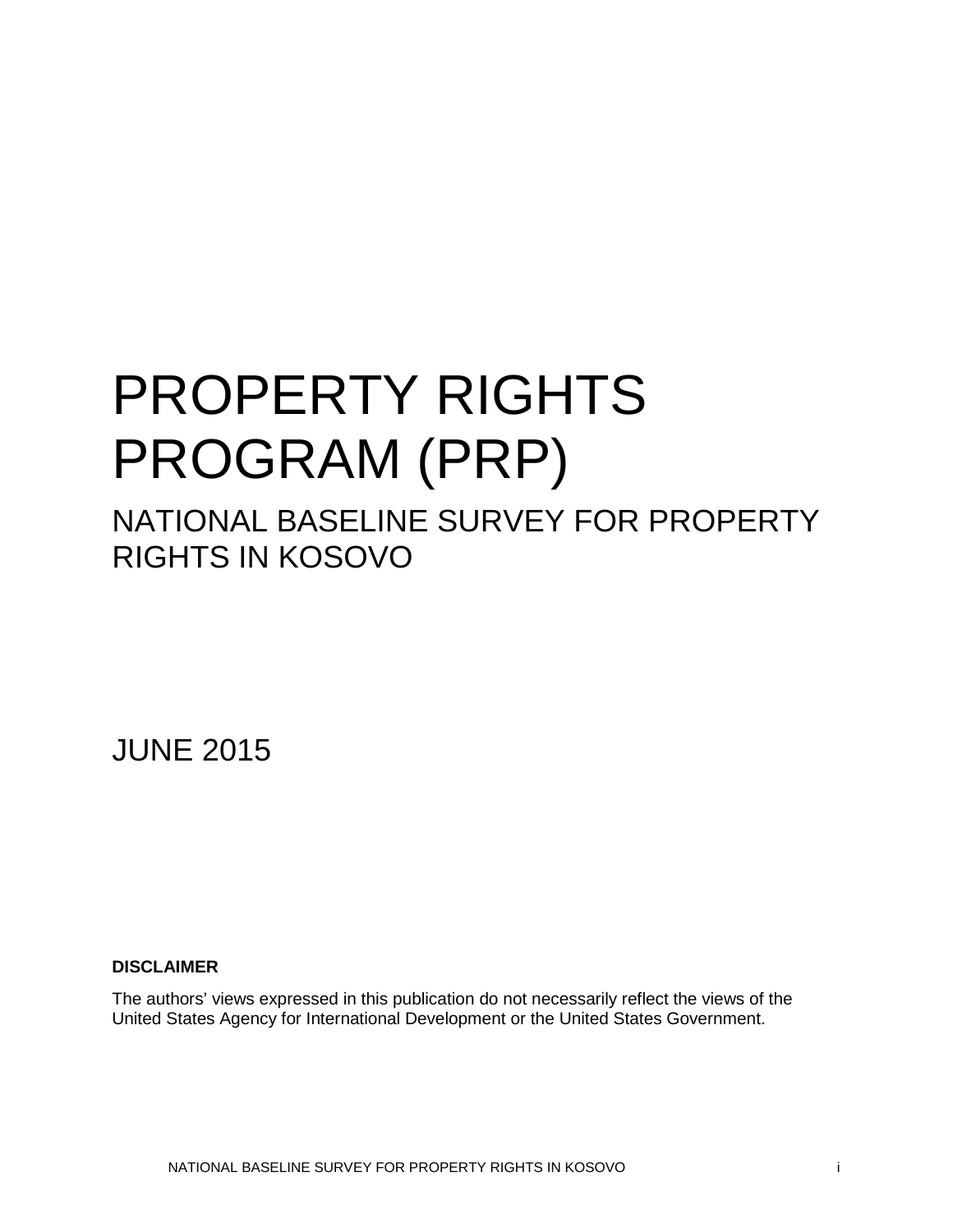# <span id="page-3-0"></span>**TABLE OF CONTENTS**

| 1.0 |                                                                                         |    |
|-----|-----------------------------------------------------------------------------------------|----|
| 2.0 |                                                                                         |    |
| 3.0 |                                                                                         |    |
|     |                                                                                         |    |
|     |                                                                                         |    |
|     |                                                                                         |    |
|     |                                                                                         |    |
|     |                                                                                         |    |
|     | 3.2 CITIZENS' BELIEFS, ATTITUDES AND BEHAVIORS ABOUT WOMEN'S RIGHTS TO INHERIT PROPERTY |    |
|     |                                                                                         |    |
|     | 3.3 SATISFACTION WITH COURT SERVICES ON RESOLVING PROPERTY DISPUTES35                   |    |
| 4.O | <b>CONCLUSION</b>                                                                       | 52 |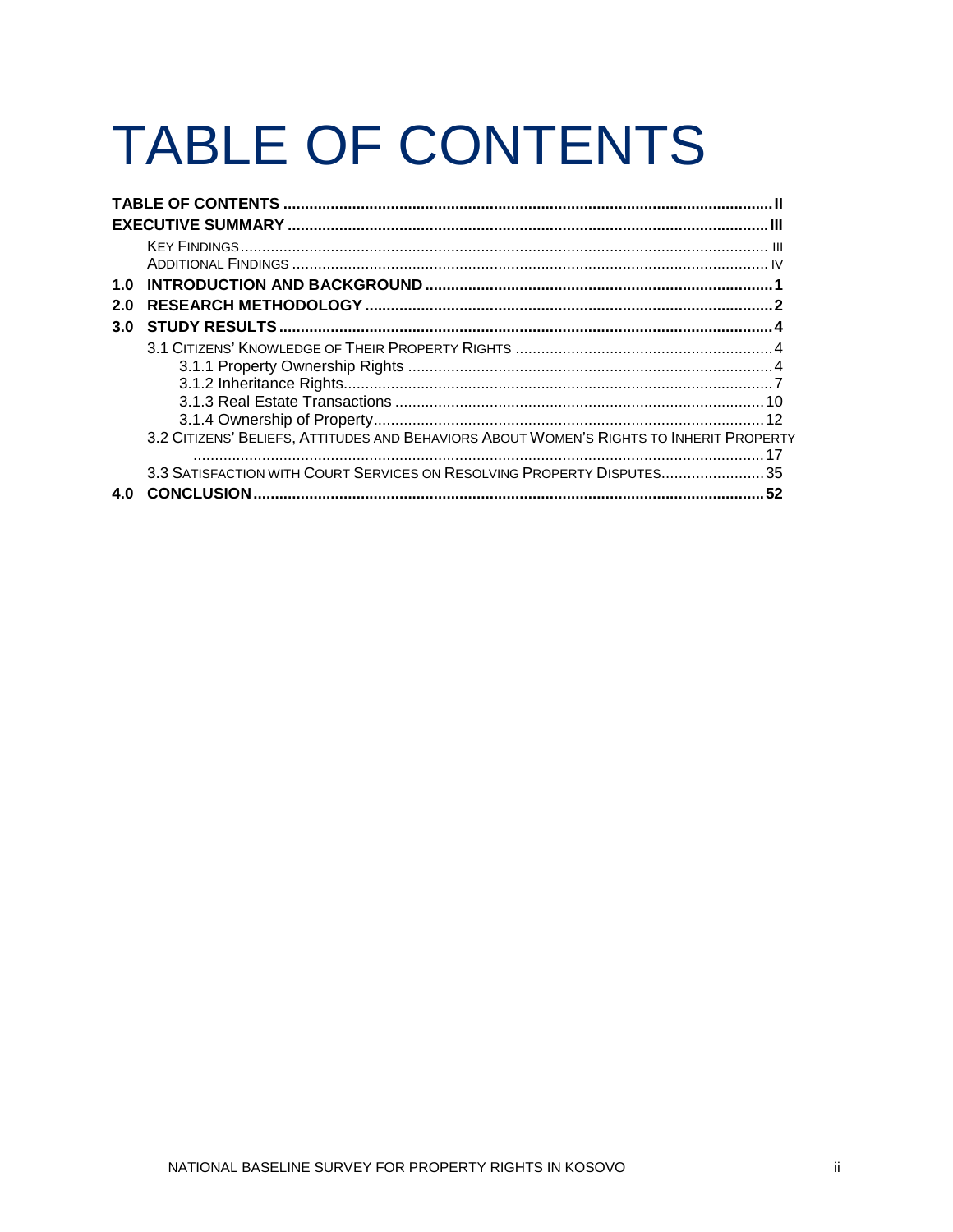## <span id="page-4-0"></span>EXECUTIVE SUMMARY

The overall goal of the USAID/Kosovo Property Rights Program (PRP) is to improve the property rights In order to build a more detailed understanding of public attitudes to property rights in general, and women's rights to inherit property in particular, Tetra Tech commissioned UBO Consulting to carry out a survey to gain insights into public opinions on property rights, women's right to inherit, and satisfaction with court services on resolving property disputes. A representative sample of 1,250 adults living in Kosovo was used to conduct this survey. The sample consisted of three sub-sets: 850 K-Albanians, 200 K-Serbs and 200 K-Other Minorities.<sup>[1](#page-4-2)</sup> The survey took place from April 3 - 27, 2015.

For a more comprehensive picture into people's attitudes/behaviors about women's rights to inherit property, UBO Consulting also conducted 15 focus groups with citizens across Kosovo. Focus groups were held with members of Albanian, Serb, and Roma Ashkali and Egyptian communities. To obtain specific information in regard to satisfaction with courts, one focus group was held only with respondents who had previous experience with property/inheritance cases. The focus groups were held from April 16 - 30, 2015.

## <span id="page-4-1"></span>**KEY FINDINGS**

 $\overline{a}$ 

- Of the total respondents, 78% said that there are no female members in their household registered as property owners. Of the total, 16% said that there is one female household member registered as a property owner, while the number of respondents who claimed that in their households there is more than one female owner registered was very low (6%).
- In comparison to male respondents, female respondents were more likely to believe "property that they created during marriage" is theirs (35% of females vs. 26.7% of males). On the other hand, male respondents were much more likely to report that "inherited property from parents" (80% vs. 47% female) belongs to them.
- Of the total respondents, 59% said they believe that women should inherit property from their birth families, compared to 35% who believed that women should not inherit property from birth families. Of the total female respondents, 62% believed women should inherit compared to 55.6% of male respondents.
- Of the total respondents, 62% could not recall any cases in their circle of acquaintances when a daughter had inherited property, while 19% could recall one case.
- A vast majority of survey respondents believe that women often renounce or withdraw their property/inheritance rights (87%). Only 10% stated that they do not believe that women renounce/withdraw their property/inheritance rights.

<span id="page-4-2"></span><sup>1</sup> Other Minorities include members of Roma, Ashkali, Egyptian, Turkish, Bosniak, Croatian, and Gorani communities living in Kosovo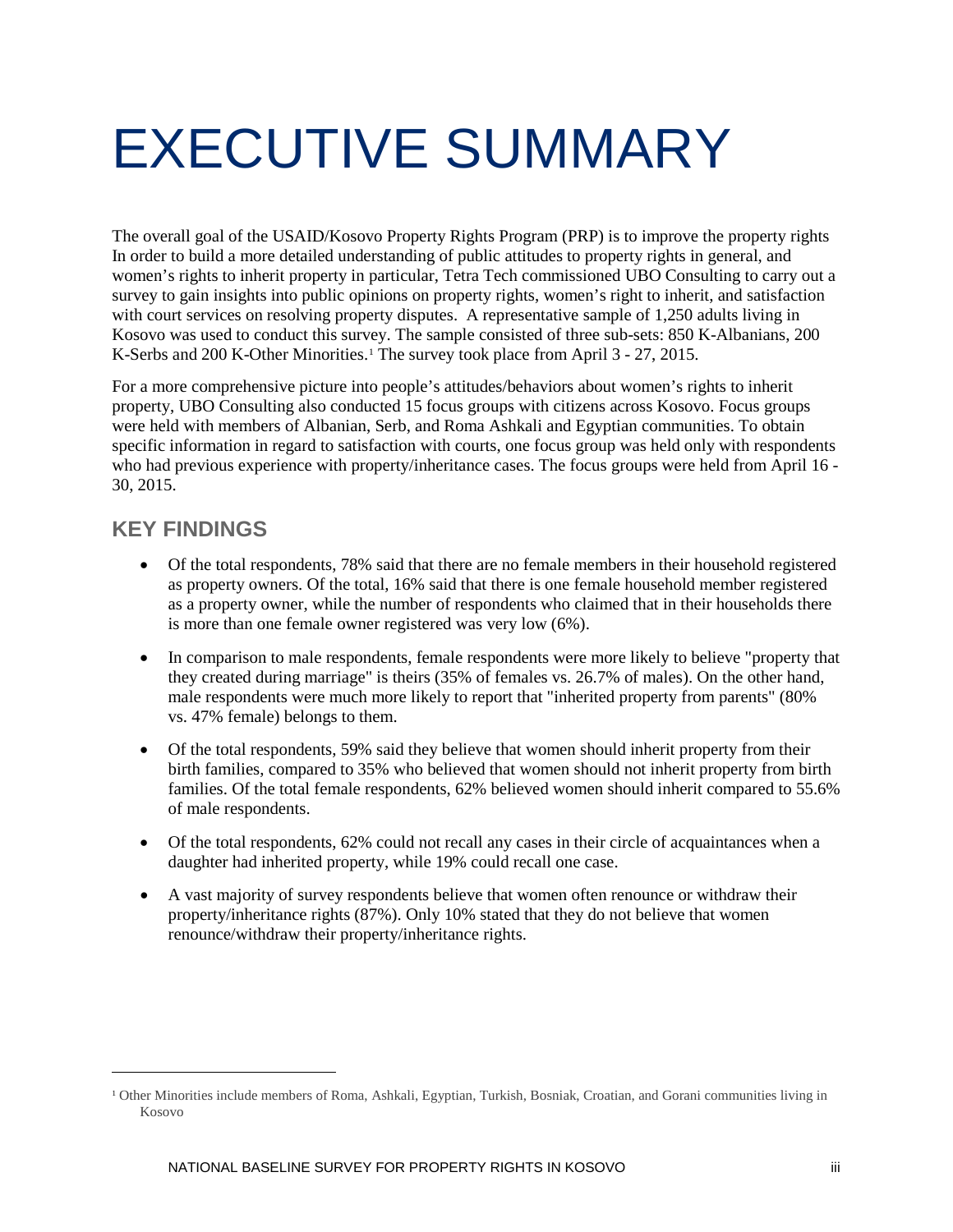## <span id="page-5-0"></span>**ADDITIONAL FINDINGS**

- Of the total respondents, 23% stated that they don't consider themselves to be owners of any immovable property. Women were more likely than men to believe they did not own any immovable property (29% women vs. 17% men).
- There is no statistically significant difference in knowledge of documents needed to make a real estate transaction among ethnicities (p=.093).
- The survey showed a general lack of knowledge: only 39.3% of respondents of Albanian ethnicity, 42% of Non-Serb minority ethnicities, and 23.9% of Serb respondents claimed they have knowledge of basic documents needed to make a real estate transaction.
- In Ferizaj region, knowledge of inheritance and real estate transactions was very low compared to other regions. Only 6.2% know the documents for a real estate transaction, compared to between 25% and 57% in other regions, and only 15.6% for an inheritance proceeding compared to between 27% and 57% for other regions. Similarly, Ferizaj residents were less likely to think women (mothers and daughters/sisters) could initiate inheritance proceedings (9.9%/4.2%) or transact real estate (4.6%/1.1%). Residents of Gjakova were similarly unlikely to identify women (inheritance: 15.1%/7.2%; real estate: 6.2%/2.2%).
- In general, respondents believe that fathers are the household member that can make real estate transactions (buy/sell/lease/mortgage). 73% of all respondents answered that the "father" is the household member that can make a real estate transaction, while 25% believed "son/brother" can make such a transaction, and only 24% believed "mother" can make such a transaction. The 24% of respondents who selected "mother" as a person who can make a transaction were those respondents who answered the question correctly by selecting every member of family as eligible to make such a request.
- In Peja region, 55.2% of respondents and in Gjakova region 32.6% said there was one registered female household member as compared to only between 13.1% and 16.3% elsewhere.
- Serb respondents (41%) were more likely to report that they have at least one registered household member that is female in comparison to Albanian respondents (16%). This indicates that the Albanian community may have stronger cultural attitudes against women's ownership of property.
- Female respondents are the majority of those who said they are unaware of basic documents needed to request an inheritance. Specifically, 66% of female respondents said they do not know of these documents, compared to 48% of male respondents who said the same.
- Albanian (41%) and non-Serb minority (39%) respondents were more aware of which basic documents are needed to request an inheritance when compared to Serb respondents (22%).
- Whereas the percentage of Serb respondents who could not recall a case where a daughter inherited property in their circle of acquaintances was 17%, the percentage of Albanian respondents was 65% and the percentage of non-Serb ethnic groups was 39%.
- The percentage of female respondents (34%) who said that they had renounced their property/inheritance rights was considerably higher than the percentage of male respondents who stated the same (6%). However, it should be noted that these percentages come from the smaller group of those who have been through an inheritance proceeding (33% of the women surveyed and 36% of the men).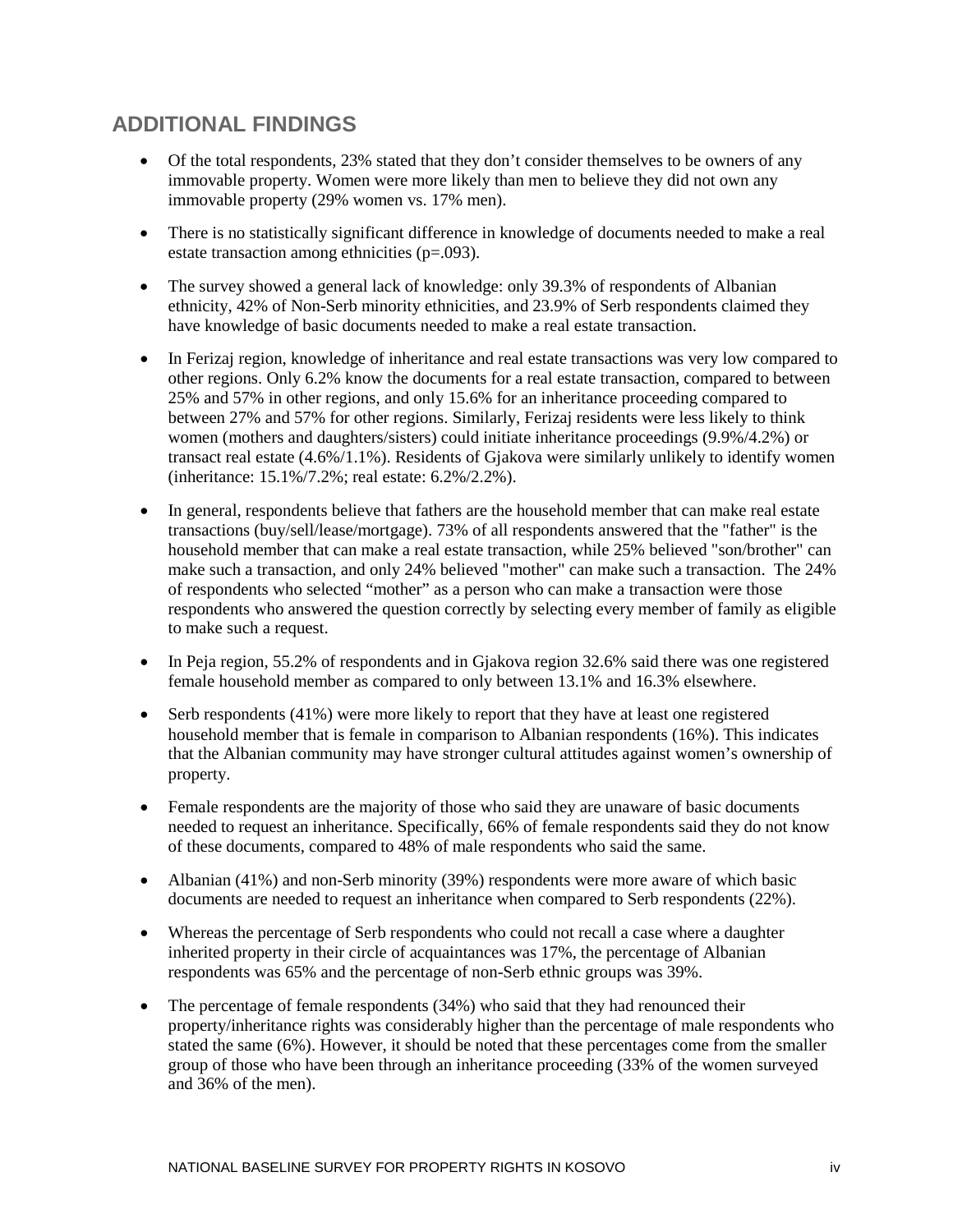- In Ferizaj region, 98.4% of people agreed that inheritance between sons and daughters should be equal and 84.5% believed that women should inherit from their birth families, while in Peja only 47.5% agreed that inheritance between sons and daughters should be equal and only 29.2% agreed that women should inherit from their birth families.
- In general, mothers were viewed as most supportive of women's inheritance, followed by fathers. This varied significantly by region. In Gjakova, only 3% said fathers are very supportive, while in Ferizaj 72.4% did. In Mitrovica, 40.2% said fathers are very supportive, while in Prizren only 11% said this. The other regions ranged from 25% to 39%. In Ferizaj people were much more likely to say mothers are very supportive (87.4%) than in Gjakova (6.6%). Other regions ranged between 26% and 64.7%.
- Of the total respondents, 57% said their birth family had never gone through an inheritance proceeding.
- Only 5% of respondents claimed to have had a property related case filed in court. Only 2.2% of women and 6.9% of men had a property case.
- The majority (67%) of female respondents that were involved in a property-related case (out of only 2% of female respondents) said that a male member of their family was the one that initiated legal action in court.
- Only 22% of respondents who had a property related case were satisfied with timing of case processing.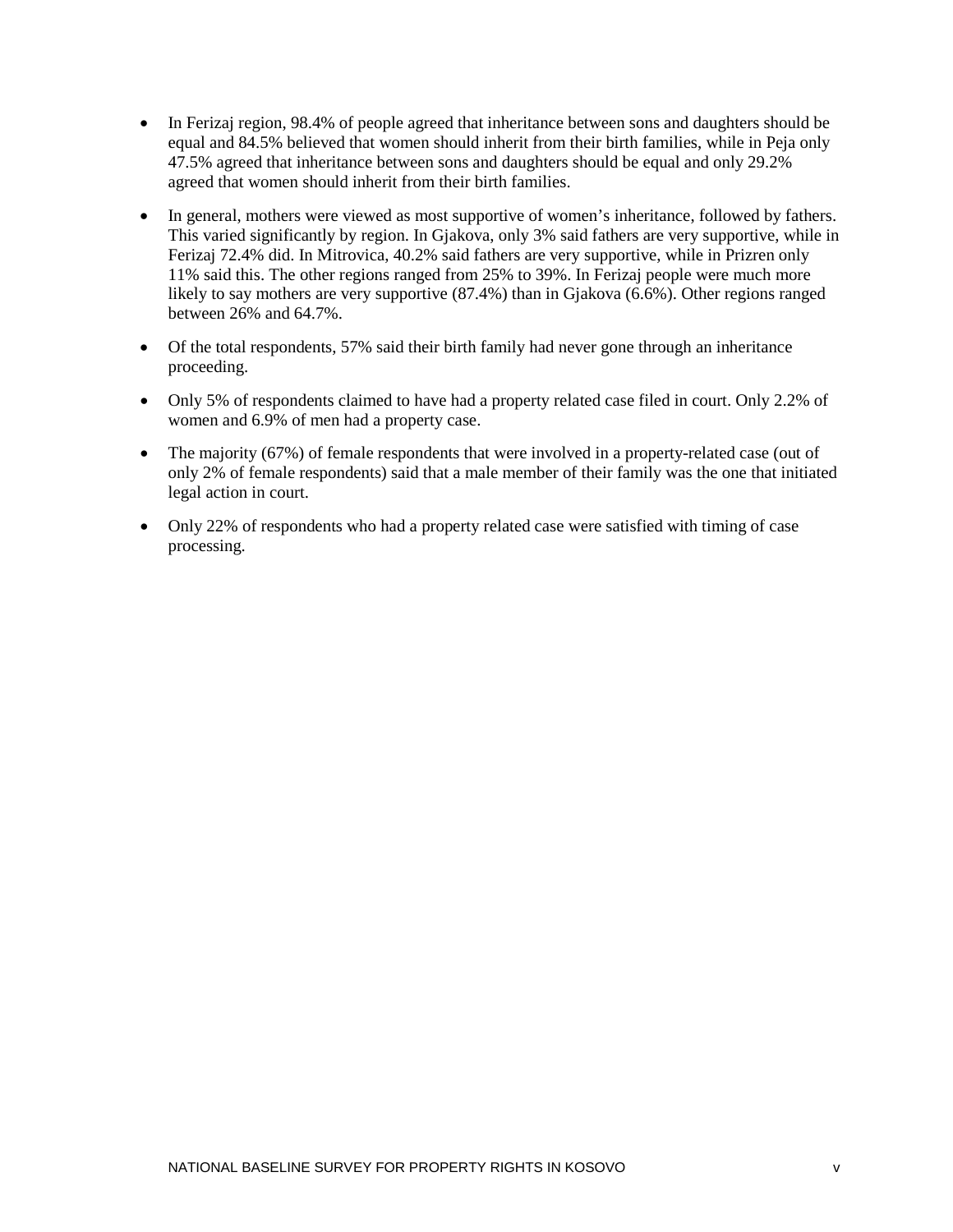## <span id="page-7-0"></span>1.0 INTRODUCTION AND BACKGROUND

Despite significant progress over the past decade, Kosovo shares in many of the global challenges to attaining gender equality. These include women's unequal access to economic and environmental resources.[2](#page-7-1) The rule of law in Kosovo is constrained by poorly defined and enforced property rights, especially the property rights of women and members of minority communities. The absence of an effective property rights regime weakens democratic governance, adversely affects human rights, disempowers women, and impedes sustainable economic growth. In 2014, women owned only 15.2% of immovable property in Kosovo, including land.[3](#page-7-2)

Tetra Tech has been awarded by U.S. Agency for International Development (USAID) a contract to implement the Property Rights Program (PRP) in Kosovo. The goal of the Property Rights Program (PRP) is to improve the property rights regime in Kosovo, strengthen the rule of law, and increase economic growth and investment.

Tetra Tech is working towards four main objectives under the program:

- Implement better coordination and policy priorities
- Improve court procedures related to property claims
- Enhance women's and minority rights to use property in practice
- Improve communication, access to information, and understanding of property rights

PRP has commissioned UBO Consulting to conduct a baseline survey in order to collect indicator-related information. The baseline survey has covered:

- user satisfaction with court services on resolving property disputes,
- attitudes/behaviors about women's rights to inherit property and engage in economic activities, and
- citizens' knowledge of their property rights.

 $\overline{a}$ 

<span id="page-7-1"></span><sup>2</sup> Gender Equality Strategy 2014 – 2017, UNDP Kosovo, August 2014

<span id="page-7-2"></span><sup>3</sup> Cadaster Report on Property Ownership in Kosovo, March 2014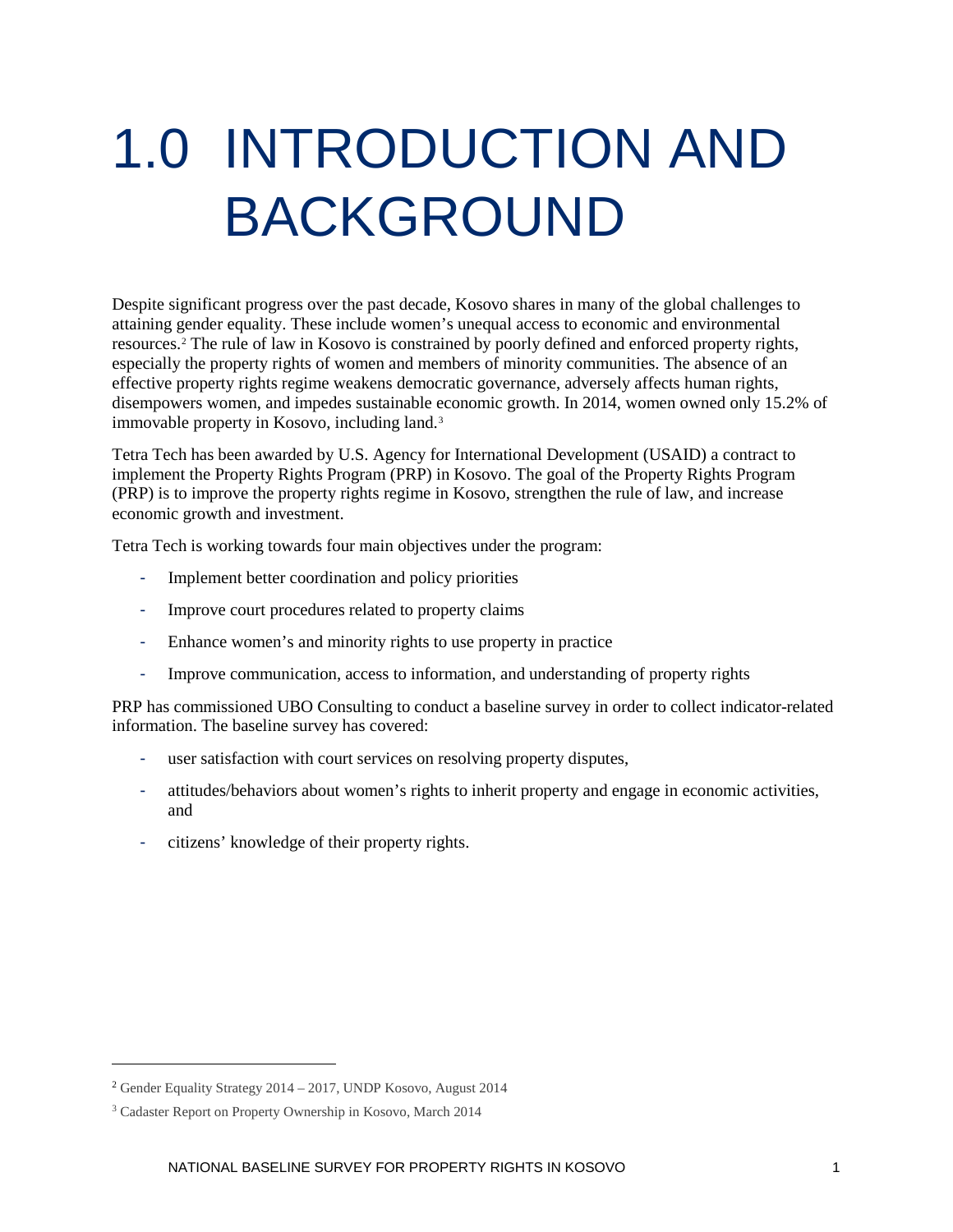# <span id="page-8-0"></span>2.0 RESEARCH METHODOLOGY

A mixed methodology of quantitative and qualitative research was used for this baseline study. The research consisted of:

- − A quantitative survey of 1,250 respondents
- − 15 focus groups with different groups of respondents

Face-to-face interviews were conducted with 1,250 adults (aged 18+). The sample population consisted of three sub-sets: 850 K-Albanians, 200 K-Serbs and 200 K-Other Minorities. Margin of error for the full sample is  $\pm 3\%$ .

#### **Figure 1. Gender breakdown of the sample**



The figure above shows ethnic and gender breakdown of all three sample sub-sets. The average age of 1,250 respondents included in this survey was 38.56 years, with respondents ranging in age from 18 to 84 years. Meanwhile, the average number of members in respondents' households was 5.8, ranging from 1 to 23.

The fieldwork for this survey was carried out between April 3-27, 2015.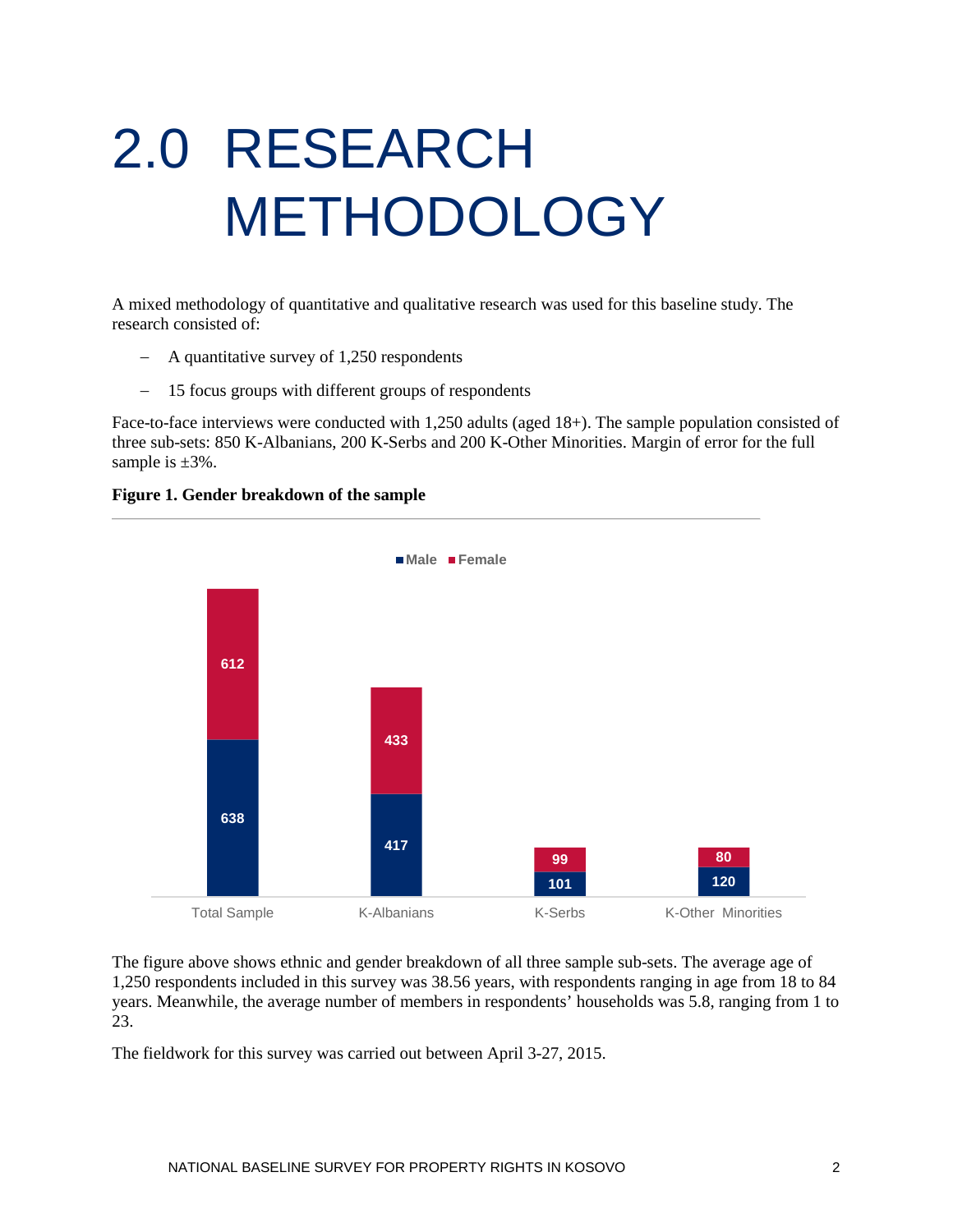In addition to the quantitative survey, focus group sessions were used to gain qualitative insights into citizens' perceptions regarding issues such as:

- − citizens' knowledge of their property rights
- − attitudes/behaviors about women's rights to inherit property and engage in economic activities, and
- − user satisfaction with court services on resolving property disputes (only in focus group sessions with court users).

The focus group discussions were held with Albanian and Serbian citizens (gender-specific), male members of Roma, Ashkali and Egyptian communities, and court users. The distribution of focus groups is shown on the table below.

#### **Figure 2. Distribution of focus group sessions**

| <b>Target group</b>                  | <b>Male</b><br><b>Sessions</b> | <b>Female</b><br><b>Sessions</b> | <b>Total</b> |  |
|--------------------------------------|--------------------------------|----------------------------------|--------------|--|
| Albanian citizens                    |                                |                                  | 8            |  |
| Serbian citizens                     | っ                              |                                  |              |  |
| Roma, Ashkali, and Egyptian citizens |                                |                                  |              |  |
| <b>Court users</b>                   |                                |                                  |              |  |
| <b>Total</b>                         |                                |                                  | 15           |  |

For the two focus group sessions with court users, UBO Consulting used the information from the this survey to target and recruit respondents who had previous experience with court cases related to property/inheritance. For the other 13 focus groups, screening questions were asked to assure that the recruited focus group participants had no previous experience with property/inheritance-related court cases.

The focus groups were carried out from April 16 - 30, 2015.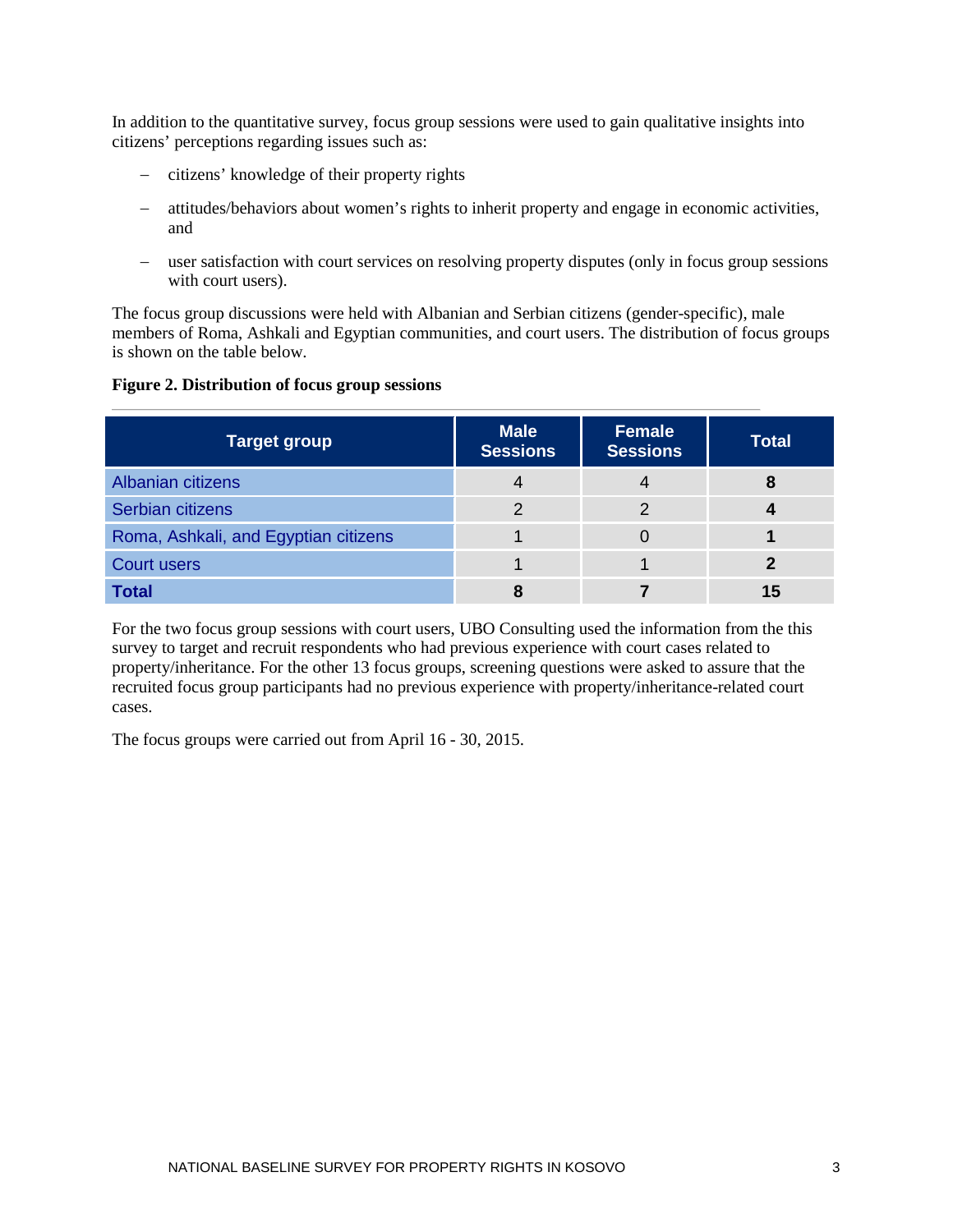# <span id="page-10-0"></span>3.0 STUDY RESULTS

## <span id="page-10-1"></span>**3.1 CITIZENS' KNOWLEDGE OF THEIR PROPERTY RIGHTS**

## <span id="page-10-2"></span>**3.1.1 PROPERTY OWNERSHIP RIGHTS**

Respondent were asked about whether they owned property, and what property ownership means to them. Of the total respondents, 23% stated that they don't consider themselves the owner of any immovable property. Women were more likely to believe they did not own any immovable property (29% women vs. 17% men).

The top three responses on what "property rights on your property" means were: "to own and use property as a result of court decision which recognized the property rights" (58%), "to own and use property which belongs to family even though the inheritance process was not initiated" (50%), and "to own and use property which you or your ancestors has bought based on legalized or notarized contract (formal contract)" (49%). There were no large differences between men and women in this regard. In Ferizaj, over 94% of respondents identified the court decision option; this was much higher than any other region and may indicate a different relationship with the courts.

Respondents thus clearly view family property and other types of property differently. The importance of registration/formalization of purchased or court-adjudicated land is recognized, but most respondents believe that they have property rights to family land even without a formal court process.



#### **Figure 3. Can you describe what do you mean by property rights on your property?**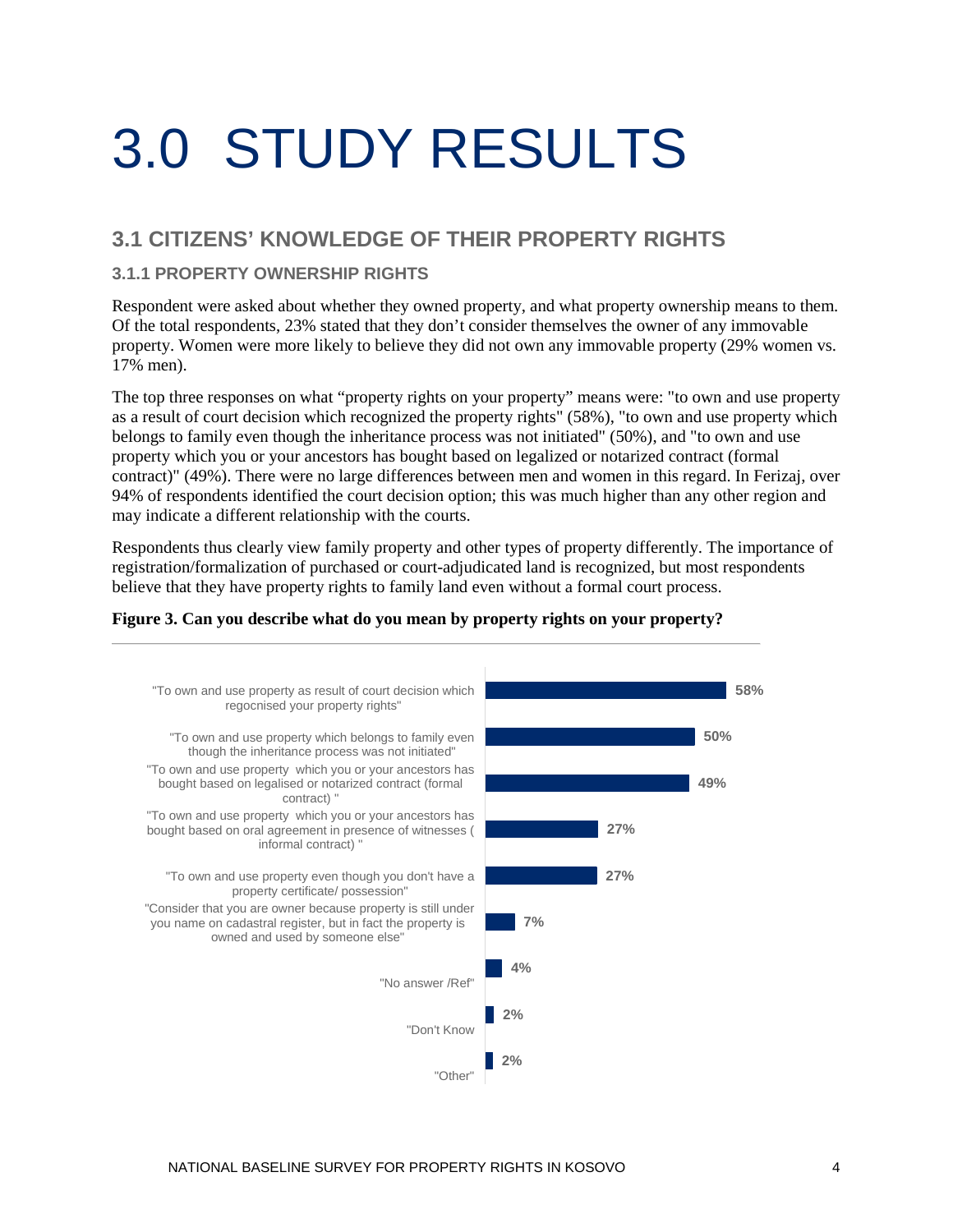There are some ethnic differences. Serb respondents (25%) were more likely than Albanian respondents (11%) to define property rights as "owning and using property even though they do not have a property certificate/possession", while Albanian respondents were slightly more likely to report that property rights mean "owning and using property as a result of a court decision which recognized one's property rights" (26% vs 19% Serb).

The majority of respondents (74%) stated that only one household member is registered as property owner within their households, whereas 21% said that two or more household members were registered as property owners. On the other hand, 5% of respondents claim that none of their household members are registered as current property owners. Importantly, "household member" was not defined, and may have been interpreted to mean living or deceased.



#### **Figure 4. How many household members are registered as property owners?**

The number of registered household female members was very low. Of the total respondents, 78% said that there are no female household members registered as property owners. Whereas, 16% of respondents said that there is one female household member registered as a property owner, while the number of respondents who claimed that in their households there are more than one female owner registered was very low (6%). Serb respondents (41%) were more likely to report that they have at least one registered household member that is female in comparison to Albanian respondents (16%).

In Peja region, 55.2% of respondents and in Gjakova region 32.6% said there was one registered female household member as compared to only 13.1% and 16.3% elsewhere.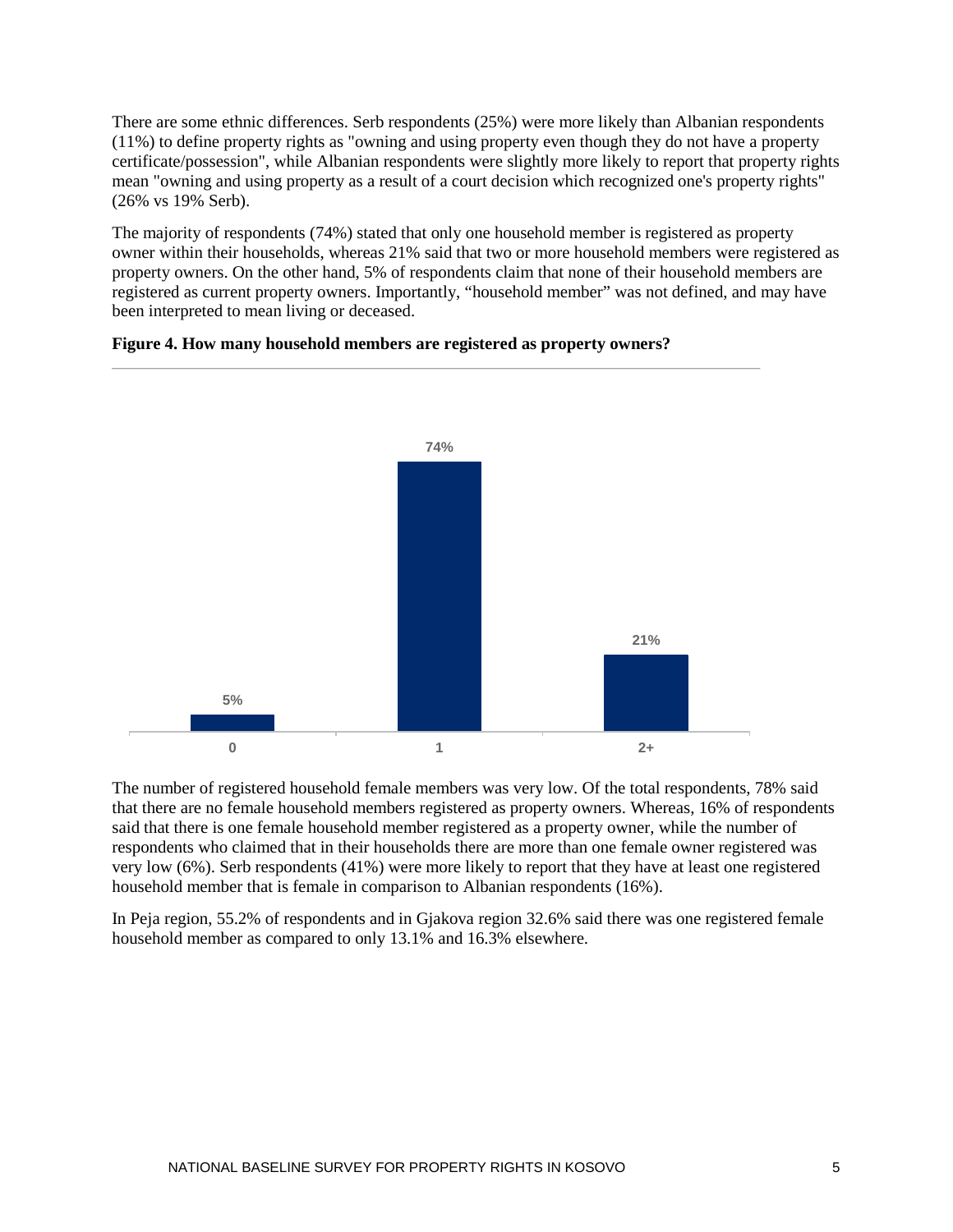

**Figure 5. How many of these registered household members are female?**

In 90% of the cases where there is only one family member is registered as property owner, that member is male. Meanwhile, in cases where there are two family members registered as property owners, 48% of them are females and 52% of them are males. It can be concluded from this that 13% of all property is jointly registered.

**Figure 6. How many of these registered household members are female? – Disaggregated by gender**

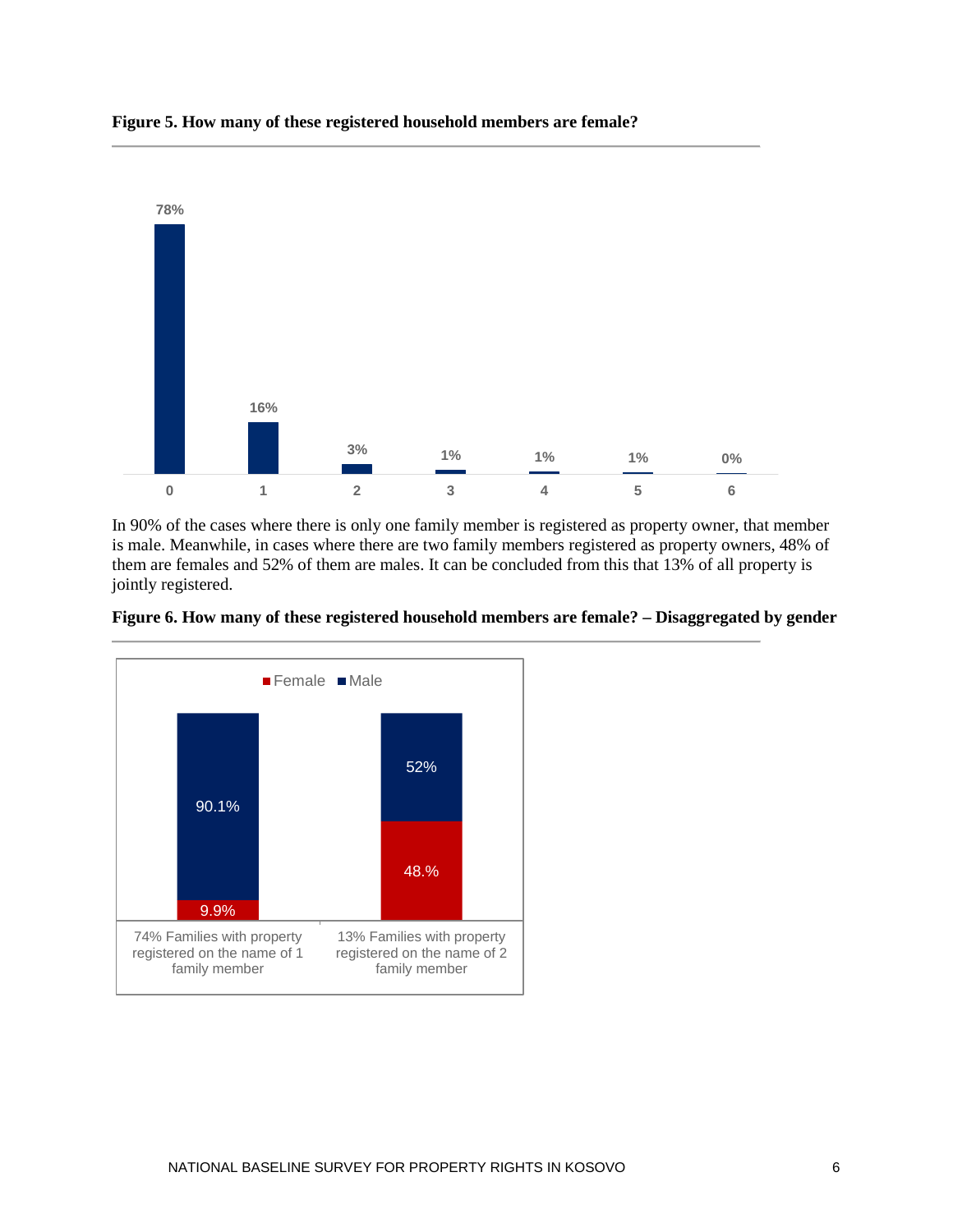## <span id="page-13-0"></span>**3.1.2 INHERITANCE RIGHTS**

When asked about which members of the [ho](#page-13-1)usehold can make requests for inheritance proceedings, only 24% of respondents provided the correct answer.4 The majority of respondents believed "father" (69%) could make this request, followed by "son/brother" (45%) and "mother" (35%). Both men and women believed that it is mainly the men in the family who can initiate these proceedings.

Over 95% of respondents in Peja region and over 93% in Gjakova region believed the father could make the request, in contrast to lower numbers in other regions. In Ferizaj region, only 4% believed a daughter/sister could make a request, and only 10% believed a mother could. These low numbers may indicate a worse situation for women and inheritance in this region.

There were no large differences across age groups.

When asked which property *should* belong to both partners (husband and wife), 90% of respondents said that "property created during marriage" should belong to both partners. Fewer respondents said that "inherited property from parents, either side" (31%) should belong to both partners, and even fewer said that "earned property of either partners before marriage" (24%) should belong to both partners. Only 10% of respondents believed that "undistributed property of parents/siblings on either side" ought to belong to both partners.





The vast majority of both female (91%) and male respondents (89%) stated that property created during marriage should belong to both partners. There were slight differences of opinions in this regard between married and unmarried respondents, as 92% of married respondents were of the opinon that property created during marriage should belong to both partners, compared to 86% of unmarried respondents who stated the same.

 $\overline{a}$ 

<span id="page-13-1"></span><sup>&</sup>lt;sup>4</sup> Set of answers: father, mother, daughter/sister, son/brother, husband/son in law, wife/daughter in law, and/or any adult related to family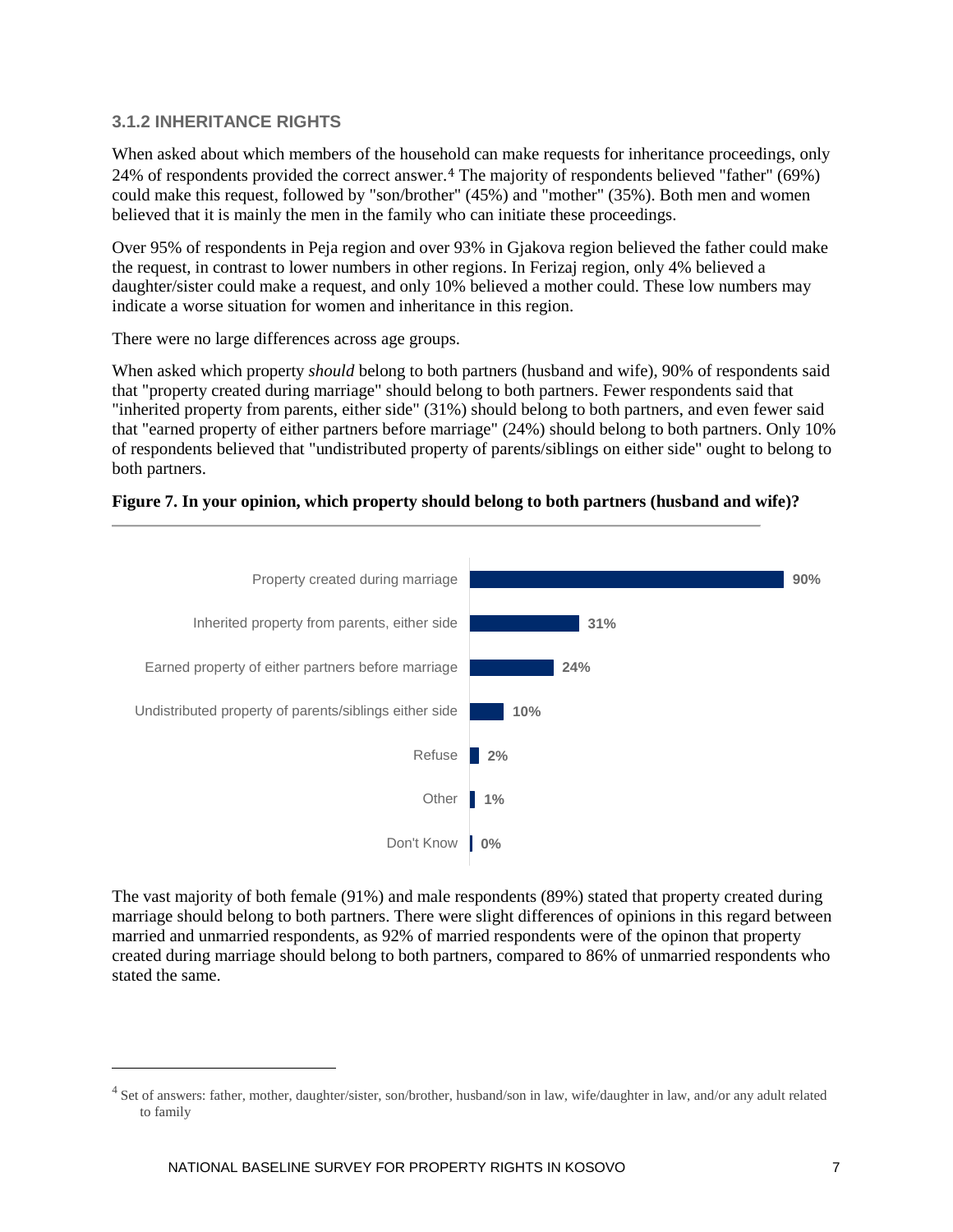This points to the difference between the perception of purchased property and inherited property. This was elucidated in focus groups. While most focus group participants agreed that women should inherit half of the property from their husbands, some argued that a women only has the right to inherit the property that has been created after she had gotten married, whereas she has no right on the property her husband had inherited.

Participants from Pristina were most knowledgeable on the issue. Participants from other regions of Kosovo did not have much information regarding how the law determines this issue.

## **FOCUS GROUP DISCUSSION IN PEJA**

*"I do not consider any of my husband's property as mine."*

## **FEMALE PARTICIPANT**

## **Figure 8. Do you know which members of household can make a request for inheritance proceeding?**



Respondents were also asked whether they were familiar with the basic documents needed to request an inheritance. Of the total, 40% of them stated they were aware of the basic documents needed, whereas 57% said they were not.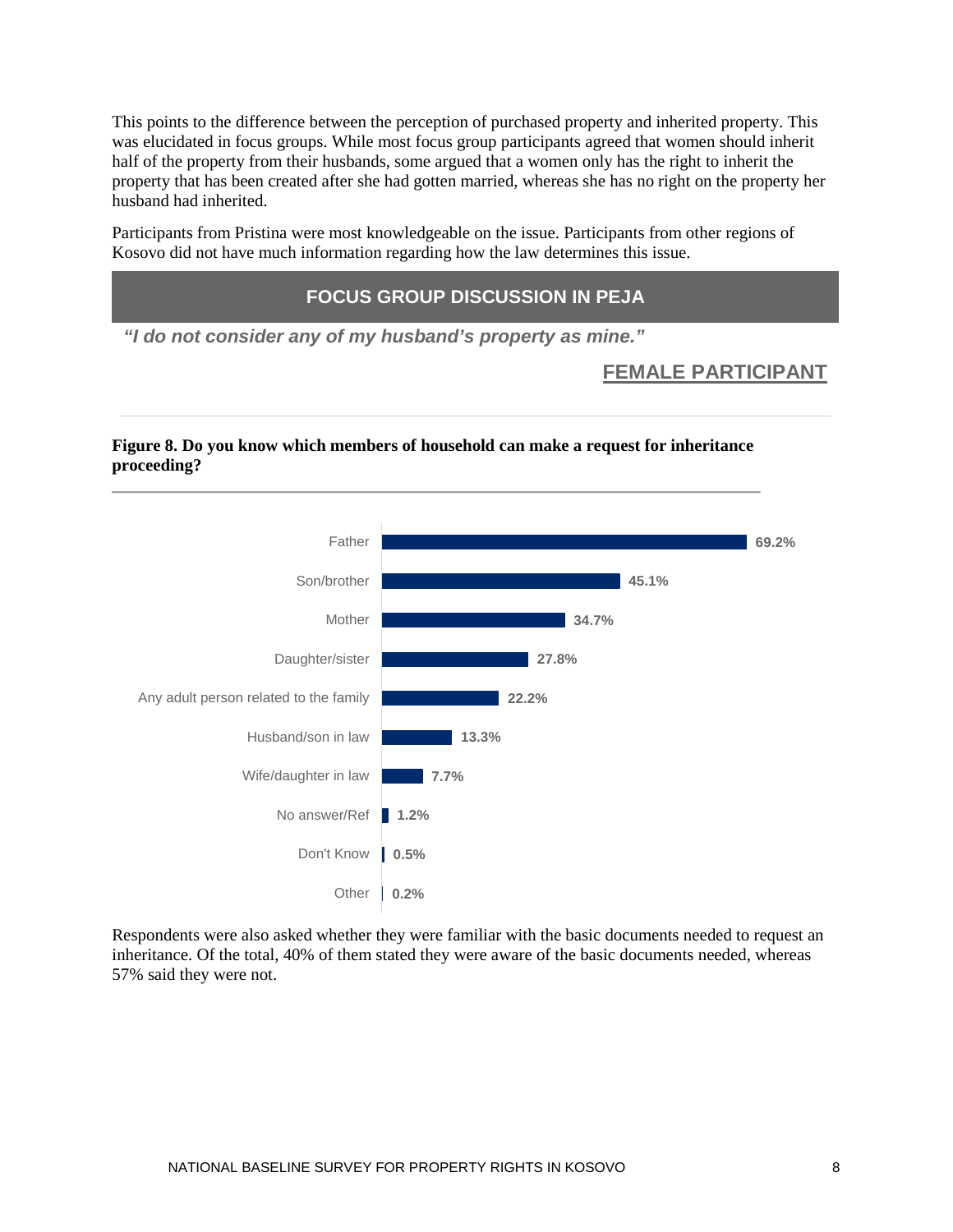

## **Figure 9. Do you know the basic documents you need to request an inheritance?**

Female respondents make up the majority of those who stated they were unaware of basic documents needed to request an inheritance. Specifically, 66% of female respondents said they did not know, compared to 48% of male respondents who claimed the same. Regarding ethnicity, Albanian (41%) and Non-Serb minority (39%) respondents were more aware of these documents than Serb respondents (22%).

There were no real differences across age groups, although almost 70% of the 18-24 group did not know, versus around 58% to 46% of all other age groups.

Knowledge in Ferizaj district was significantly low; only 6.2% of respondents knew which documents were needed.





When asked where to make a request for inheritance, the majority of respondents believed that requests can be made in the "basic court" (53%), or at the "municipality/cadastral office" (52%). Only 43% of respondents knew one could make a request for inheritance through a notary. While men and women were about equal on other responses, only 36% of women knew a request could be made through a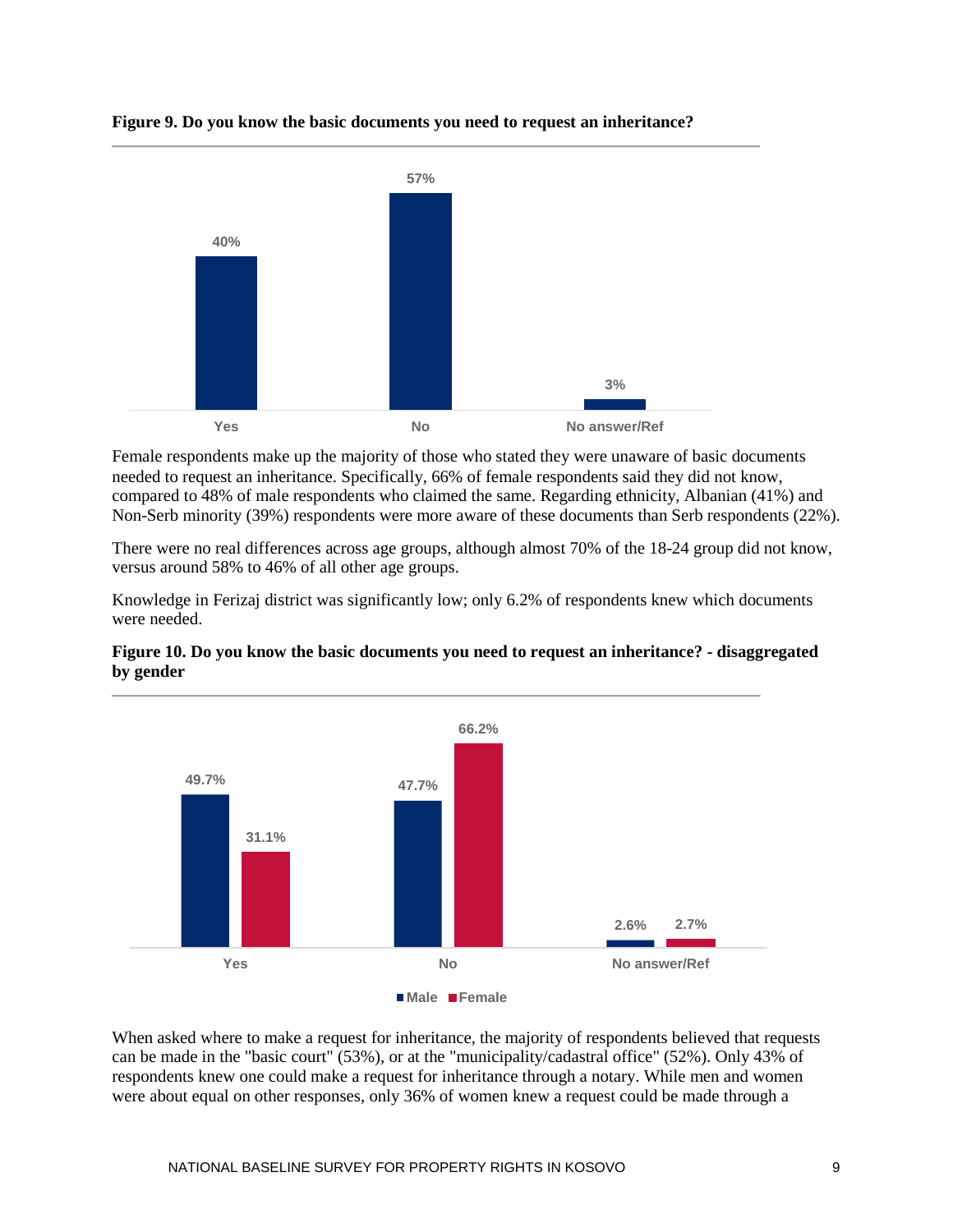notary, compared to 50% of men. Similarly, Serbs (13%) were much less likely than Albanians (24%) or other minorities (27%) to identify the notary. There were no big differences in age groups, except that those over 65 were much less likely to identify the notary (33%) than all other age groups (between 41% and 50%).





This is also supported by findings from focus group discussions, as the majority of both male and female participants were of the opinion the number of women who inherit immovable property around Kosovo is very small compared to the number of men. The main reasons for this, according to focus group participants, are related to tradition and customs, as women often do not even ask for their inheritance since "they do not want to destroy family relations and be prejudiced from society."

### <span id="page-16-0"></span>**3.1.3 REAL ESTATE TRANSACTIONS**

Survey results revealed that, just as with inheritance proceedings, in general real estate transactions (buy/sell/lease/mortgage) were viewed as "father" exclusive. Of the total, 73% believe "father" is the household member that can make a real estate transaction, 25% believe "son/brother" can make such a transaction, and only 24% believe "mother" can make such a transaction.

The 24% of respondents who mentioned "mother" as a person who can make a transaction were those respondents who answered the question correctly by selecting every member of family as eligible to make such a request. There were no particular differences in these numbers among age groups. By region, again, Peja and Gjakova regions had over 90% of respondents identify the father, while other regions were from 45% to 85%. Finally, Albanians (44%) were much more likely than Serbs (19%) to identify the father.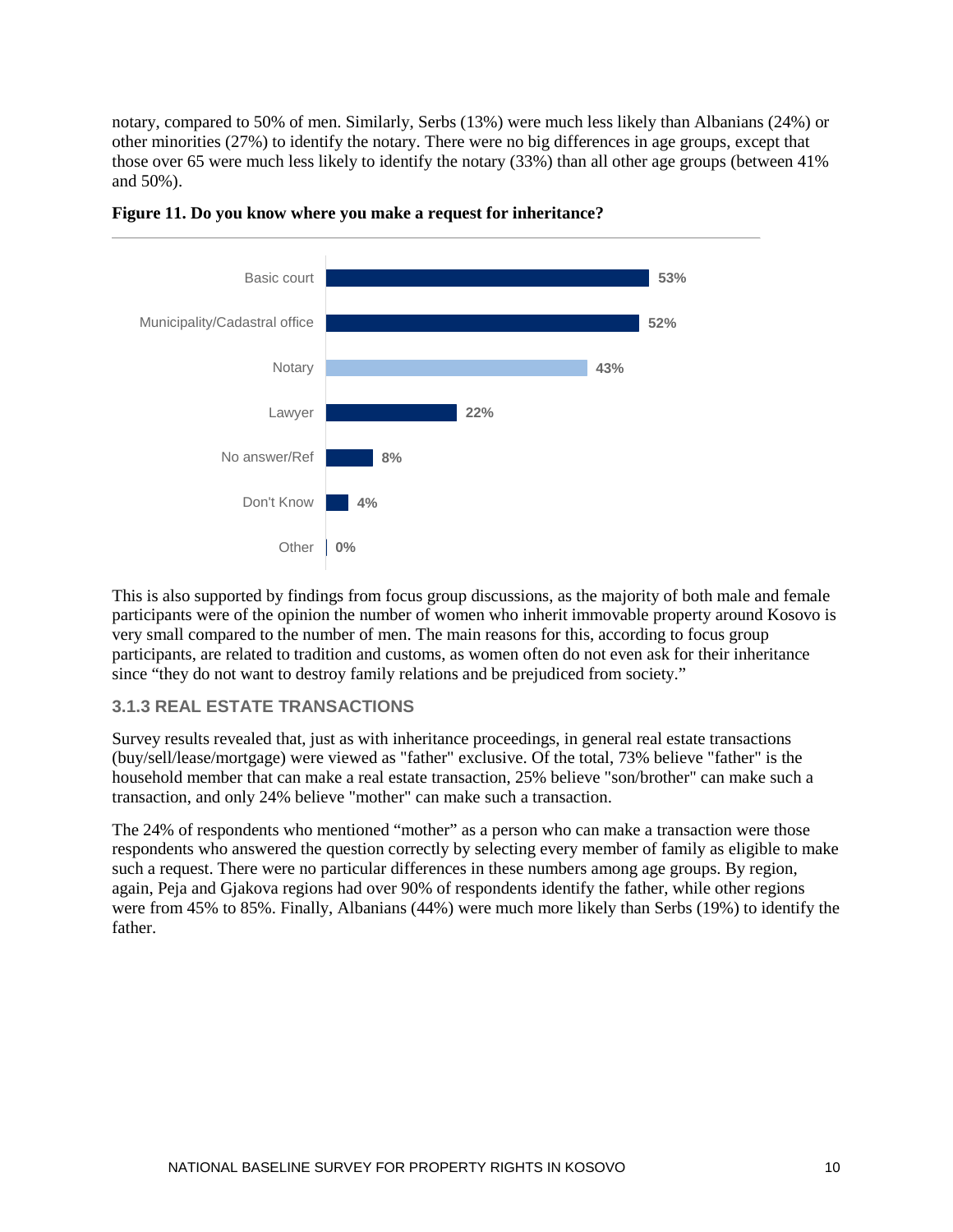### **Figure 12. Do you know which members of household can make a real estate transaction (buy/sell/lease/mortgage)?**



Of the total respondents, 38% claimed they were aware of the basic documents required to make a real estate transaction (buy/sell/lease/mortgage), whereas 58% claimed that they did not have this information.





Female respondents show less awareness regarding real estate transactions. Only 29% of them claimed to know the basic documents required to make such transactions, compared to 48% of male respondents.

There were very large regional differences in knowledge. Only 6.2% of those in Ferizaj region said they knew which documents are required, while the other regions answered yes in a range from 25% (Gjakova) to 57% (Prizren). This may have something to do with an urban/rural divide or may warrant further follow-up, especially as communications plans are devised.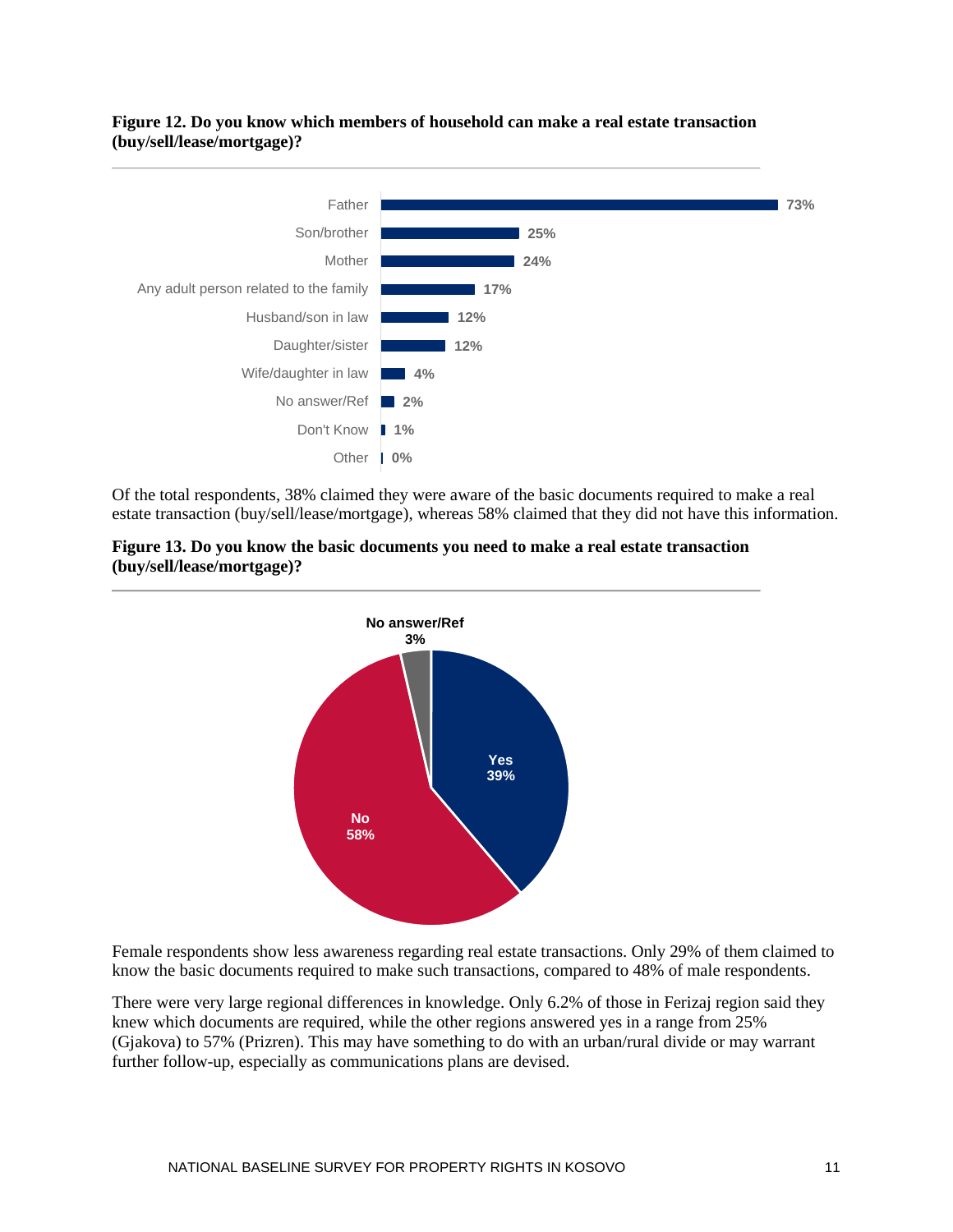There were no real differences across age groups, although the very young  $(18-24)$  and very old  $(65+)$ were more likely to say they did not know (65%) than other groups (around 55%).



## **Figure 14. Do you know the basic documents you need to make a real estate transaction (buy/sell/lease/mortgage)? – Disaggregated by gender**

When disaggregated by ethnicity, the results show that respondents of Albanian ethnicity (39%) and those of non-Serb minority ethnicities (42%) were more likely to believe they had knowledge of the basic documents compared to Serb respondents (23.9%).

## <span id="page-18-0"></span>**3.1.4 OWNERSHIP OF PROPERTY**

When asked whether they consider themselves owners of any immovable property, over 71% of respondents said that they consider themselves owners of a "house/apartment," 50% owners of "land," 4% owners of "buildings," and 23% claimed to have no ownership over any immovable property. Again, this was self-perception of ownership; see above for the most common definitions of "ownership" among various groups.



### **Figure 15. Can you please tell us if you consider yourself as owner of any immovable property?**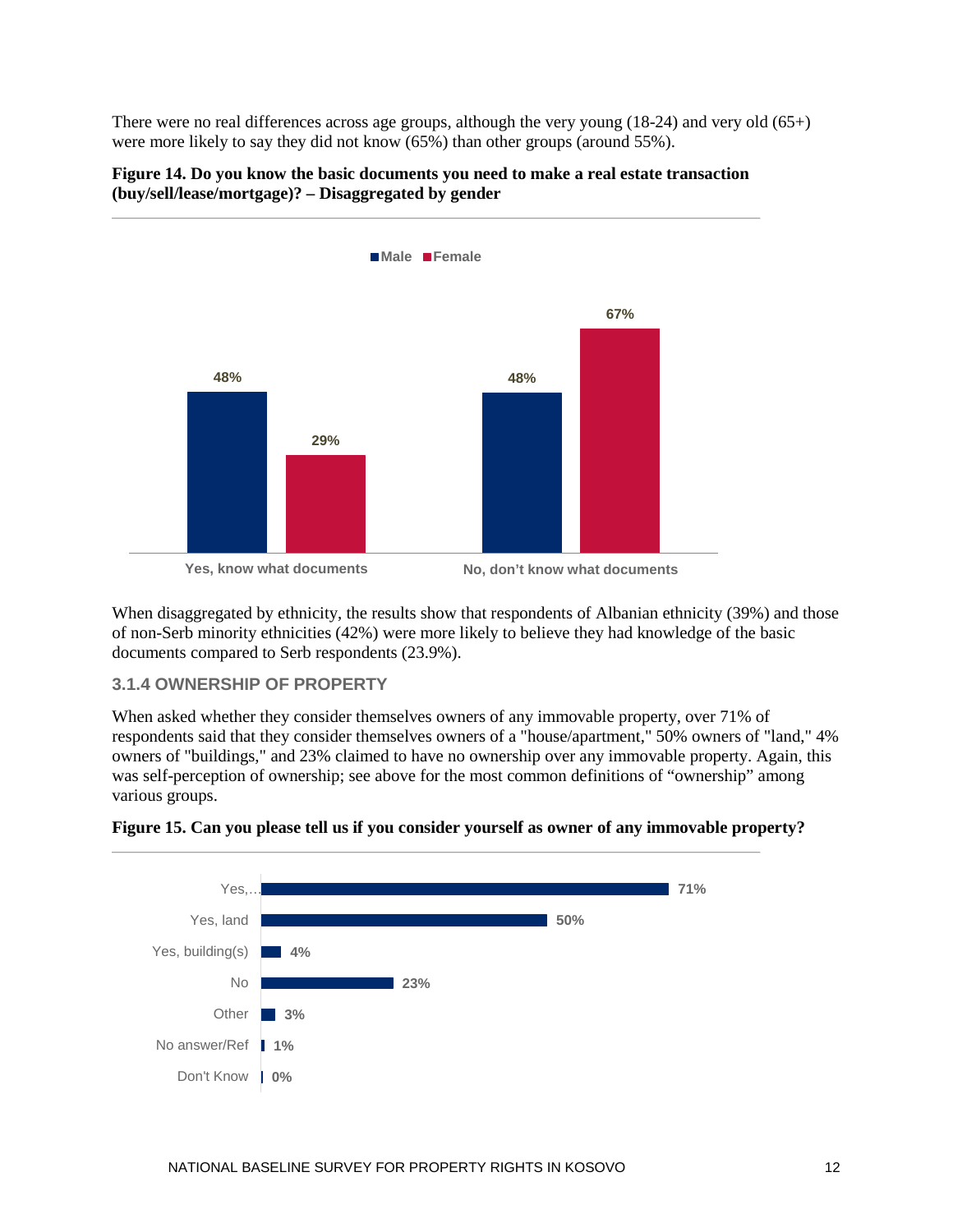Male respondents were more likely to report that they are owners of immovable property than female respondents, though the difference was starker when asked about whether land was registered. As would be expected, younger respondents were more likely to say they did not own any property (35.8% of 18-24 year olds) than other groups (between 13.2% and 26.7%).

Residents of Prizren region were much more likely not to own property than residents of other regions (44.8% versus between 8.7% and 27.7%).

## **Figure 16. Can you please tell us if you consider yourself as owner of any immovable property? - Disaggregated by gender**



When asked which property they would consider to be theirs, 64% of respondents said that they considered "inherited property from parents" to be theirs, 45% of all survey respondents considered "property created/earned by themselves" as theirs, 41% considered "property created during marriage" as theirs, and 28% considered "undistributed property of parents/siblings or more distant relatives" as their property.

### **Figure 17. Which property would you consider to be yours?**



In comparison to male respondents, female respondents were more likely to report "property that they created during marriage" is theirs (50% of females vs. 32% of males). On the other hand, male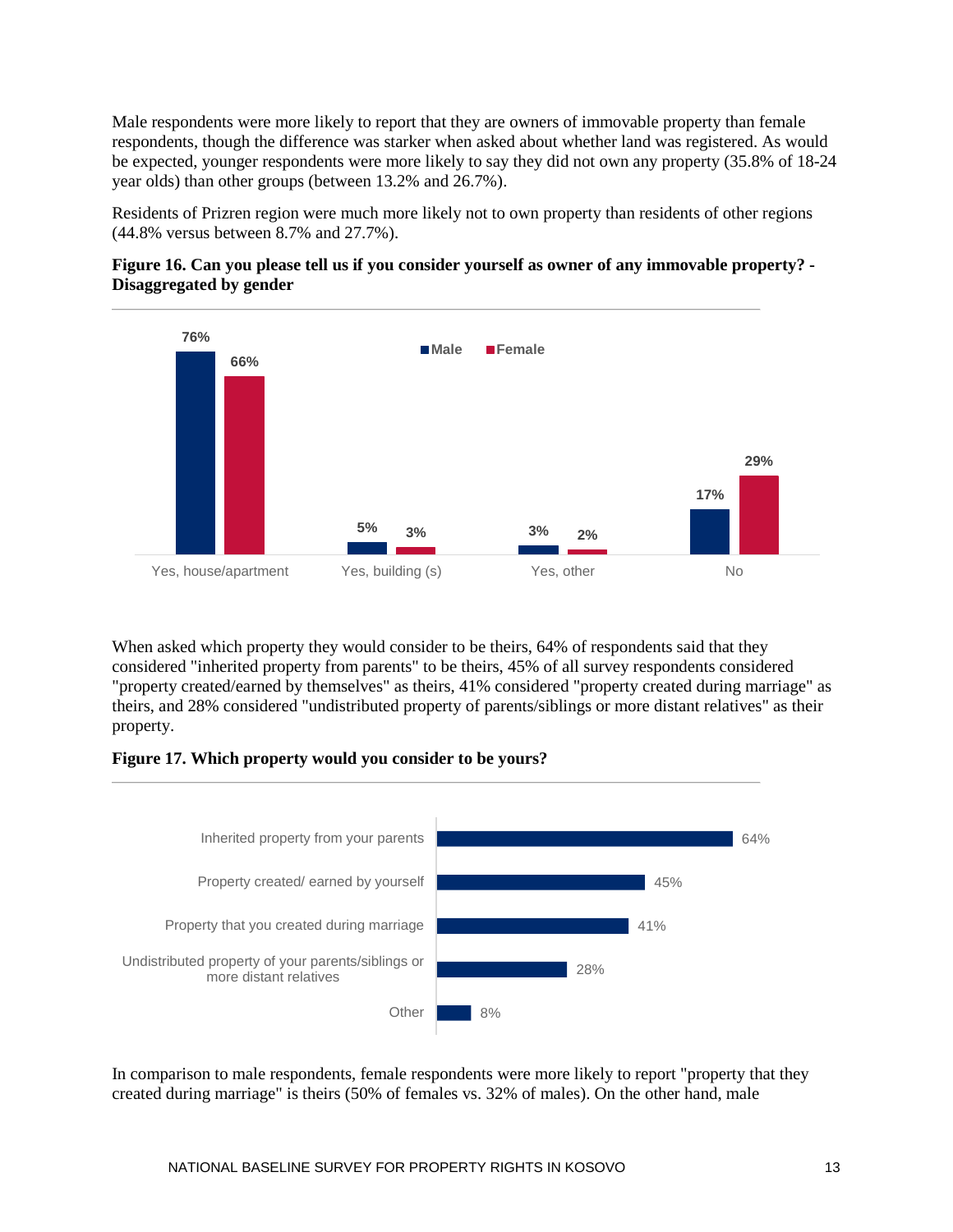respondents were much more likely to report that "inherited property from parents" (80% vs 47% female) belongs to them.

In Pristina and Peja, respondents were much more likely to own property created during marriage (60.1% and 73%) than in other regions (between 19.4% and 46.8%). This may be because it is easier or more acceptable to purchase immovable property in city regions than in more rural areas.

In Ferizaj region, only 25.4% of respondents identified inherited property as theirs, as compared to between 49.2% and 71.1% elsewhere.



**Figure 18. Which property would you consider to be yours? - Disaggregated by gender**

When asked what land was registered in their names, numbers dropped considerably compared to selfperception of ownership. For instance, only 41% of those who had said they considered "property created/earned by themselves" to be theirs said that it was actually registered in their name, and only 29% said the same for "property that they created during marriage."

Even lower percentages of respondents said that "inherited property from parents" (24%), and "undistributed property of their parents/siblings or more distant relatives" (13%) is registered in their name. This again shows that respondents tend not to prioritize formalizing ownership of inherited property, perhaps because they consider it more secure.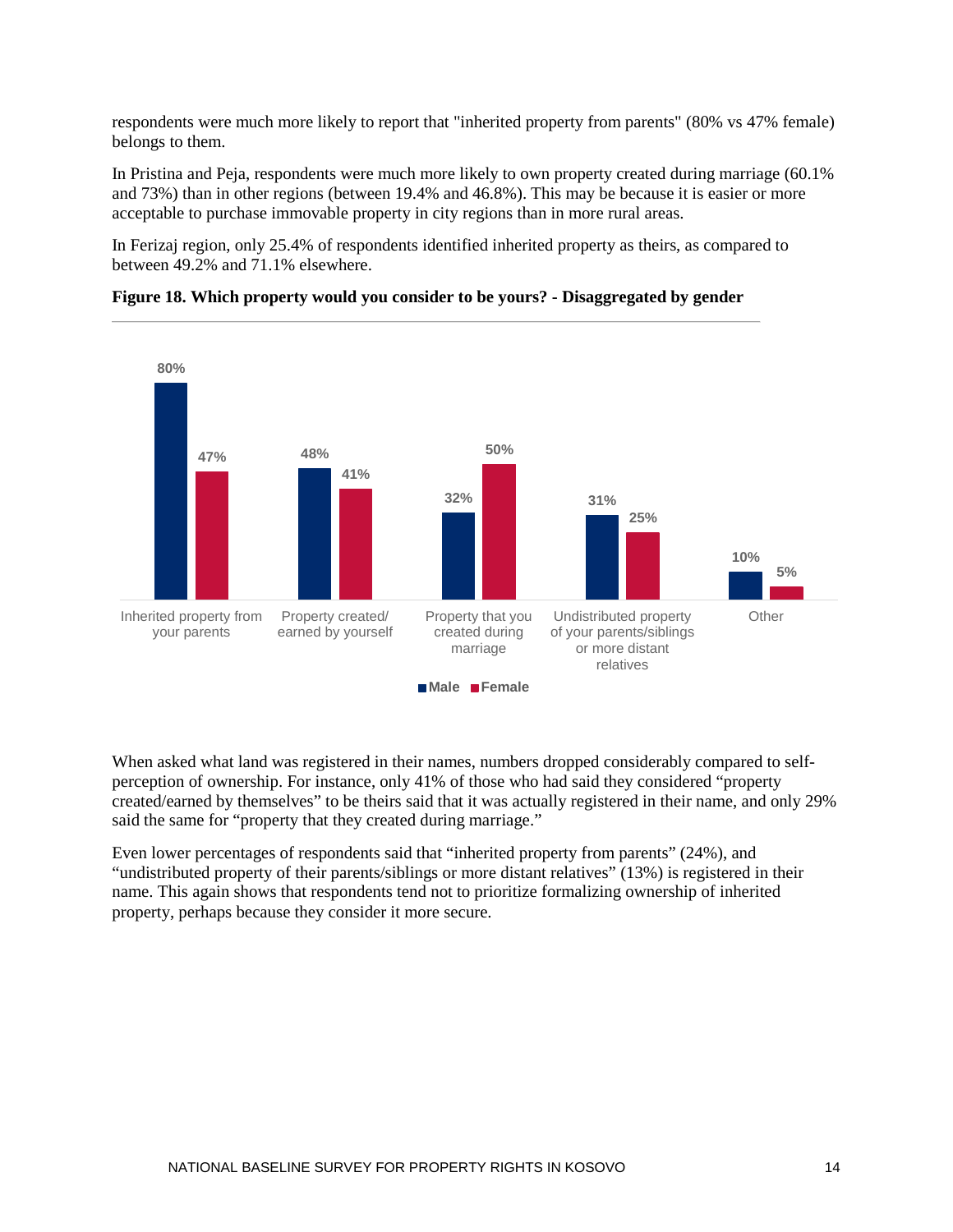#### **Figure 19. Is the property registered in your name?**



When disaggregated by gender, the survey data show that male respondents were more likely to state that the property they consider to be theirs is registered in their name.

#### **Figure 20. Which property would you consider to be yours? Is the property registered in your name? [Female Respondents]**

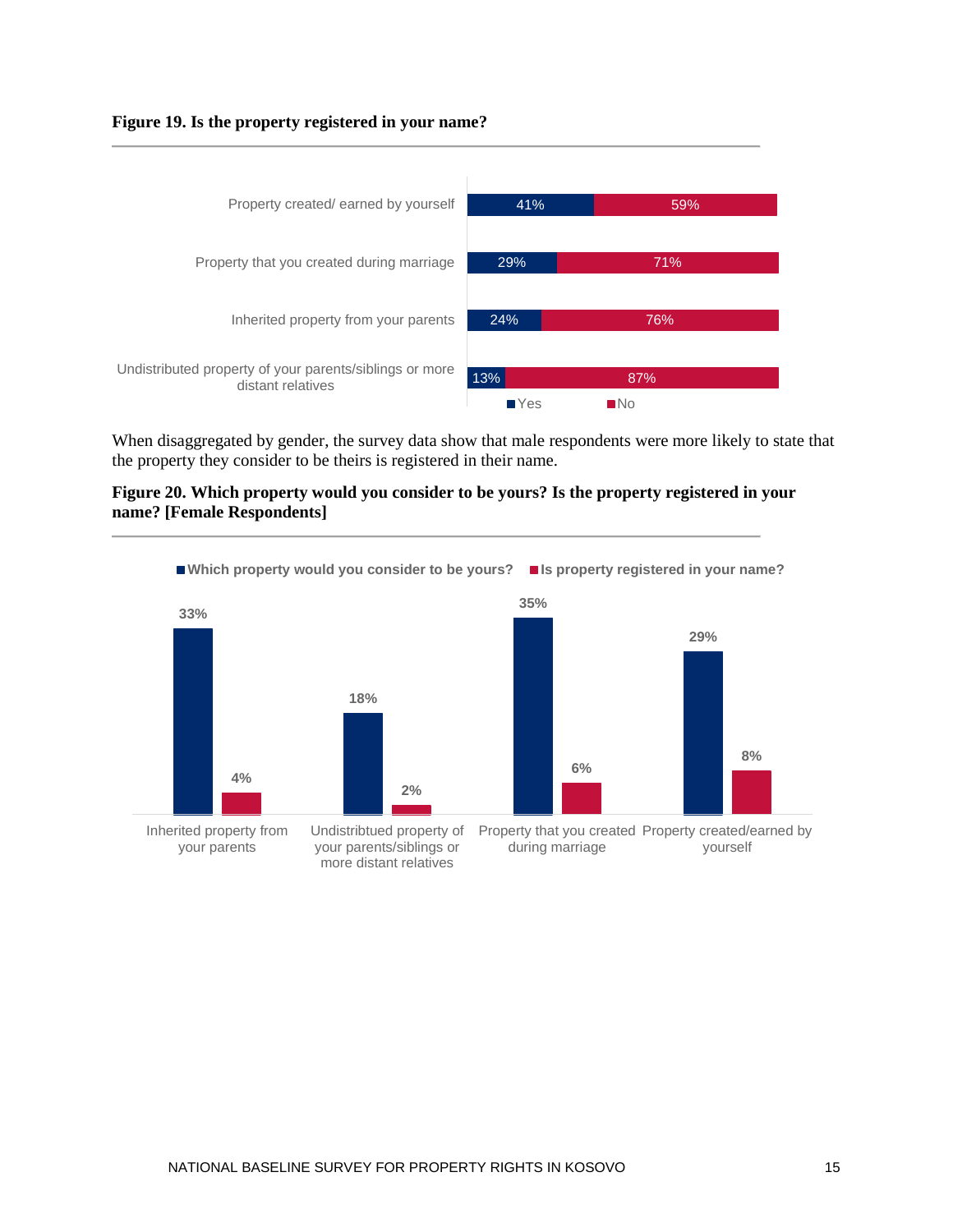### **Figure 21. Which property would you consider to be yours? Is the property registered in your name? [Male Respondents]**



The percentage of male respondents who had property registered in their name is significantly higher than the percentage of female respondents: 79% of men versus 19% of women. This difference is particularly stark for inherited property: 3.8% of women have this registered in their names versus 21% of men.

This is backed up by government figures. According to Kosovo Cadastre Agency, women owned only 15.2% of property in 2014, including land[.5](#page-22-0)



#### **Figure 22. Registered property – Disaggregated by gender**

 $\overline{a}$ 

**Percentage of registered female property Percetage of registered male property**

<span id="page-22-0"></span><sup>5</sup> Cadastre Report on Property Ownership in Kosovo, March 2014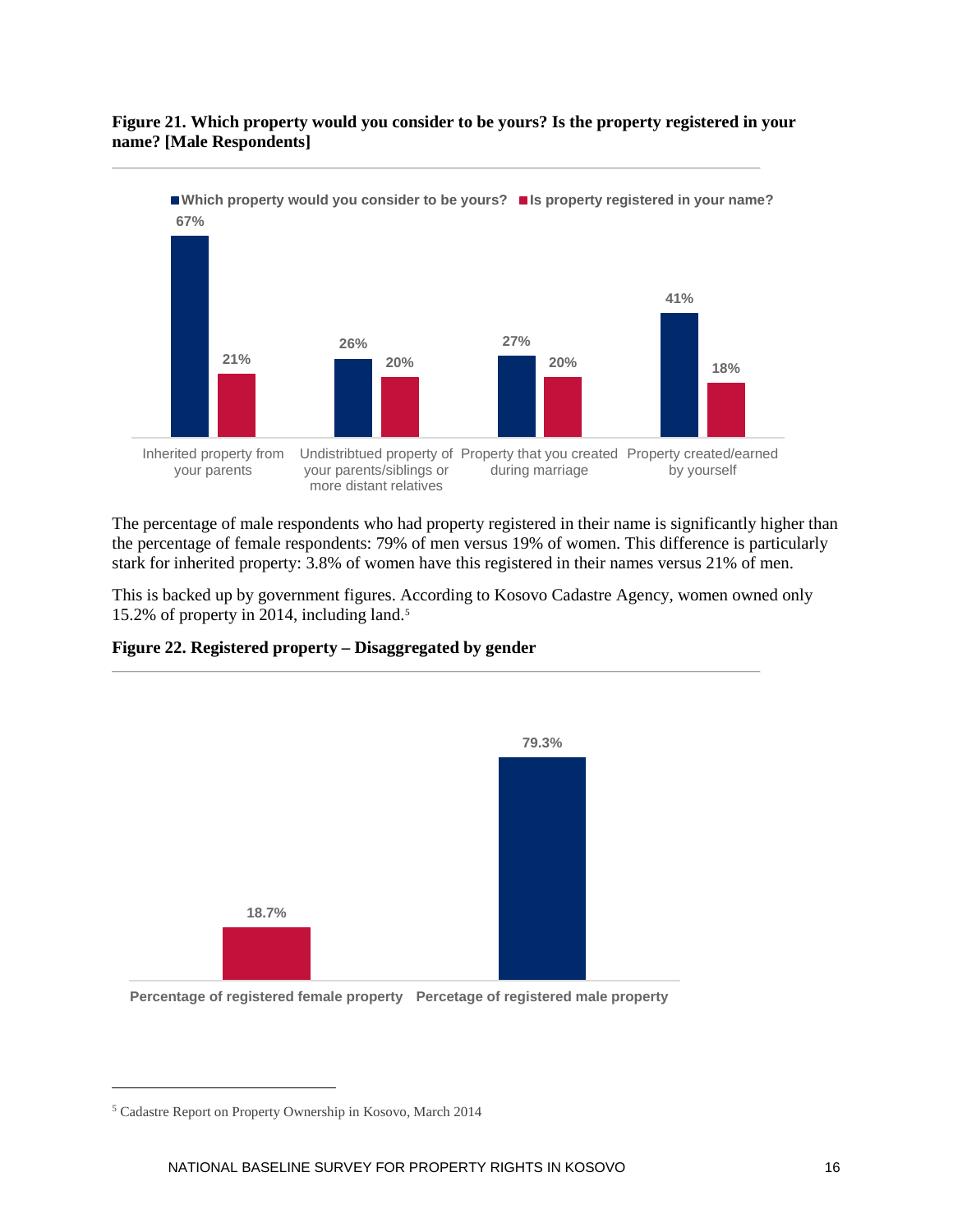

#### **Figure 23. Is the property registered in your name? – Disaggregated by gender (n=1,250)**

## <span id="page-23-0"></span>**3.2 CITIZENS' BELIEFS, ATTITUDES AND BEHAVIORS ABOUT WOMEN'S RIGHTS TO INHERIT PROPERTY**

When asked who provides income in the family, most respondents identified male household members. The most popular choice was "father" (64%), followed by "son/brother" (42%), and "husband/son in law" (18%). Claims that family income is provided by "mother" (17%) and "daughter/sister" (12%) were less common among respondents. The 18-24 year-old age group was most likely to identify the father as the income provider (86.4%). Women, on the other hand, were less likely to identify the father than men (56.8% of women answered "father" versus 71.9% of men).



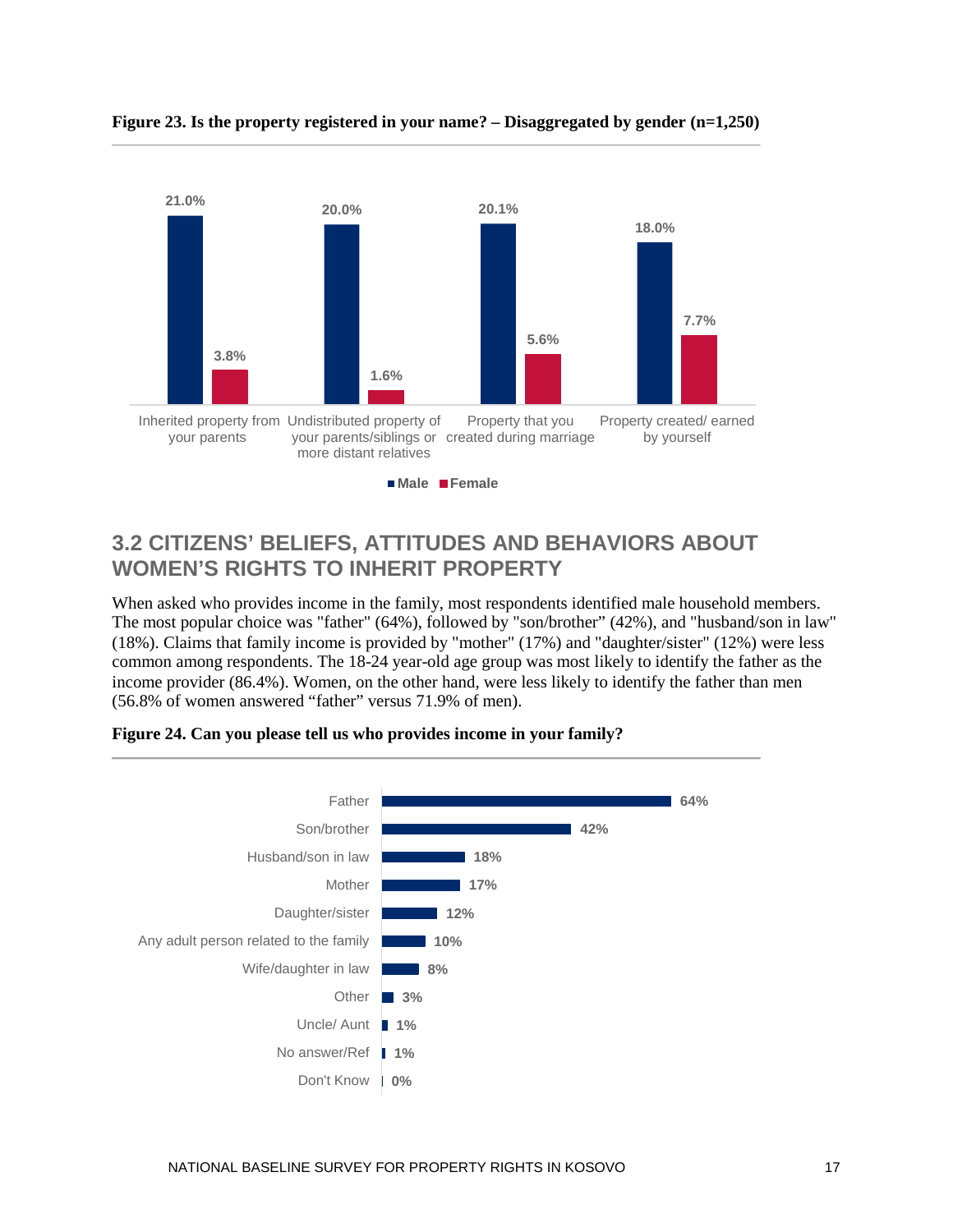A higher percentage of Serb respondents said that female members of the family contribute to their overall income, in comparison to respondents of Albanian majority and Non-Serb minorities. A higher percentage of Peja residents (41.9%) identified the mother as a contributor, as compared to all other regions.



## **Figure 25. Can you please tell us who provides income in your family? - Disaggregated by ethnicity**

According to the majority of respondents, the main contributor to the creation of wealth in a family is most commonly the "father" (64%). Only few respondents believed that the "husband/son in law" (14%) and "adult son/brother" (10%) contribute to wealth creation. Again, the 18-24 year-old group was most likely to identify the father (85.9%), and women were less likely to answer "father" than men (56.1% versus 72.7%).

Additionally, more than half of the respondents stated that the main figure of authority for household important decisions involving family members is "father" (54%), with the youngest group again identifying the father the most (2.5%). Again, only 46% of women identified "father" versus 62.3% of men. Only 19% of respondents claimed that such decisions are made "jointly;" this figure was equal for men and women. No one in Peja or Gjakova said decisions were taken jointly, compared to the average of 19%. In Gjakova, in fact, 92% said the father makes decisions.

On the other hand, "mother" (4%) and "wife/daughter in law" (1%) were seen as authoritative in decision making by a small number of respondents, most frequently in Prizren (5.6%) and Pristina (5.8%).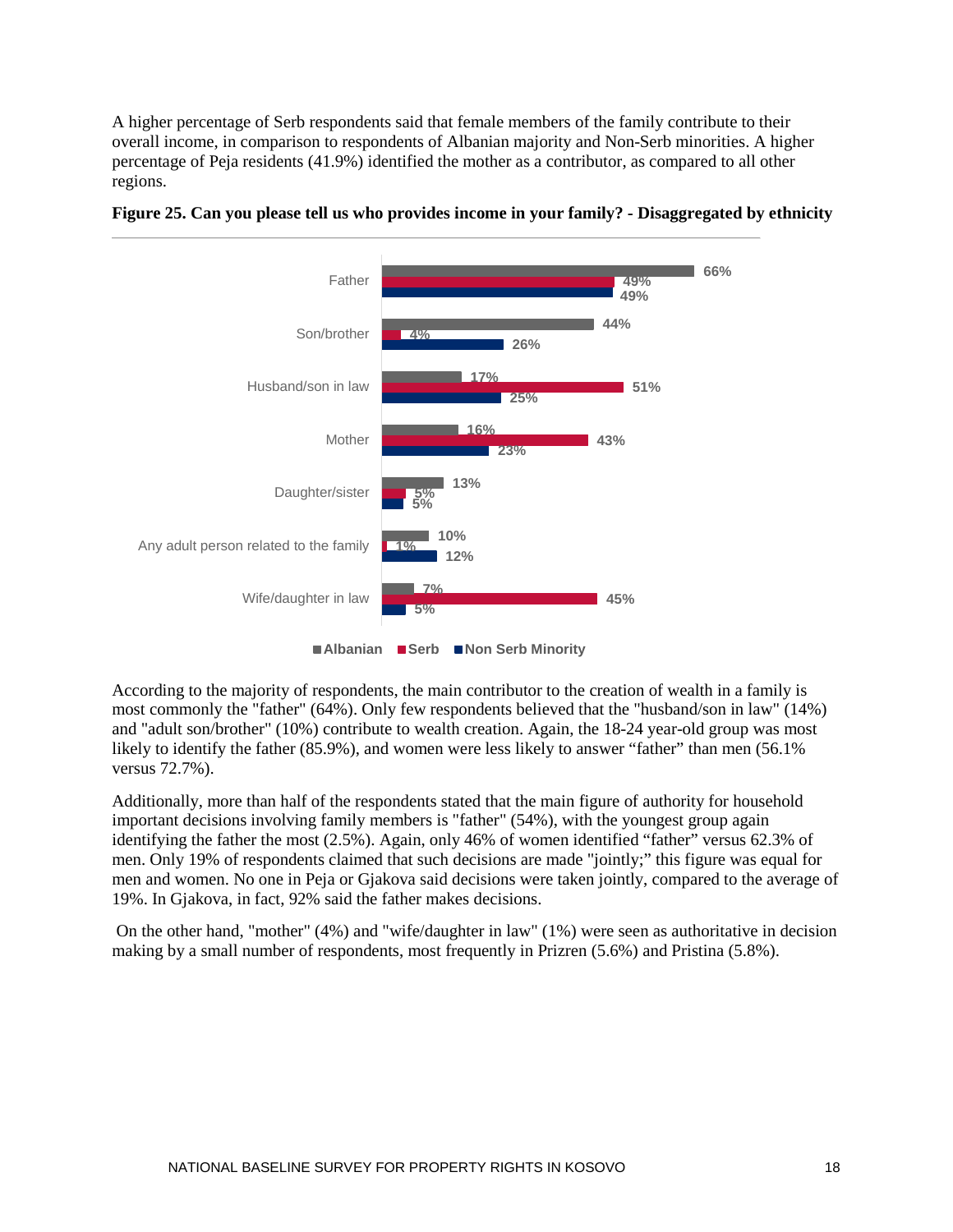



The majority of respondents stated that they believe that women and men should have equal rights to own land. Results show that 85% of respondents believe women and men should have equal rights, whereas only 13% believe that they should not. This was fairly comparable across all age groups, ethnicities, and regions, though Ferizaj had the highest rate of agreement (98.4%).

**Figure 27. Do you believe that women and men should have equal rights to own land?**



When disaggregated by gender, a slightly higher percentage of male respondents (17%) disagreed with the idea that women and men should have equal rights to own land versus 10% of women.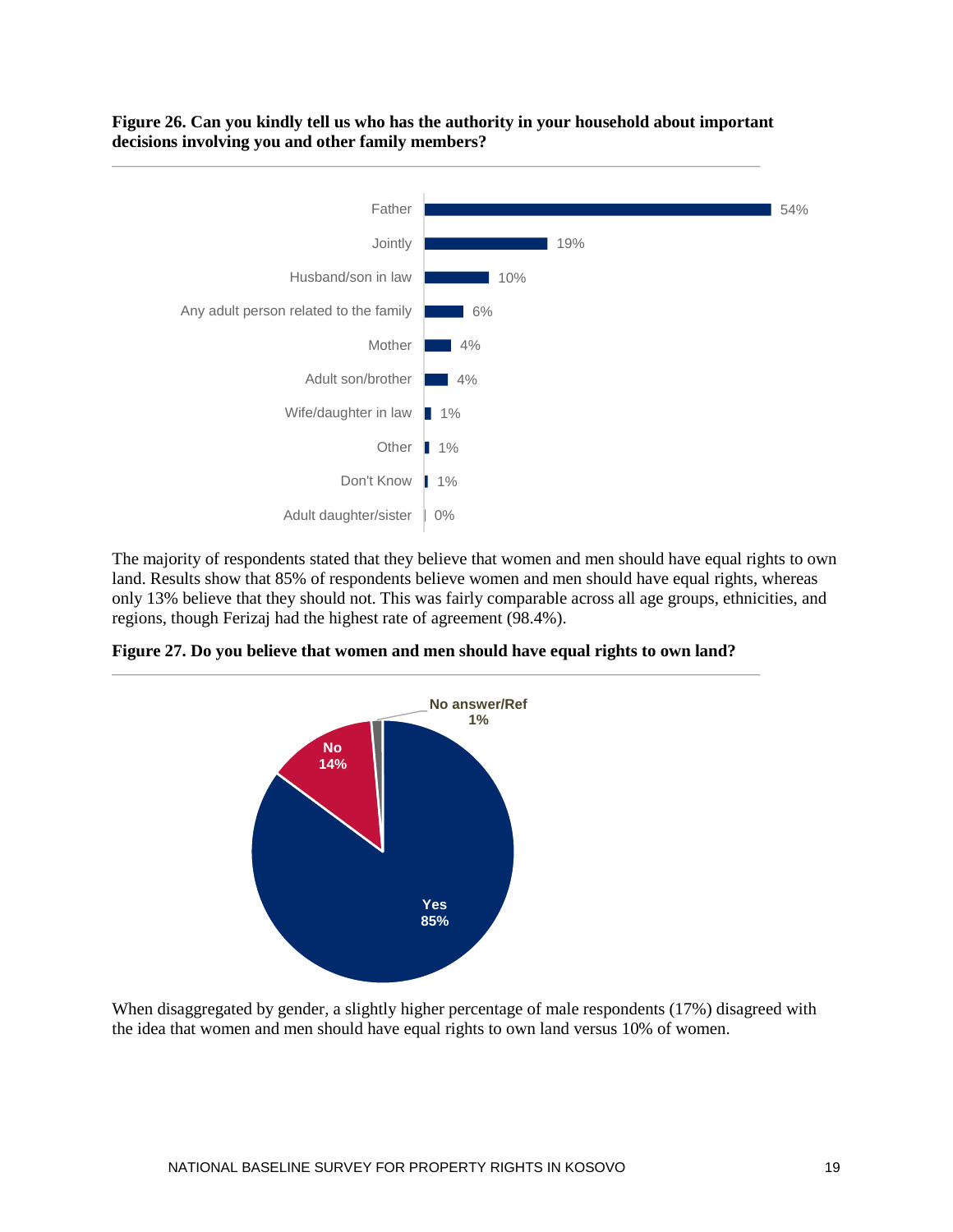#### **Figure 28. Do you believe that women and men should have equal rights to own land? - Disaggregated by gender**



When respondents were asked if they believe sons and daughters should inherit equally, 80% said sons and daughters should inherit equally, whereas only 18% believed they should not. When the answers are disaggregated by gender, female respondents were more likely to believe that sons and daughters should inherit equally.



**Figure 29. Do you believe sons and daughters should inherit equally? - Disaggregated by gender**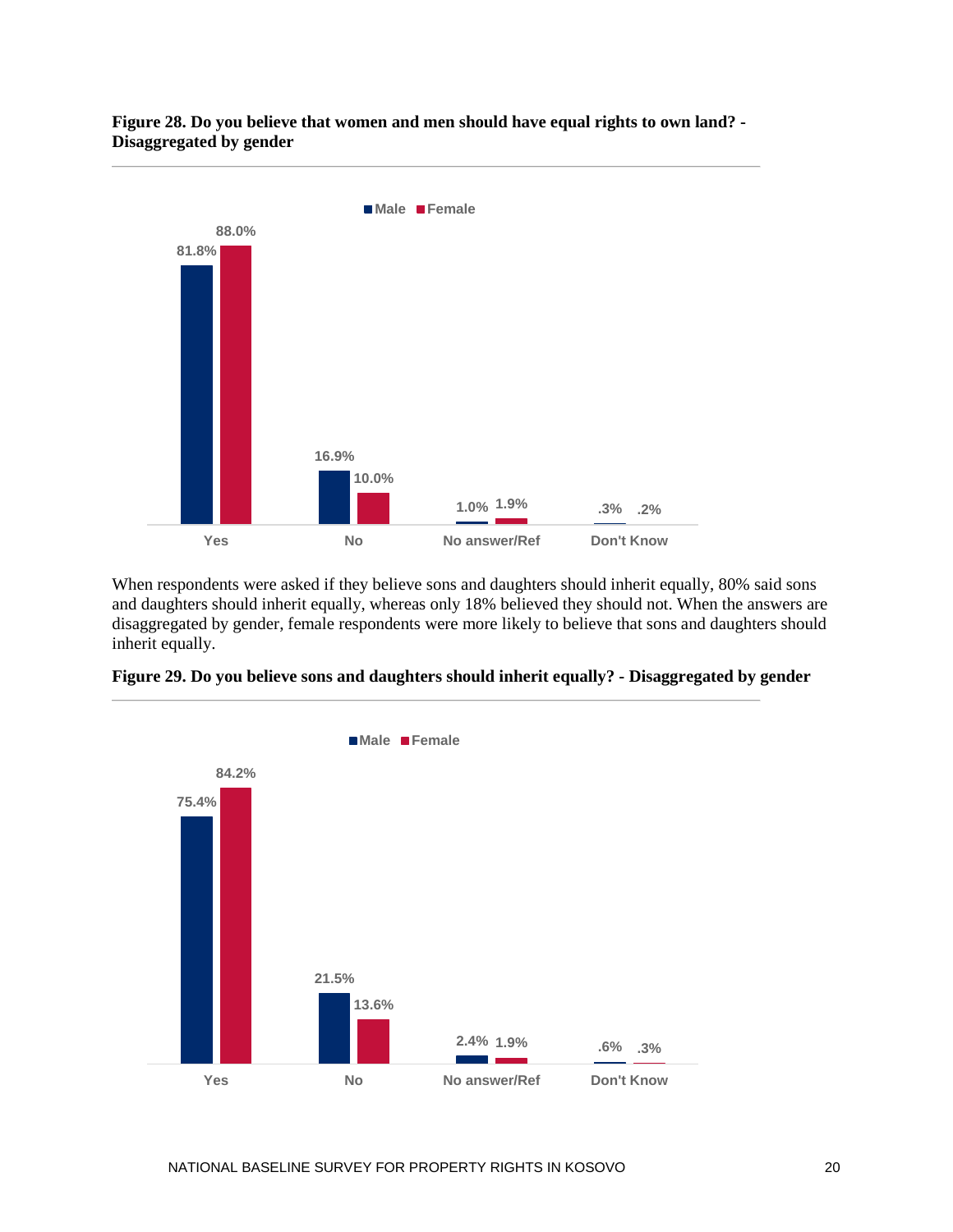As shown on the graph below, there were no notable differences in this regard among respondents of different ethnicities or among ages. However, there were notable differences regionally. In Ferizaj region, 98.4% of people agreed that inheritance should be equal, while in Peja only 47.5% agreed. The other regions were all between 73% and 86% in agreement.



**Figure 30. Do you believe that women and men should have equal rights to own land?**

Meanwhile, 59% of respondents said they believe that women should inherit property from their birth families, compared to 35% who did not. This difference may indicate a difference in how adult women are perceived, perhaps as members of their husbands' families, versus how daughters are perceived, perhaps as members of their natal families.



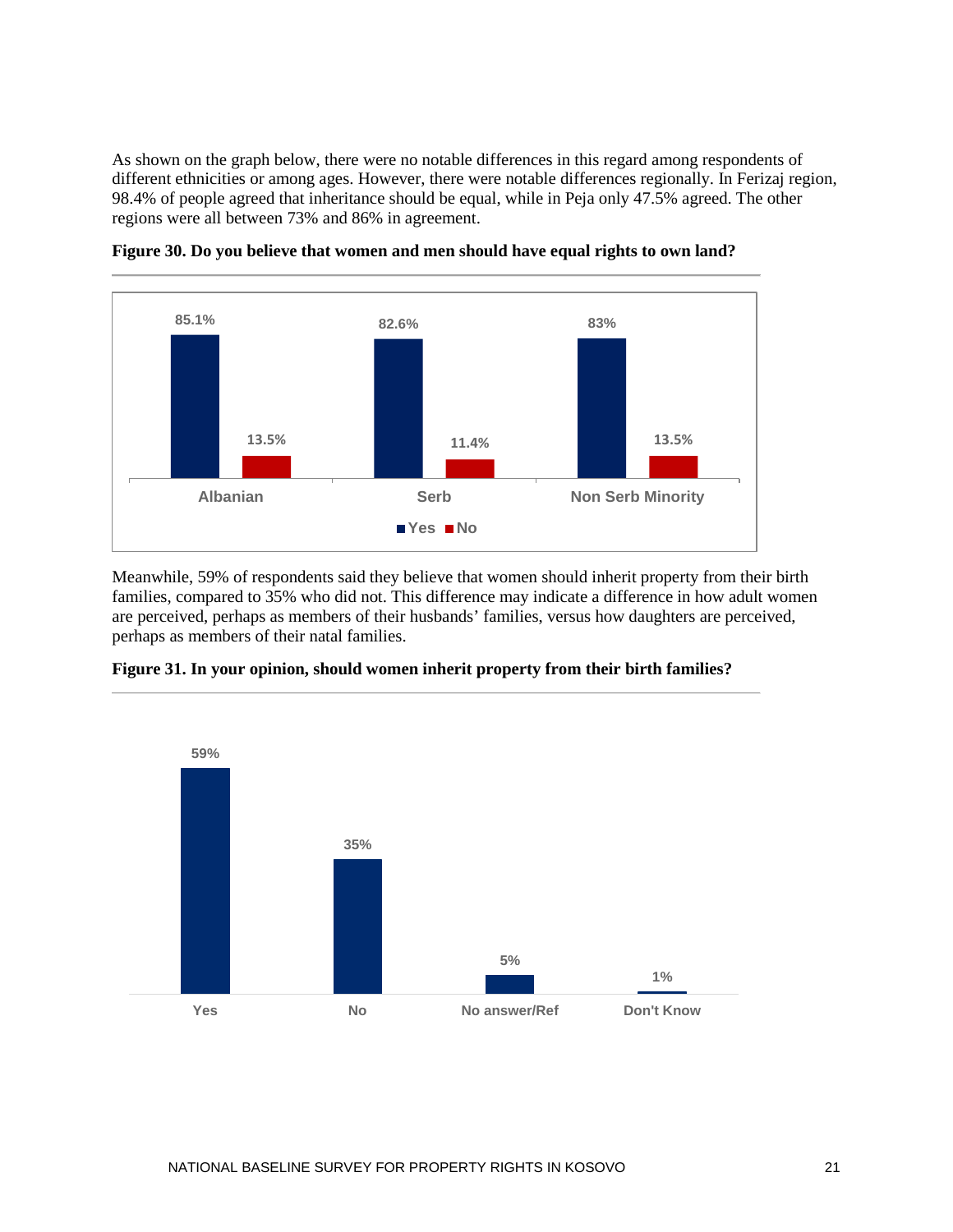The number of male respondents (56%) who believe that women should inherit property from their birth families was smaller than that of female respondents (63%). Regarding ethnicity, Serb respondents (37%) were less likely to report that women should inherit property from birth families in comparison to Albanian respondents (60%) and non-Serb minorities (68%).

## **FOCUS GROUP DISCUSSION WITH SERBIAN CITIZENS**

*"I am aware of a case where the brother sold all inherited family property and did not share any of the money with his married sisters. He subsequently left all the money to his own children."*

## **MALE PARTICIPANT**

Again, agreement was highest in Ferizaj region (84.5%) and lowest in Peja (29.2%).

## **Figure 32. In your opinion, should women inherit property from their birth families? - Disaggregated by gender**



Findings from focus groups show that while most participants agree that women have the right to inherit, they think that this is usually not what happens in Kosovo. There were also respondents who stated that women do not have the right to inherit the same amount of the estate as men, as they live under their husband's roof once they get married.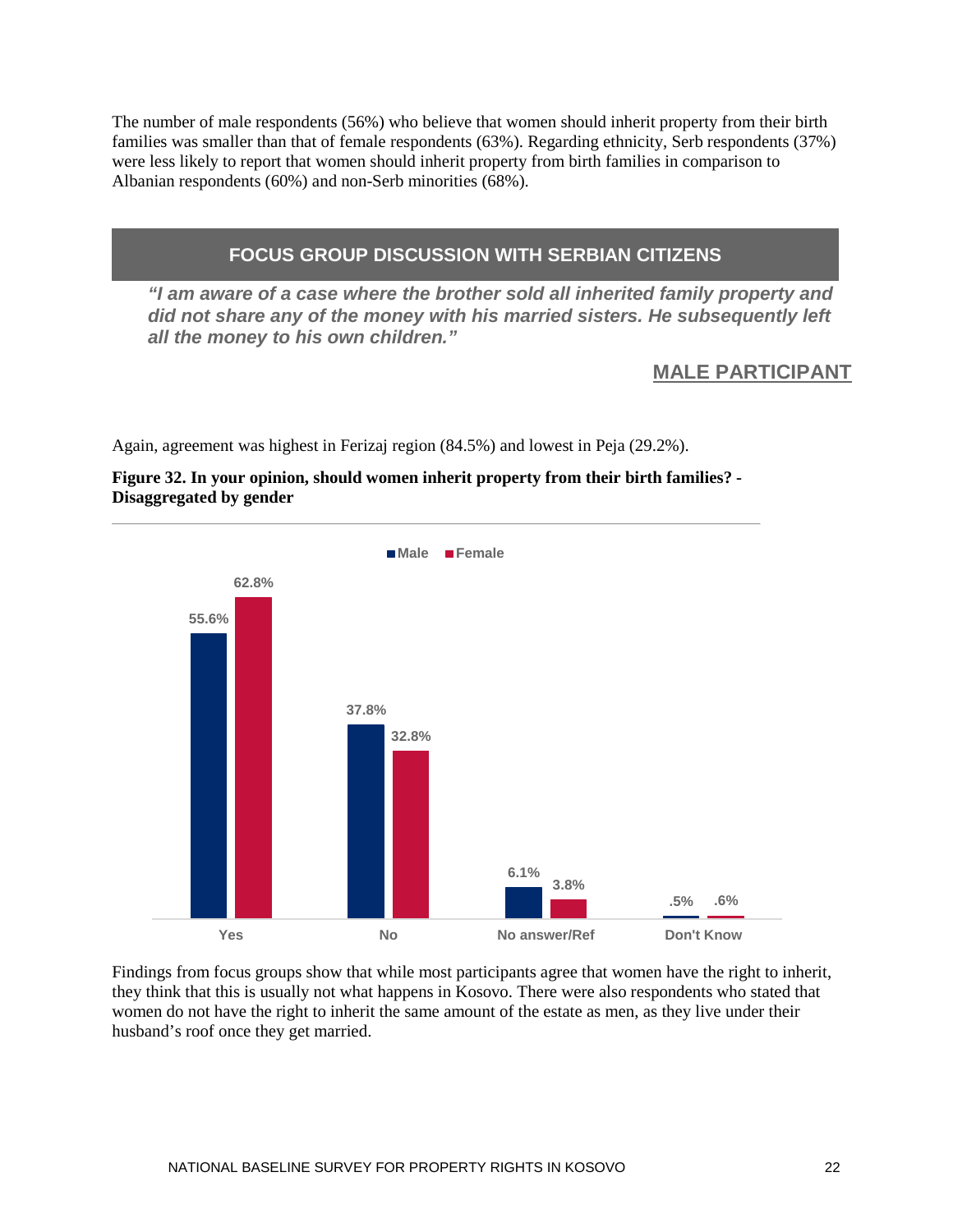When asked whether they could recall a case when a daughter inherited property in his or her circle of acquaintances, the majority of survey respondents stated that they could not recall a case. Whereas 62% could not recall any cases when a daughter inherited property, about 33% of them could recall one or more cases.



**Figure 33. How many cases can you recall where a daughter inherited property in your circle of acquaintances?**

Albanian respondents were more likely to be unable to recall a case (65%) than Serbs (17%) or non-Serb minorities (39%).

When asked about their perceptions of how people in their communities feel about inheritance, 29% of respondents claimed that fathers in their community are "very supportive" about their daughters' right to inherit, 34% claimed they are "somewhat supportive," 18% claimed they are "neither supportive or unsupportive," 9% claim they are "somewhat unsupportive," and only 6% claim they are "very unsupportive."

### **Figure 34. According to you, how supportive are fathers in your community about their daughters' right to inherit?**

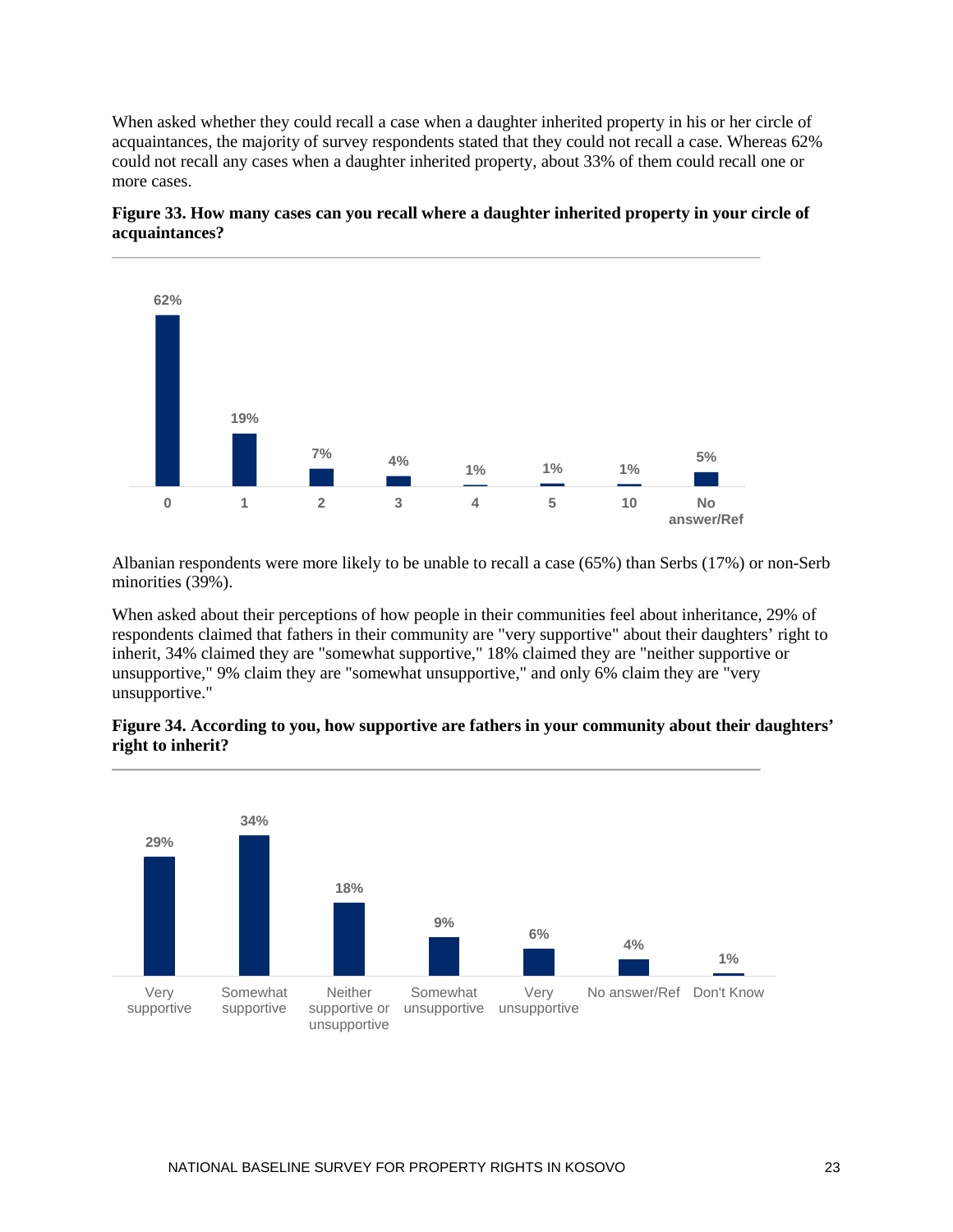This varied drastically by region. In Gjakova, only 3% said fathers are very supportive, while in Ferizaj 72.4% did. In Mitrovica, 40.2% said fathers are very supportive, while in Prizren only 11% said this. The other regions ranged from 25% to 39%. Differences by ethnic group, age, and gender were not striking.

During focus group discussions, female participants were asked to share their experiences regarding inheritance. Most said that they did not inherit immovable property from their natal families. They said that nobody asked them if they wanted to inherit property, nor did they personally ask to be part of the inheritance.

Cases of excluding women form inheritance proceeding were reported during other discussions as well. A female participant in Gjilan region stated that her brothers did not ask her at all if she wants to inherit.

According to participants, the main reason behind this is the tradition, as culturally, women are taught from their families that they should not ask to inherit anything. This was more evident in the region of Peja, where focus group participants were adamantly against the fact that women should inherit and said that they would never take inheritance from their brothers even if it would be offered to them.

## **FOCUS GROUP DISCUSSION IN FERIZAJ**

*"Neither my sisters nor I wanted to take any part of the inheritance. All we want is to see our family happy, and have the privilege of going and visiting our birth family now that we're married."*

## **FEMALE PARTICIPANT**

According to survey respondents, mothers are a little more supportive than fathers when it comes to their daughters' right to inherit. Of the total respondents, 40% claimed mothers are "very supportive," 33% claimed they are "somewhat supportive," 15% as "neither supportive nor unsupportive," 5% as "somewhat unsupportive," and 3% as "very unsupportive."

Again, there was little difference when disaggregated by gender and age. Other minorities were more likely than Albanians or Serbs to say mothers are very or somewhat supportive (80%, 73%, and 56%). Again, in Ferizaj people were much more likely to say mothers are very supportive (87.4%) than in Gjakova (6.6%). Other regions ranged between 26% and 64.7%).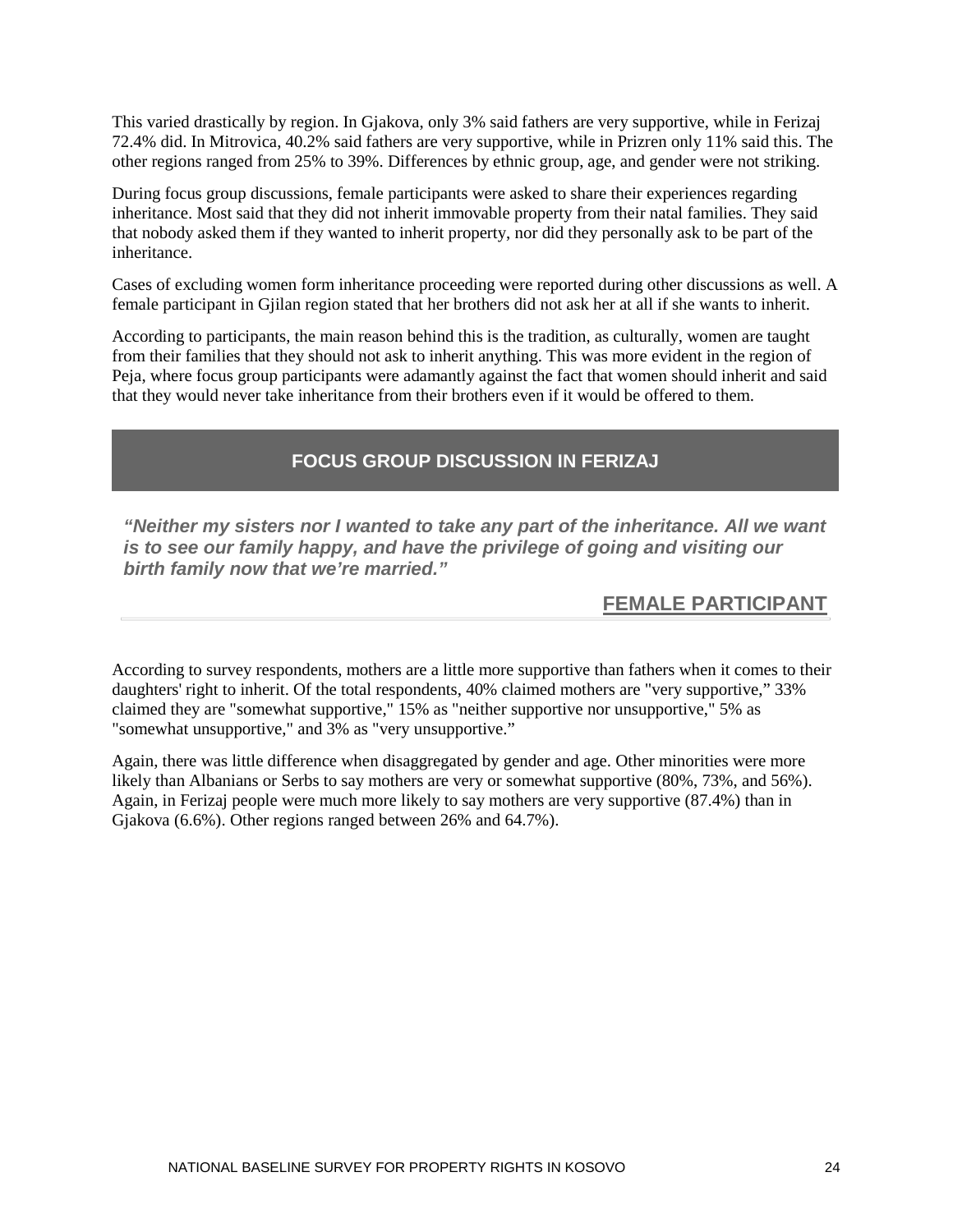

#### **Figure 35. According to you, how supportive are mothers in your community about their daughters' right to inherit?**

The support of brothers for their sisters' right to inherit is relatively weak according to survey respondents. Only 16% of respondents said that the attitude of brothers for sisters' right to inherit is "very supportive" and 31% said brothers are "somewhat supportive."



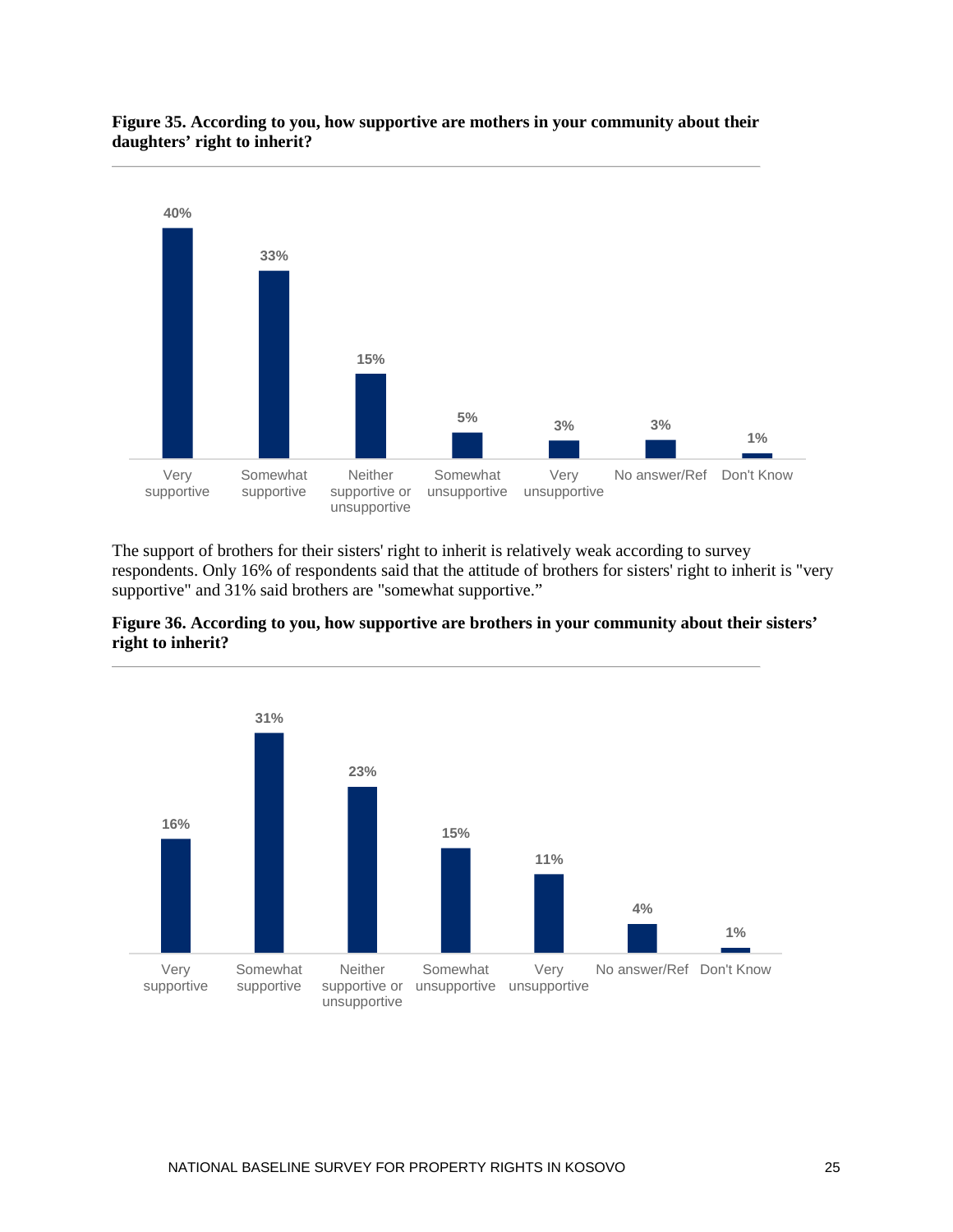In Gjakova and Gjilan , almost no one thought brothers were "very supportive" (0% and 2.2%) while even in the strongest region, Ferizaj, only 32% did. Only 2.5% of Serbs versus 16.5% of Albanians identified brothers as very supportive.

This indicates that the strongest communication campaigns may have to be directed at brothers, who may be most resistant across all regions and ethnicities to their sisters' inheritance rights.

State bodies<sup>[6](#page-32-0)</sup> are seen as generally supportive when it comes to women's demands for the right to inherit. Of the total respondents, 28% believed state bodies are "very supportive" in this regard, 34% believed they are "somewhat supportive," 11% believe they are "neither supportive nor unsupportive," and 8% each believed they are "somewhat unsupportive" and "very unsupportive."

## **FOCUS GROUP DISCUSSION WITH NON-SERB MINORITIES**

*"I have two sisters and a brother. Our father has divided the property only between me and my brother. I am not sure if my sisters were asked if they wanted to be included. The process was not resolved by regular judicial procedures."*

## **MALE PARTICIPANT**

Over 50% of other minorities thought state bodies are very supportive, compared to 26.5% of Albanians and 32.3% of Serbs. Men were more likely to think so than women (32.7% versus 22.6%). In Peja and Pristina, only 4.2% and 7.5% said state bodies are very supportive, compared with 47.2% in Prizren and 44.1% in Gjilan.



#### **Figure 37. According to you, how supportive are state bodies if a woman demands her right to inherit?**

 $\overline{a}$ 

<span id="page-32-0"></span><sup>6</sup> State bodies include: Judiciary; Kosovo Property Agency; Local Government, and; Central Government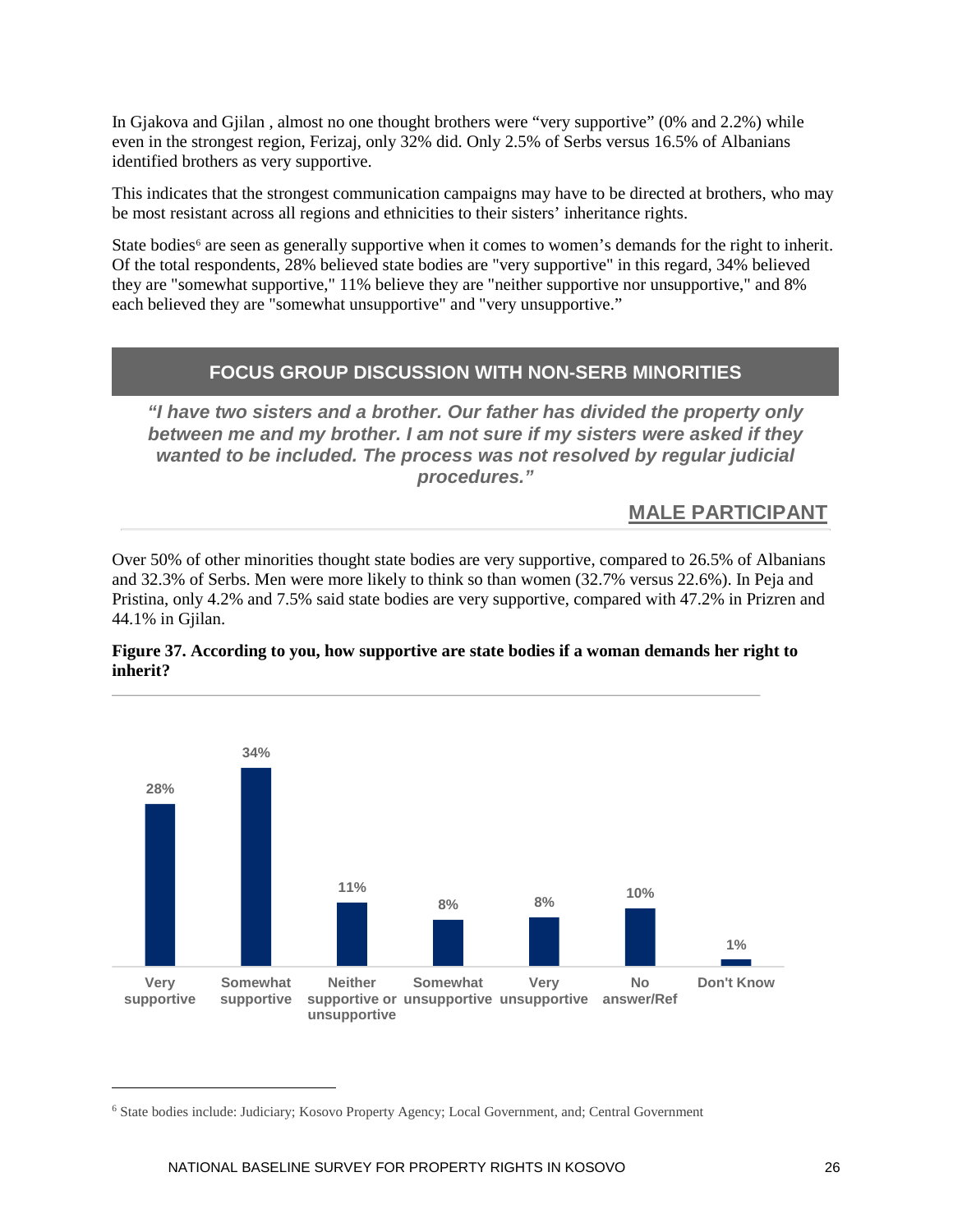Generally, focus group participants agreed that state bodies have a major role in women's rights for property inheritance. According to focus group participants here are many cases in which state bodies support women to take their inheritance, but women are the ones who renounce their rights to inherited property.

When asked to identify the biggest obstacle for equal rights to property of women, the top responses were: "cultural legacy of patriarchal society (tradition) - subordination/discrimination of women" (64%) and "social stigma for bringing legal action against primary family members" (39%). Only 9% of respondents believed that "there are no obstacles."





Both male and female respondents shared similar opinions with regard to obstacles for equal rights to property for women. On the other hand, when disaggregated by ethnicity, the results show minor differences as illustrated in the table below.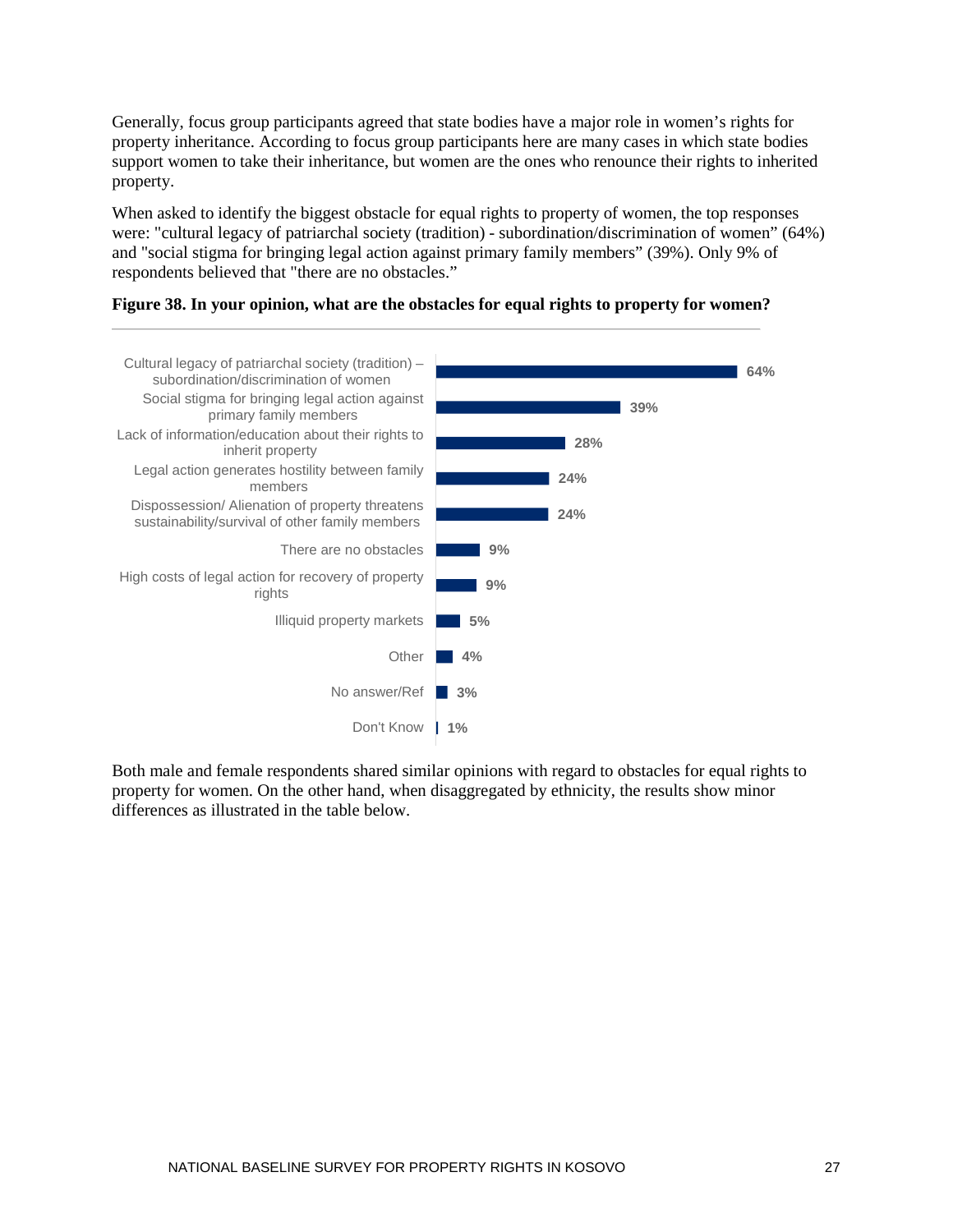## **Figure 39. In your opinion, what are the obstacles for equal rights to property for women? - Disaggregated by ethnicity**

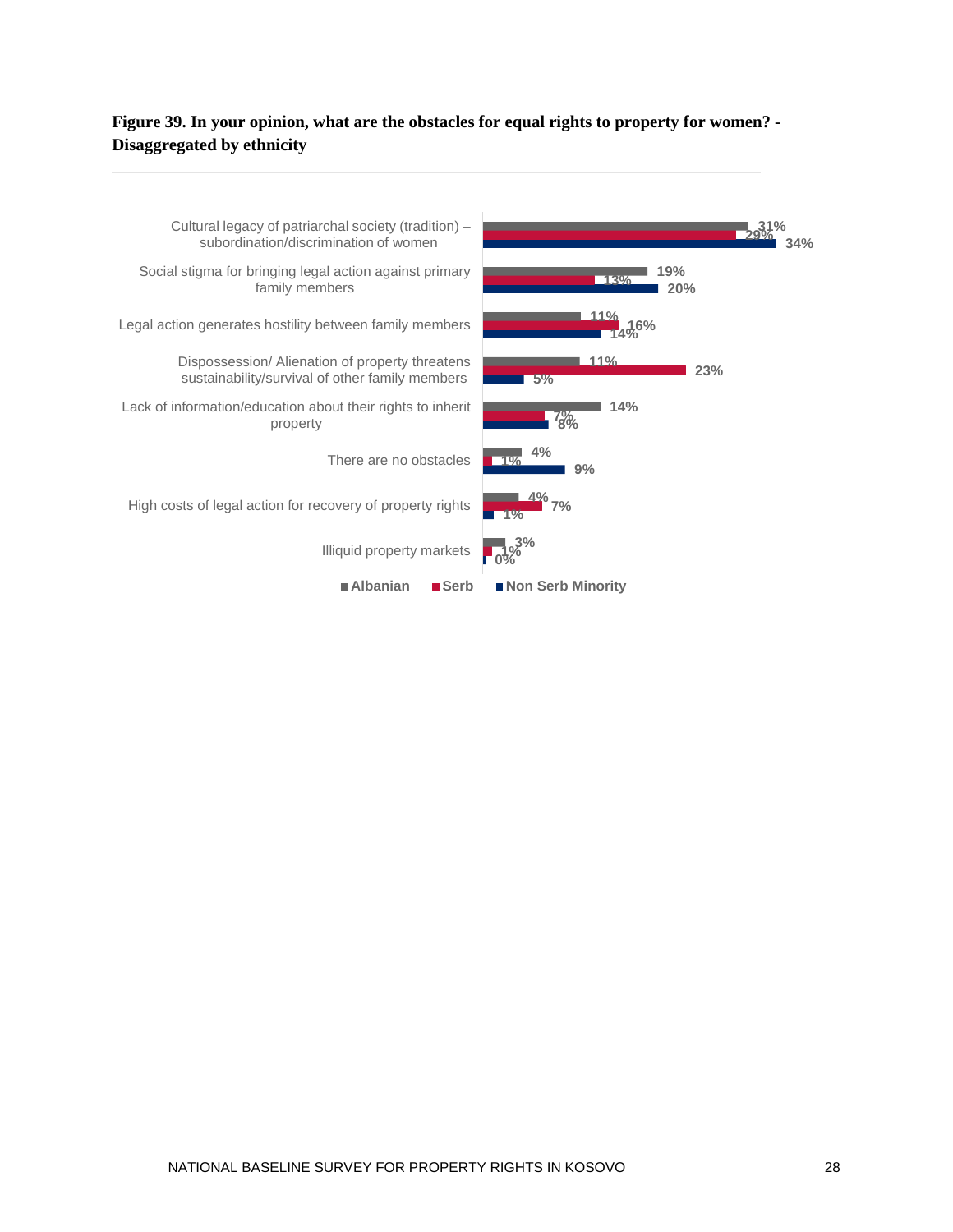Results were also different by region, as can be seen in the table below.

#### **Figure 40. In your opinion, what are the obstacles for equal rights to property for women? - Disaggregated by region**

|                                                                                                                 | <b>D12. REGION</b> |                  |                |       |         |         |        |
|-----------------------------------------------------------------------------------------------------------------|--------------------|------------------|----------------|-------|---------|---------|--------|
|                                                                                                                 | <b>Pristina</b>    | <b>Mitrovica</b> | <b>Prizren</b> | Peja  | Ferizai | Gjakova | Gjilan |
| <b>Cultural legacy of patriarchal</b><br>society (tradition) - subordination/<br>discrimination of women        | 81.8%              | 34.2%            | 66.9%          | 87.7% | 88.1%   | 30.3%   | 49.6%  |
| Social stigma for bringing legal<br>action against primary family<br>members                                    | 53.1%              | 24.9%            | 42.3%          | 31.6% | 4.2%    | 54.0%   | 47.5%  |
| <b>Illiquid property markets</b>                                                                                | 4.1%               | 18.3%            | .6%            | 0.0%  | 1.1%    | 6.0%    | 7.0%   |
| <b>Legal action generates hostility</b><br>between family members                                               | 8.5%               | 24.9%            | 18.4%          | 27.3% | 12.4%   | 46.8%   | 55.2%  |
| <b>Dispossession/ Alienation of</b><br>property threatens<br>sustainability/survival of other<br>family members | 34.8%              | 19.5%            | 5.4%           | .2%   | 17.6%   | 57.8%   | 32.9%  |
| <b>High costs of legal action for</b><br>recovery of property rights                                            | 4.3%               | 4.7%             | 1.4%           | 0.0%  | 5.9%    | 42.8%   | 13.7%  |
| <b>Lack of information/education</b><br>about their rights to inherit<br>property                               | 43.5%              | 11.3%            | 27.1%          | 5.6%  | 41.7%   | 6.0%    | 40.8%  |
| There are no obstacles                                                                                          | 2.4%               | 26.2%            | 17.0%          | 7.2%  | 2.1%    | 4.0%    | 4.4%   |
| No answer/Ref                                                                                                   | 1.0%               | 6.9%             | 2.0%           | 4.5%  | .2%     | 1.0%    | 3.0%   |
| <b>Don't Know</b>                                                                                               | 0.0%               | $.1\%$           | 1.1%           | .4%   | .2%     | 0.0%    | 1.5%   |
| <b>Other</b>                                                                                                    | 13.7%              | .8%              | 0.0%           | 0.0%  | 0.0%    | 1.0%    | 0.0%   |

Respondents were asked to what extent they agreed with the statement "women in Kosovo do not demand their rights to inherit," The majority of respondents believed women do not demand their rights. More than half of respondents (52%) "completely agreed" with the statement, 32% of them "somewhat agreed," and only 8% either "somewhat disagreed" or "completely disagreed."

These numbers were highest in Peja region, where 84.9% completely agreed, and lowest in Mitrovica (36%) and Gjakova (39.7%). There was no significant difference between men and women or among age groups. Serbs were more likely to completely agree (63.7%) than Albanians (52%) or other minorities  $(36.5\%)$ .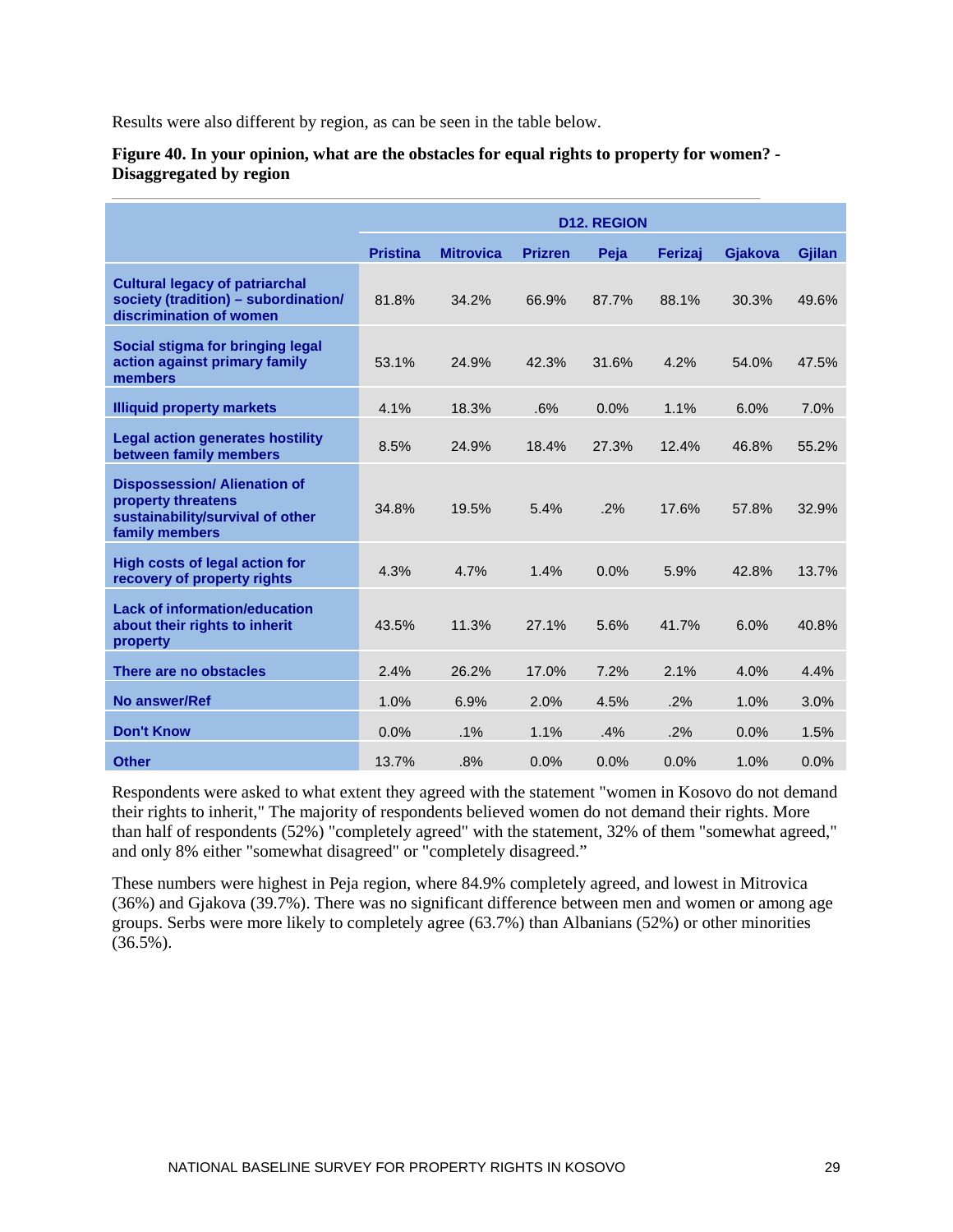

### **Figure 41. To what extent do you agree with the following statement: "Women in Kosovo do not demand their rights to inherit"?**

According to respondents, the main reasons why women may not demand their right to inherit are "fear of transferring property to husband's family" (49%), "cultural barriers that deny women's rights to inherit" (44%), and "their family expects them not to inherit" (38%). Other frequently selected reasons are "lack of education" (31%), "fear of isolation from the community and neighbors" (25%), and "lack of knowledge about their inheritance rights" (20%). It is interesting that "fear of transferring property to husband's family" is the top reason; this again shows that inherited property is perceived differently than other kinds of property. Inherited property may be seen as belonging to a family more than to any individual person, and therefore its transfer to another family is feared.

In Peja and Prizren regions, "cultural barriers" were identified much more often (71.7% and 61.9%) than in other regions. In Gjakova and Peja "lack of knowledge of inheritance rights" was much more likely to be identified than in other regions (6.2% and 3.4%). These may warrant follow up to determine why knowledge may be perceived as better in some regions, and whether cultural factors are stronger in some areas than in others.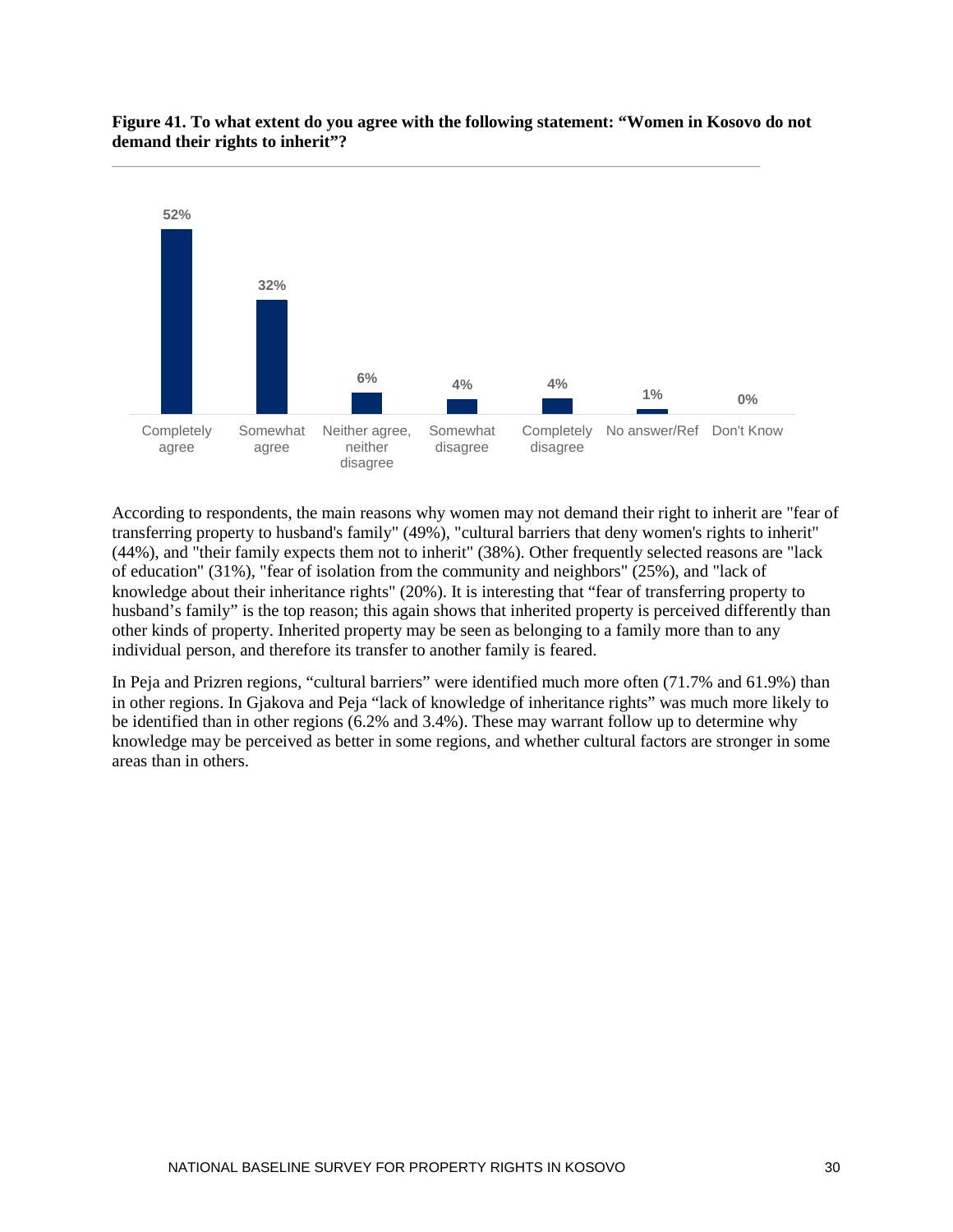### **Figure 42. According to you, what are the three main reasons why women may not demand their right to inherit?**



The vast majority of survey respondents felt that women renounce or withdraw their property/inheritance rights (87%). Only 10% stated that women do not renounce/withdraw from their property/inheritance rights. This was about equal for men and women. Most regions ranged from 86.7% to 93.8%. Interestingly, only Mitrovica differed here: only 59.4% of residents agreed. This may warrant follow-up investigation to determine whether this perception is true and why agreement is so much lower.

### **Figure 43. Are you of the opinion that women often renounce or withdraw their property/inheritance rights?**

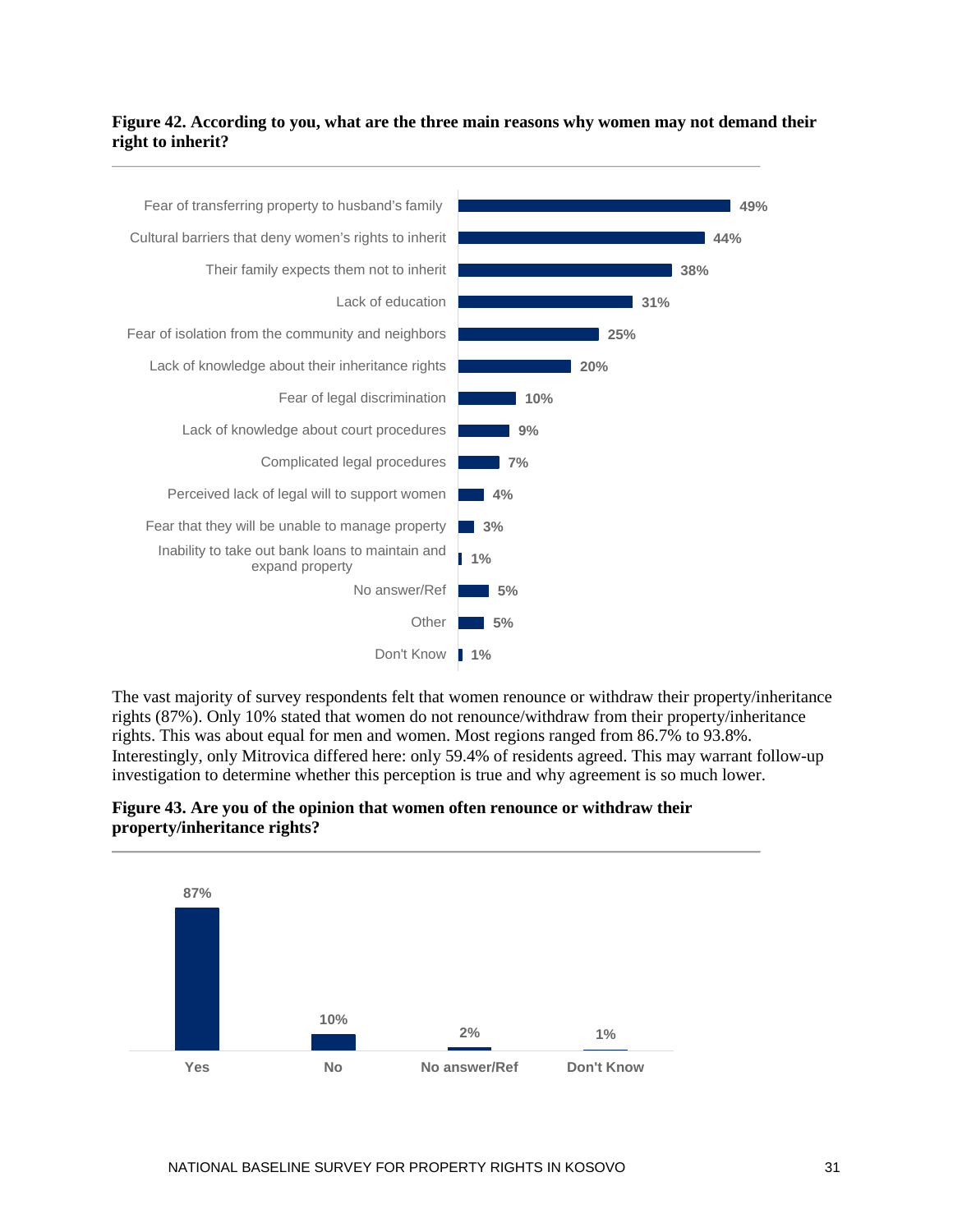Respondents of Serb ethnicity were more likely to believe that women do not renounce or withdraw their property/inheritance rights. Of those particular respondents, 21% of them claimed that women do not renounce their property/inheritance rights, compared to only 10% of Albanian respondents and 6% of non-Serb minority respondents.

## **FOCUS GROUP DISCUSSION WITH ALBANIAN CITIZENS**

*"Once I got married, the possibility of discussing my right to inherit from my birth family was out of the question."*

## **FEMALE PARTICIPANT**

Only 36% of respondents said their birth family had gone through inheritance proceedings. This was comparable for men and women. As might be expected, older age cohorts were more likely to have gone through an inheritance proceeding (60% of those over 65 as compared to 30% of those 25-34).

## **Figure 44. Has your birth family gone through the inheritance proceeding? - % of "Yes" disaggregated by gender**



Compared on an ethnic basis, Serbs were least likely to have gone through a proceeding (11%), other minority respondents next least likely (22%), and Albanians most likely (37%).

Residents of Ferizaj were least likely to respond yes (9.4%) while Pristina and Gjakova residents were most likely (53.4% and 54.8%).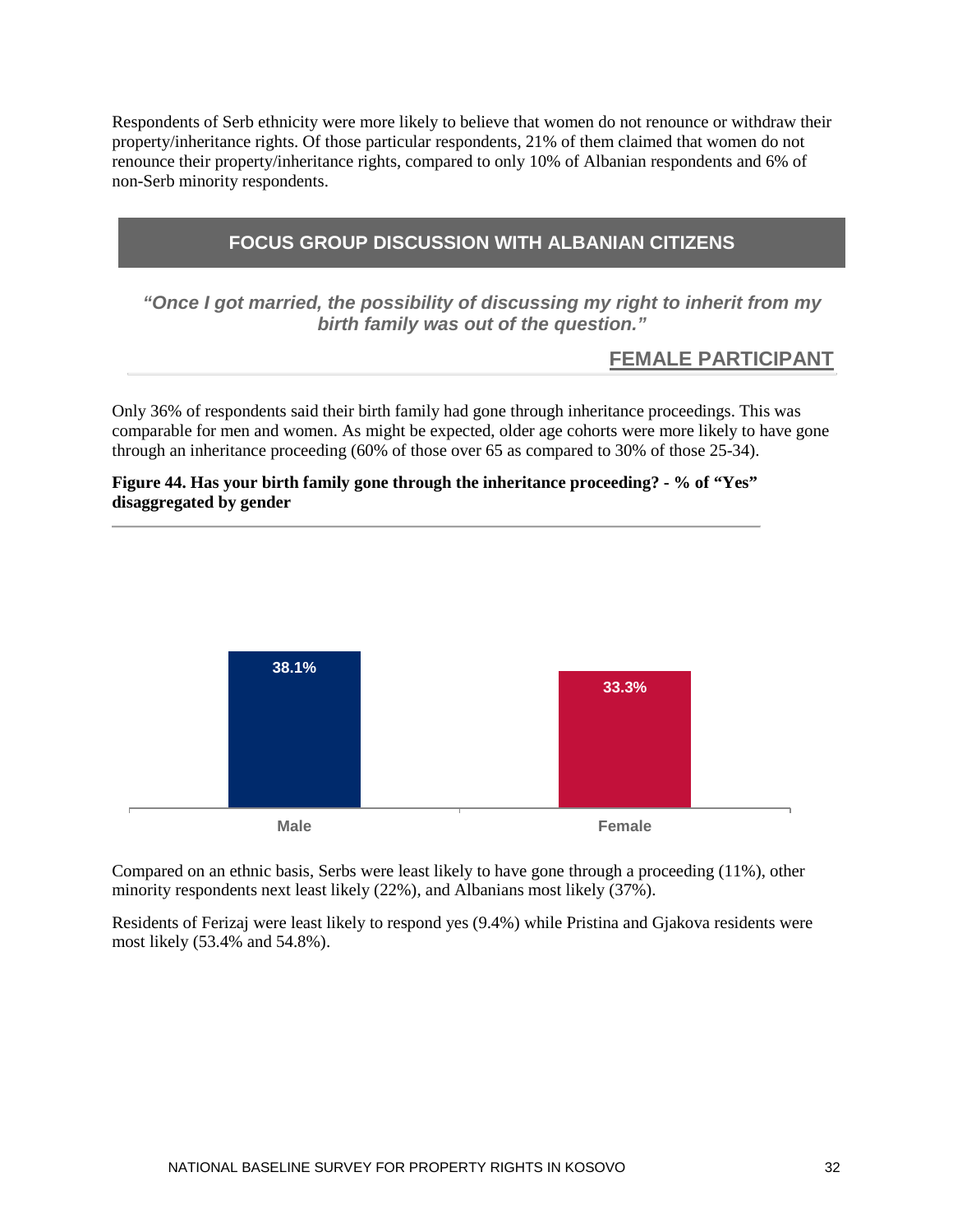

**Figure 45. Has your birth family gone through the inheritance proceeding? - Disaggregated by ethnicity** 

Article 130 of the Law on Inheritance in Kosovo guarantees the right to renounce to inheritance through a statement made to the court.<sup>[7](#page-39-0)</sup> The majority of respondents whose families have gone through an inheritance proceeding said they had not renounced their property/inheritance rights, whereas only 19% of said they had renounced. The percentage of female respondents (34%) who said they renounced their property/inheritance rights was considerably higher than the percentage of male respondents who stated the same (6%).

There were also large differences by region. Only 3.8% in Mitrovica, 12.5% in Gjilan, 13.6% in Peja, 14.3% in Prizren, and 16% in Pristina regions had renounced, compared to 45.5% in Ferizaj and 40% in Gjakova.

Ethnic differences were also seen. Only 8.7% of Serbs had renounced compared to 19.2% of Albanians and 31.8% of other minorities.

Finally, 31.6% of those over 65 had renounced compared to about 20% of all other age groups.

 $\overline{a}$ 

<span id="page-39-0"></span><sup>7</sup> Law on Inheritance in Kosovo (Law No. 2004/26)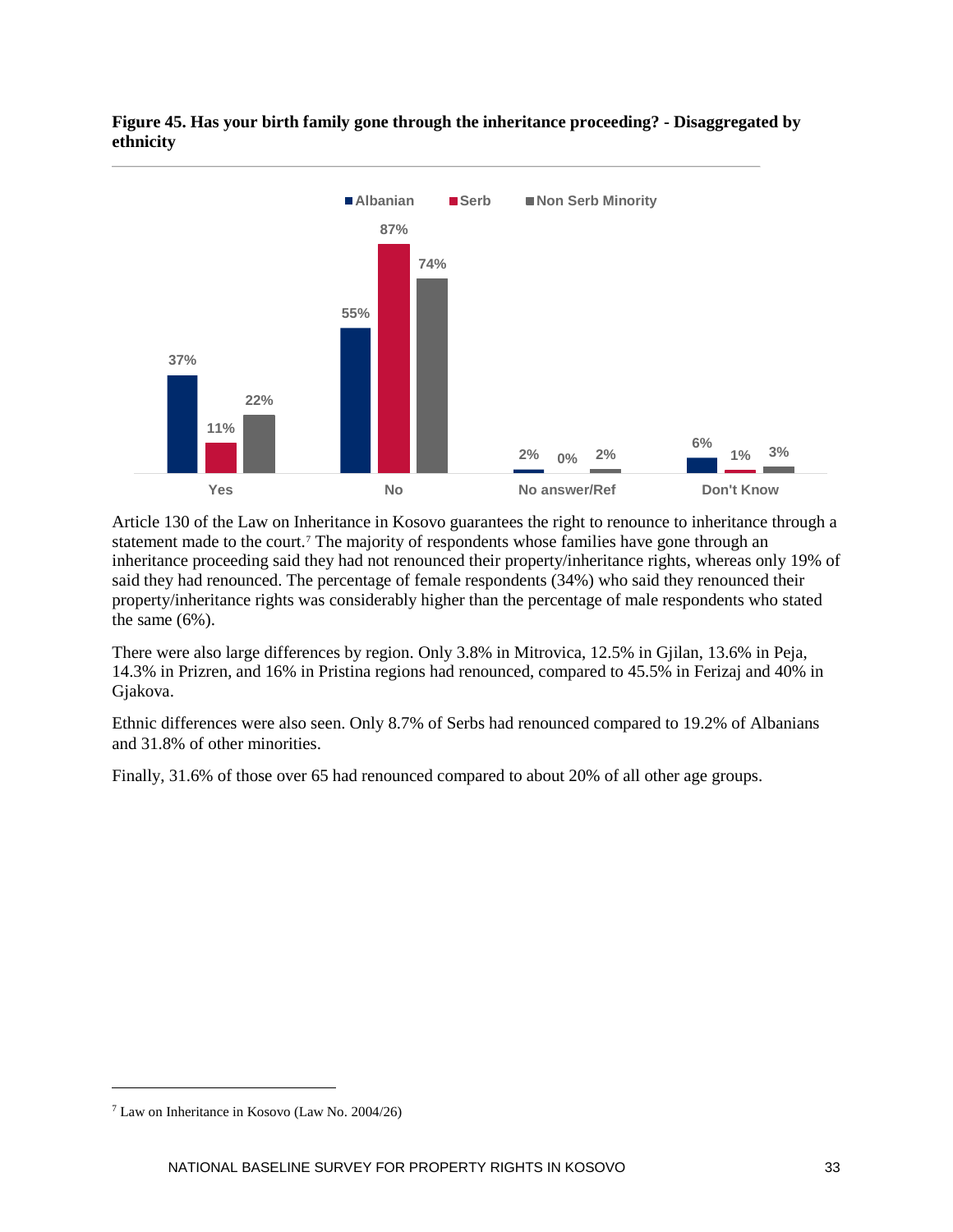

## **Figure 46. Did you renounce from your property/inheritance rights? - Disaggregated by gender**

When asked about the reasons why they renounced their property/inheritance rights, the most common answers were "cultural barriers that deny women's rights to inherit" (19%) and "fear of transferring property to husband's family" (12%). It should be noted that 18% stated that that there were "Other" reasons why they renounced their property/inheritance rights. Among the responses given within the "Other" category were:

- − I don't want any property from my parents
- − I want to create wealth with my family/ with my husband's family
- − Personal wish
- − There is potential to generate hostility in the family

Of the given reasons why the respondents have renounced their property/inheritance rights, 24.7% of them said that "their family expects them not to inherit" and 14.3% answered with "Fear of transferring property to husband's family". The "Fear of transferring property to husband's family" was a bigger concern in Mitrovica (50%) than in Prizren (37.5%) or Pristina (20.8%) and was of virtually no concern in other regions. Note that absolute numbers interviewed for this question were very small when disaggregated by region.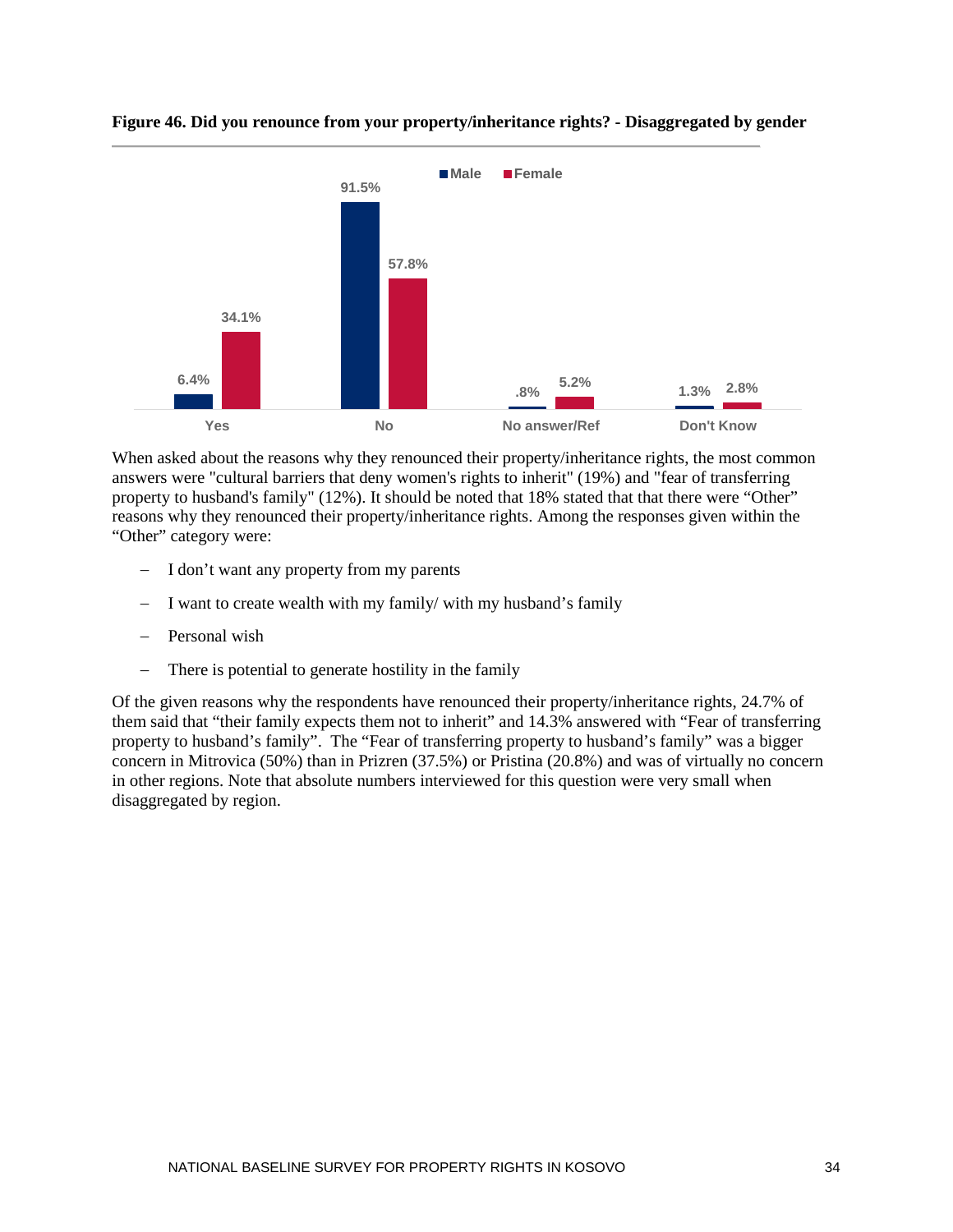

## **Figure 47. Why did you renounce your property/inheritance rights?**

## <span id="page-41-0"></span>**3.3 SATISFACTION WITH COURT SERVICES ON RESOLVING PROPERTY DISPUTES**

Only 5% of respondents said they had had a property related case filed in court.



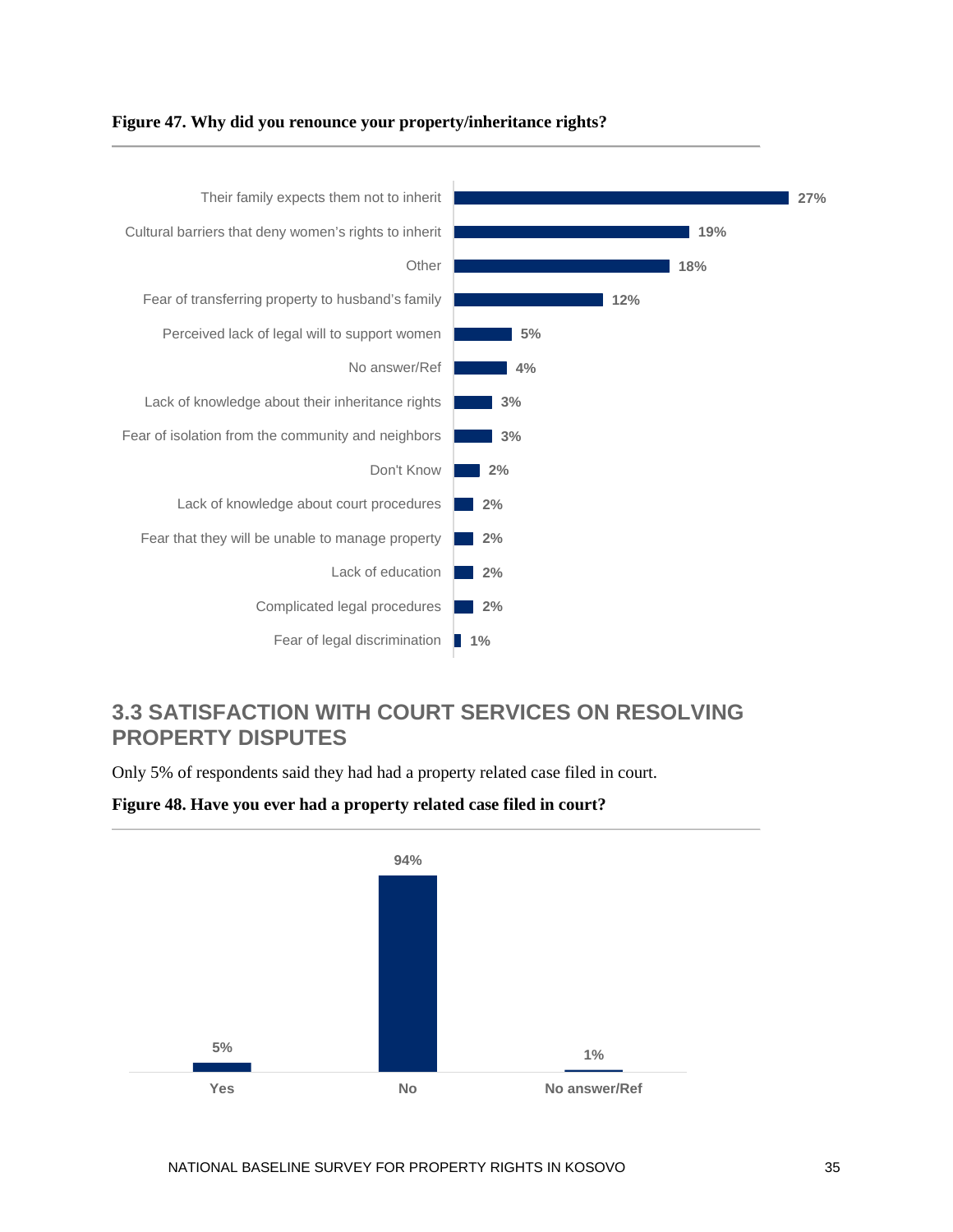Out of a total of 57 respondents who had a property-related case, 43 of them were males (6.9% of all male respondents) and only 14 were females (2.2% of all female respondents). In Pristina region, 9.1% of respondents had a case and in Gjilan region 8.1% had a case, higher than the average of 4.6%. Because of these small numbers, percentages become less significant as they are disaggregated by age, ethnicity, gender, or region.





Of those who had a property-related case, 26% had a case filed in courts before 1999. Cases before 1999 were related to "contested procedures on base of transaction contract for attestation of right to property (plaintiff/defendant)" (32%), "family inheritance, litigation regular procedure" (26%), "recovery of property right, legal action beyond immediate family" (14%), "family inheritance, contested procedure via court agreement" (13%) or "family inheritance, legal action dispute (plaintiff/defendant)" (8%).

The majority were not satisfied with the time the court case took to process. Dissatisfaction is noticeable, as only 13% of respondents claimed they were satisfied with processing time, whereas 81% of respondents were dissatisfied.



## **Figure 50. Are you satisfied with the time of court case processing? (n = 21)**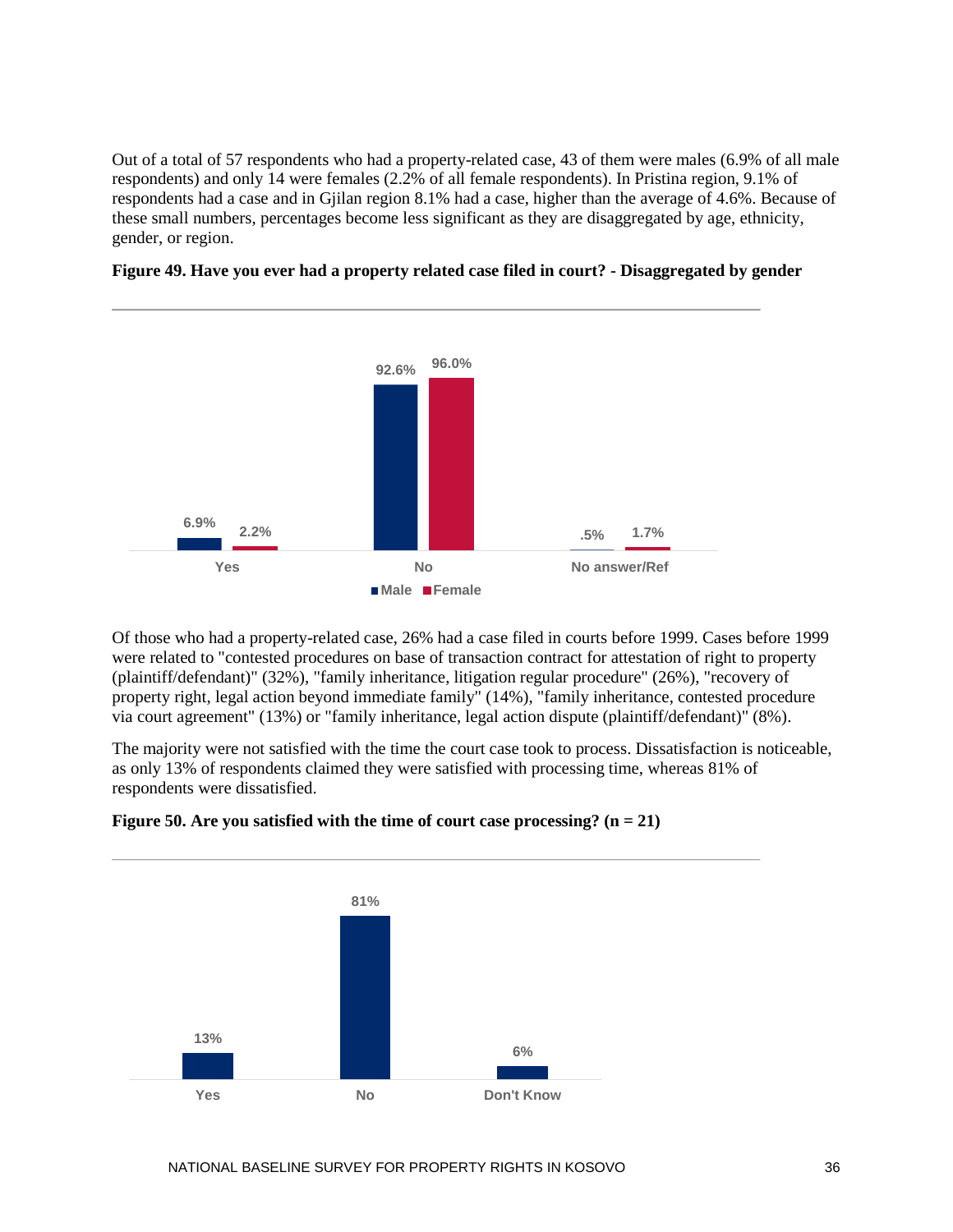Out of a total of 57 respondents who had a property-related case, 61% of respondents filed a case in court after 1999. Of those, the most common types of court cases that respondents were involved in were "court processes for physical division of the property" (29%) and "contested procedures on base of transaction contract for attestation of right to property (plaintiff/defendant)" (23%). Less frequent were cases of "family inheritance, legal action dispute (plaintiff/defendant)" (13%), "family inheritance, contested procedure via court agreement" (10%), and "family inheritance, litigation regular procedure" (10%). There was only one case of "recovery of property right, legal action beyond immediate family."

**Figure 51. What was the type of court case you were involved? (n = 57)**



For women, however, it was much more likely to be involved in an inheritance case. Keeping in mind that this is an extremely small sample of women, 67% were involved in an uncontested inheritance case.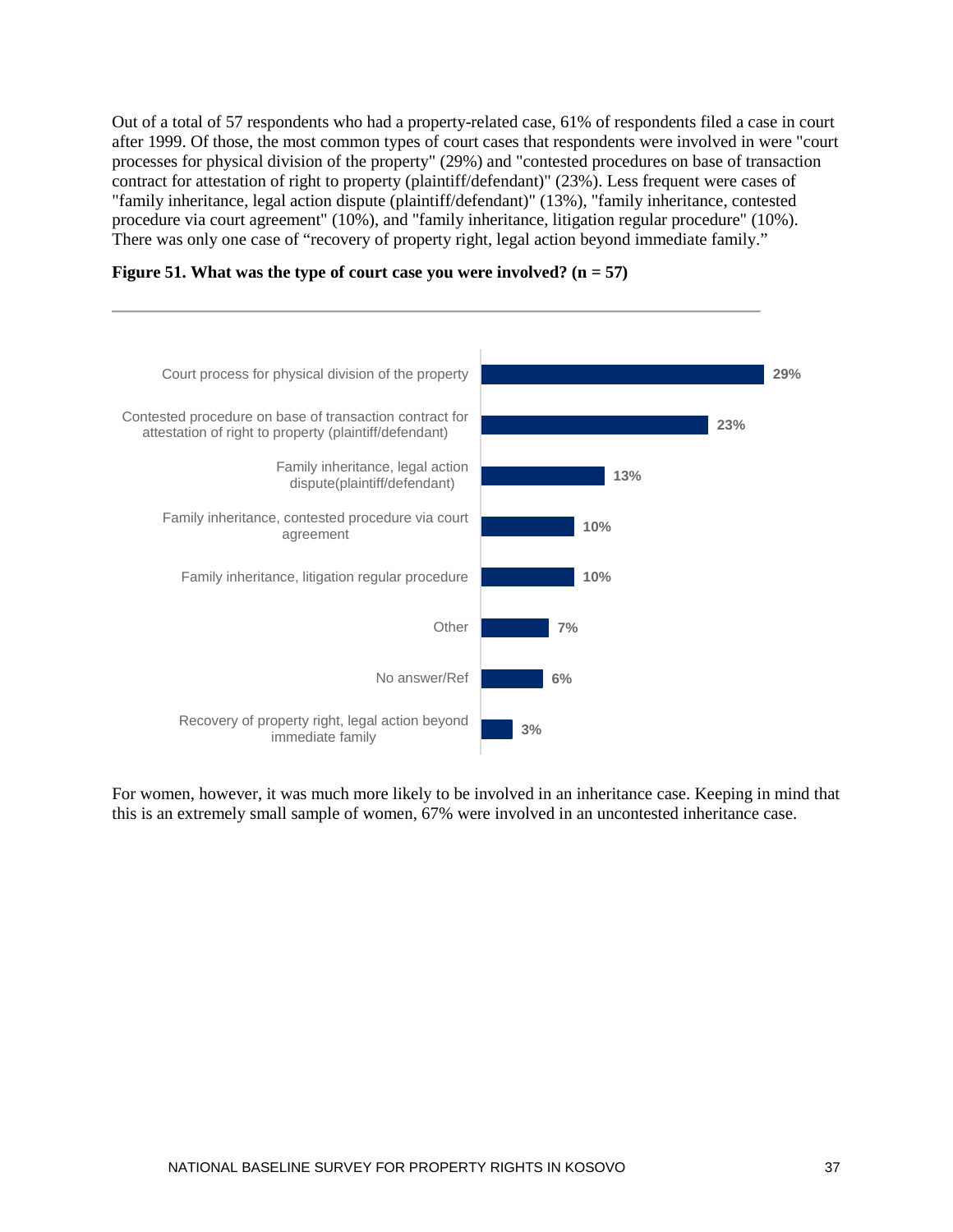#### **Figure 52. Types of inheritance cases**



When asked about the initiator of legal action in court, 48% of male respondents said that they personally initiated the legal action, compared to 25% of female respondents who stated the same. The majority of female respondents (67%) said that a male member of their family was the one that initiated legal action in court.





Of the total respondents, 41% of cases were resolved in respondents' favor, and another 43% are still in the process. Only 10% of cases were resolved against respondents.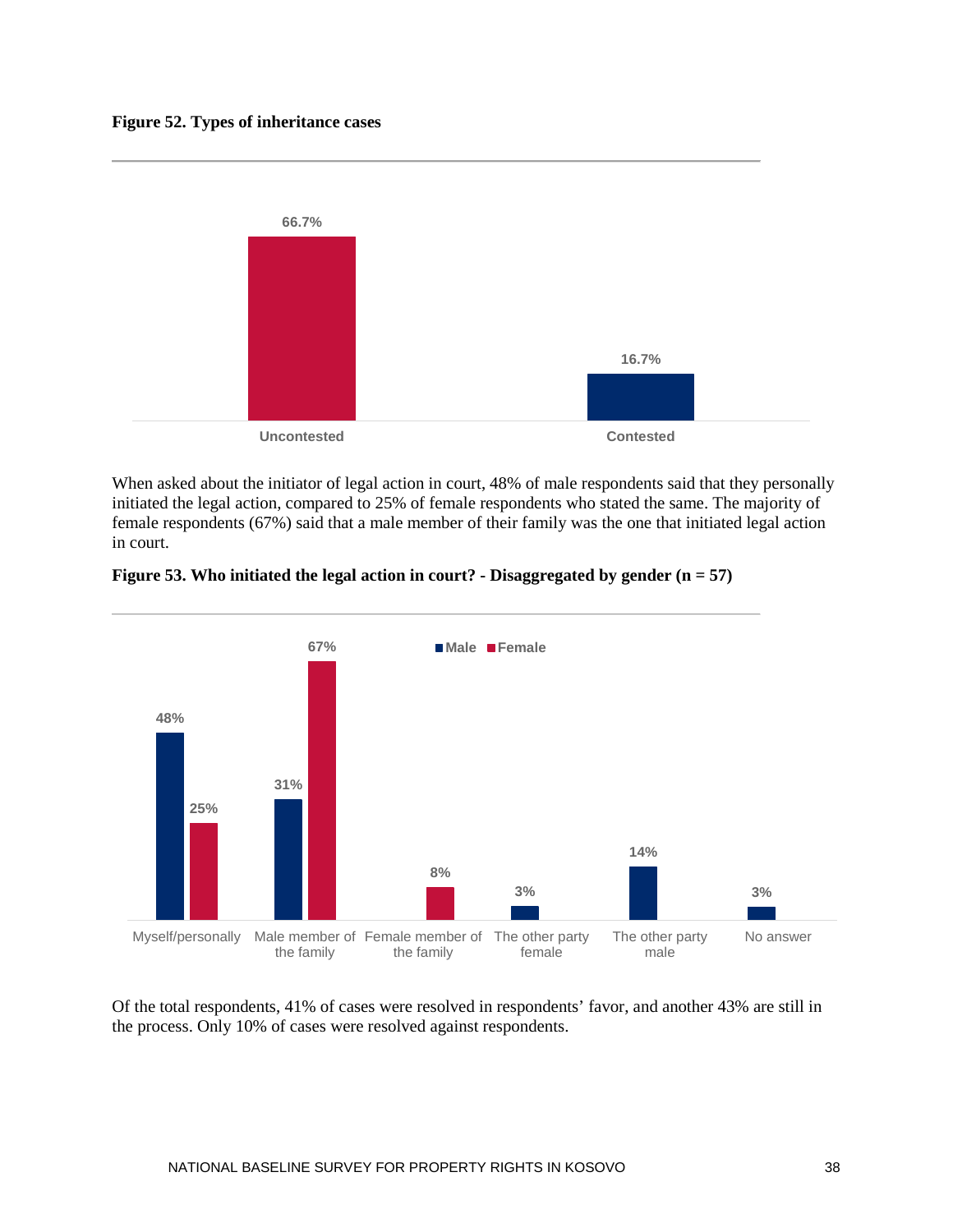**Figure 54. Was it resolved in your favor? (n = 43)**



While 73% of female respondents stated that the case they were involved in was resolved in their favor, only 30% of male respondents claimed the same. Again, note that the number of respondents here is very small. Additionally, 57% of cases involving male respondents are still in the process.





Of the total respondents, 61% stated that they were satisfied with the court decision, whereas 18% said they were not.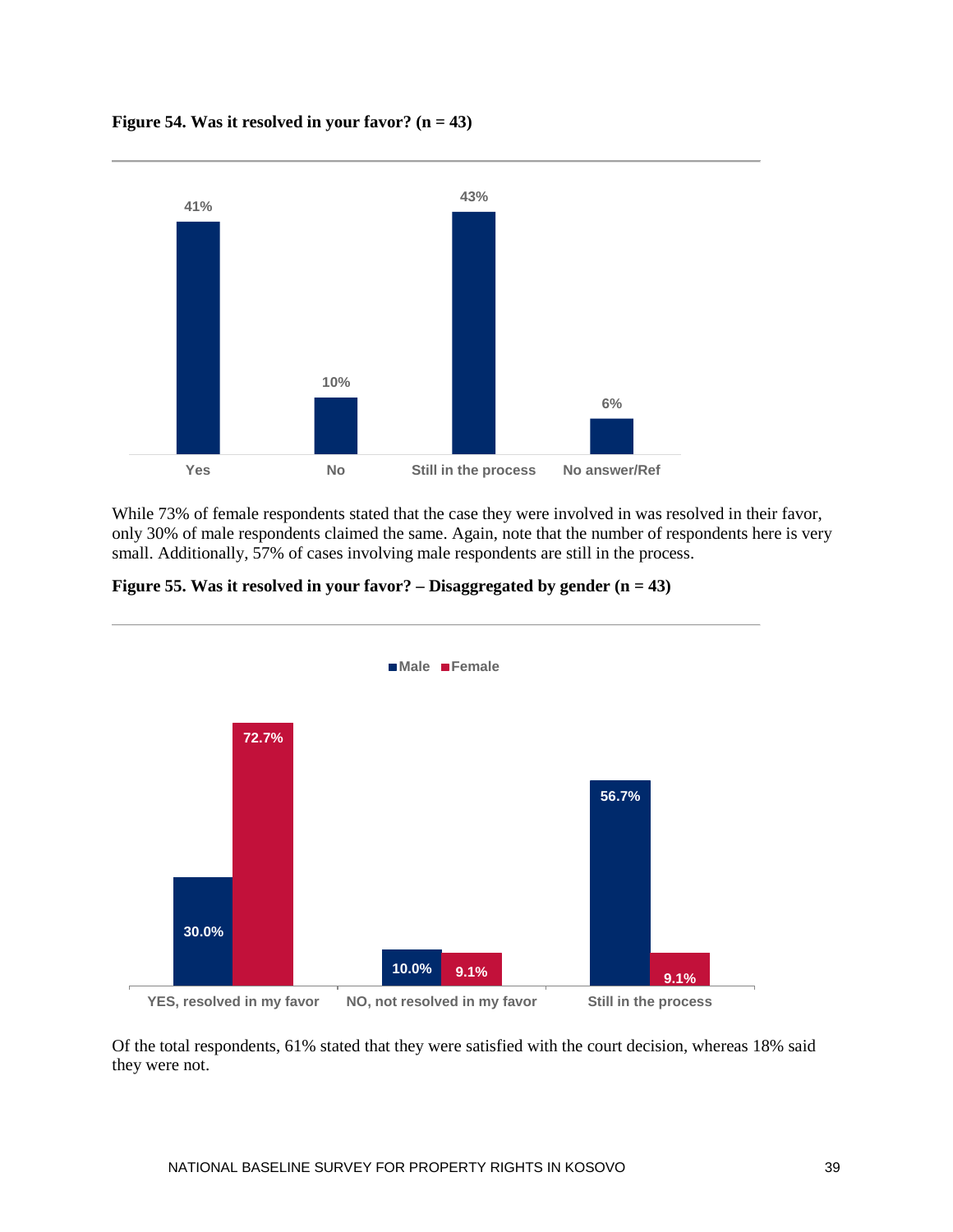

## **Figure 56. Were you satisfied with the court decision? (n = 25)**

When asked what they did not like about the court process, the majority of respondents said that they did not like "long delay in court processes" (69%). Another 37% stated that they "could not afford all of the cost affiliated with completing the case," and the same percentage said that the "court decision was inappropriate and nonsense."

## **Figure 57. What did you not like about the process?**  $(n = 10)$



For 36% of respondents the case they were involved in lasted for approximately a year, while the longest time it took for a case to be resolved was eight years (7%).

## **FOCUS GROUP DISCUSSION WITH COURT USERS**

*"Court procedures take too long and people that work in these courts are often unprofessional. I think that courts do not function correctly because it takes too long for a case to be solved."*

## **MALE PARTICIPANT**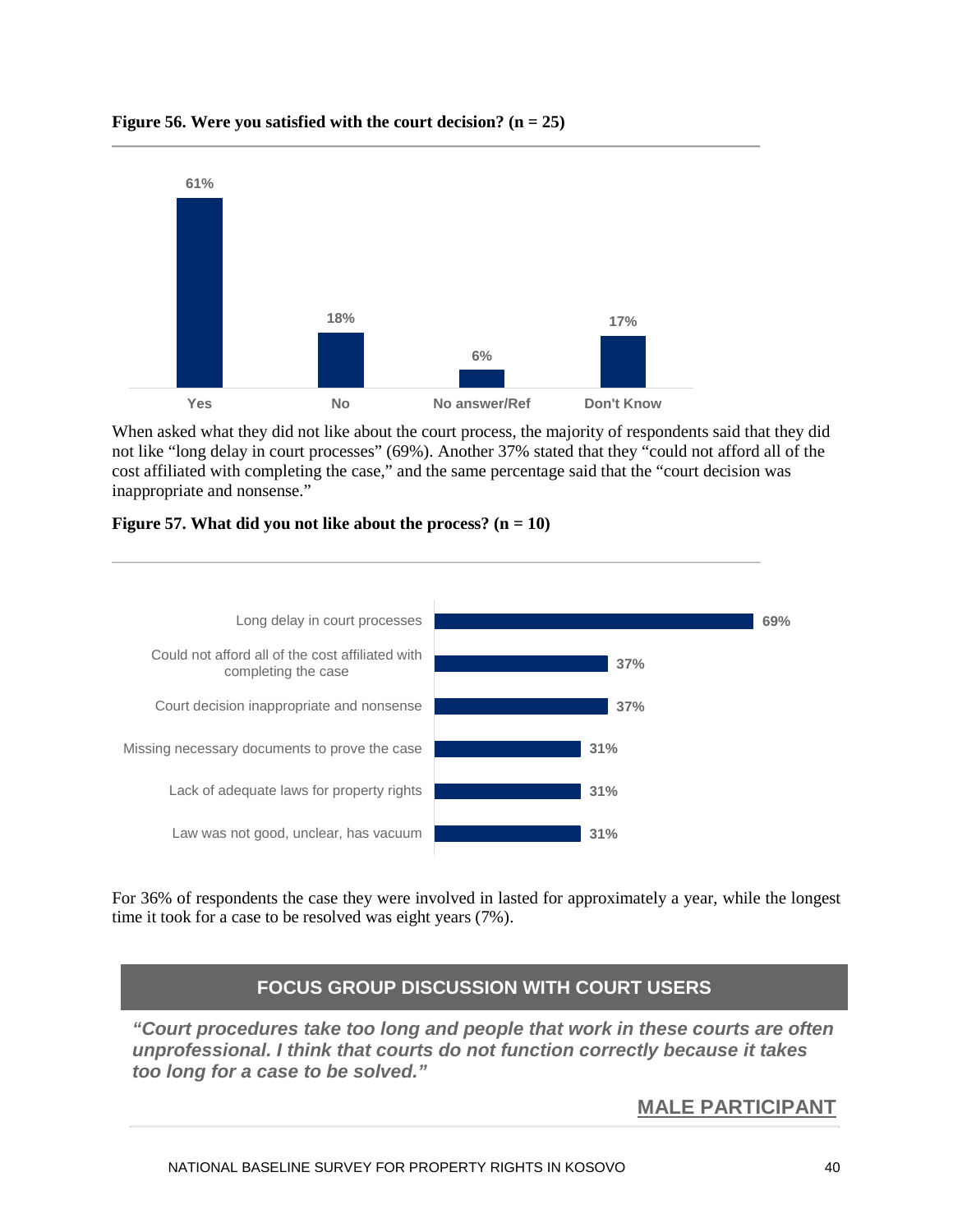

#### **Figure 58. Can you please tell us how long the case lasted?**

When asked to rate their satisfaction with several court services on a scale from 1 (very dissatisfied) to 5 (very satisfied), respondents showed greatest level of satisfaction with "guidance provided by court staff" (3.78/5) and "treatment by judge" (3.75/5). Meanwhile, they showed lowest level of satisfaction with timing  $(2.92/5)$  and "cost of court procedures"  $(3.04/5)$ .



**Figure 59. Can you please rate your satisfaction with the following court services? (1 = very dissatisfied, 5 = very satisfied)**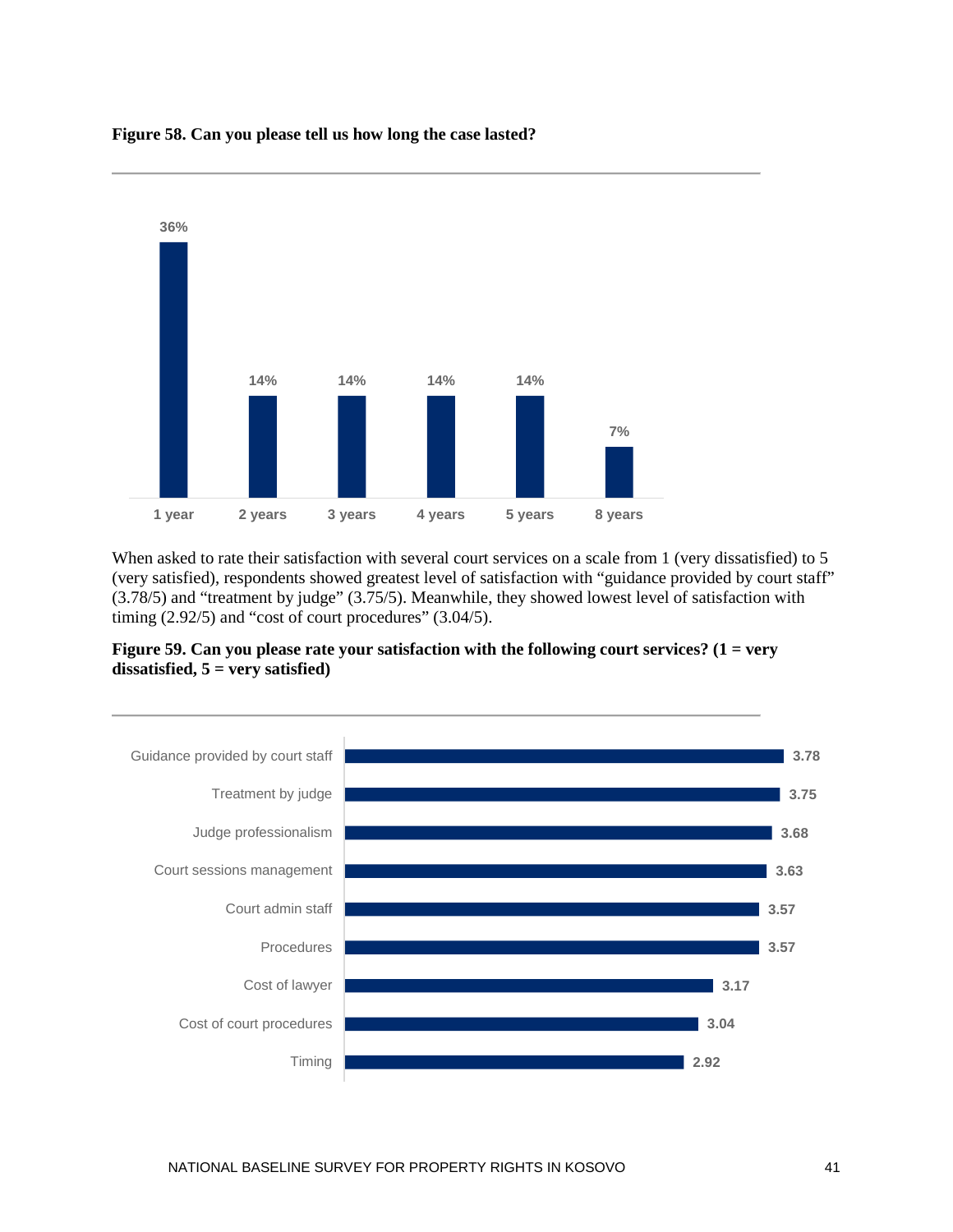In general, focus group participants showed average levels of satisfaction with the services they received from the court during the cases they were involved in. However, court users participating in focus group sessions tended to be of the opinion that inheritance cases take too much time.

According to the majority of survey respondents, property rights cases should be given "very high priority" (71%) in the justice system. Additionally, another 23% claimed they should be given "high priority," whereas only 6% were of the opinion that they should be given "low priority."





When asked which cases deserved priority, respondents' top two answers were "family property heritage disputes" (79%) and "unlawful use of property cases" (62%). Cases with "women related family heritage distribution disputes" (45%) and "high value claims" (42%) are also among the top priorities. "Cases when parties belong to different ethnic groups (especially displaced persons)" were least identified as deserving of priority treatment.



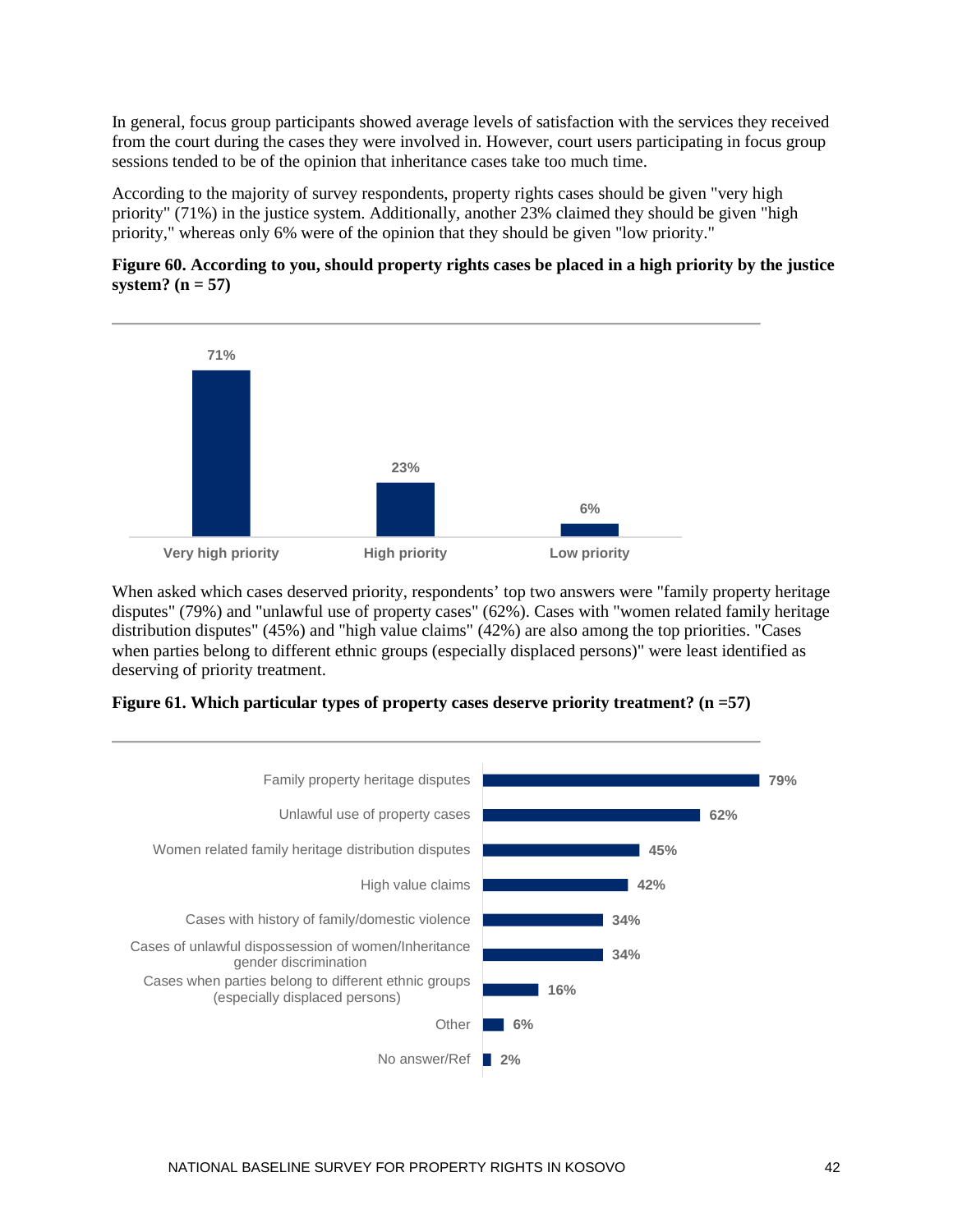Respondents who had had inheritance cases where asked about the main difficulties with handling the case. The three most common difficulties were "expensive legal services" (70%), "missing/incomplete documentary evidence" (70%), and "improper identification of property/illegal construction (not registered)" (56%).



## **Figure 62. What were the three main difficulties that you experienced in handling the inheritance case? (n = 10)**

Of the total respondents, 44% said that the court did take steps to verify that all family members and potential inheritors have been identified, whereas 28% of respondents claimed that the court did not do the verification. In terms of steps taken for the verification, the majority of respondents stated that the court "requested civil registration documentary evidence (94.2%).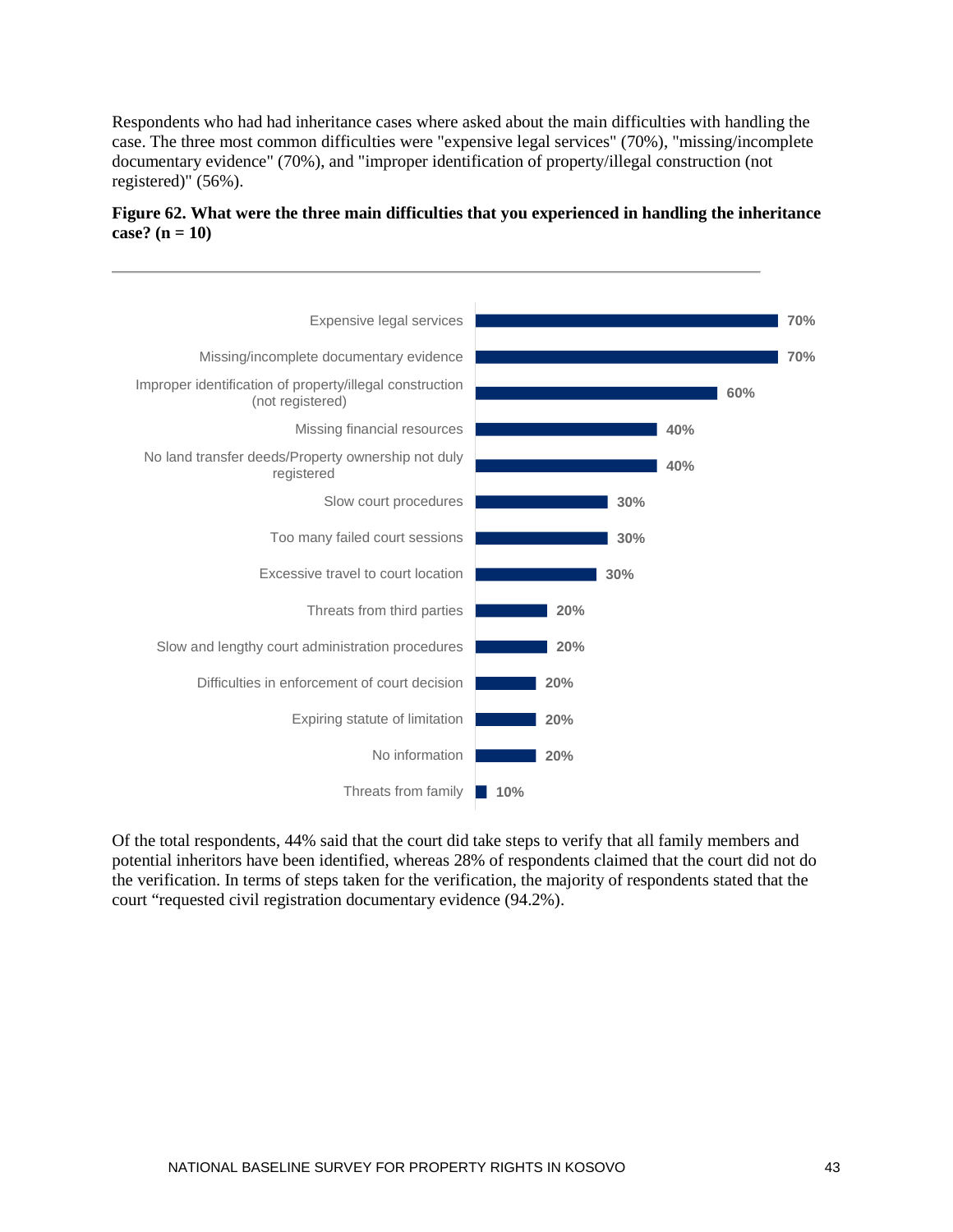### **Figure 63. What steps did the court take? (n = 10)**



Focus group participants who had previous experience with property-related cases where asked to provide their recommendations on how court services can be improved. These included increasing the number of judges dealing with property-related cases, eliminating bureaucratic procedures, and giving assistance to women with court procedures and exemption from administrative fees.

With regard to minority ethnic groups having particular difficulties in accessing the courts, survey respondents expressed concern. As 41% of respondents stated that "no" difficulties are present in such cases, 29% believed that minorities have difficulties in accessing the courts. Meanwhile, 27% of respondents said that they do not have information regarding this topic.

When disaggregated by ethnicity, 29.4% of Albanians believe minorities have difficulties, while 20% of Serbs and 0% of other minorities believe minority ethnic groups have difficulty accessing courts. Again, only 59 respondents answered this question, of which 51 were Albanian, 5 were Serbian, and 3 were other minorities.





Those who stated that minority ethnic groups have difficulties in accessing the courts were further asked about steps courts can take to mitigate these difficulties. According to most of respondents, courts should "provide language assistance" (72%), "provide basic legal education/information material in their language" (59%), or "provide minority officers/minority employees" (47%). Fewer respondents were of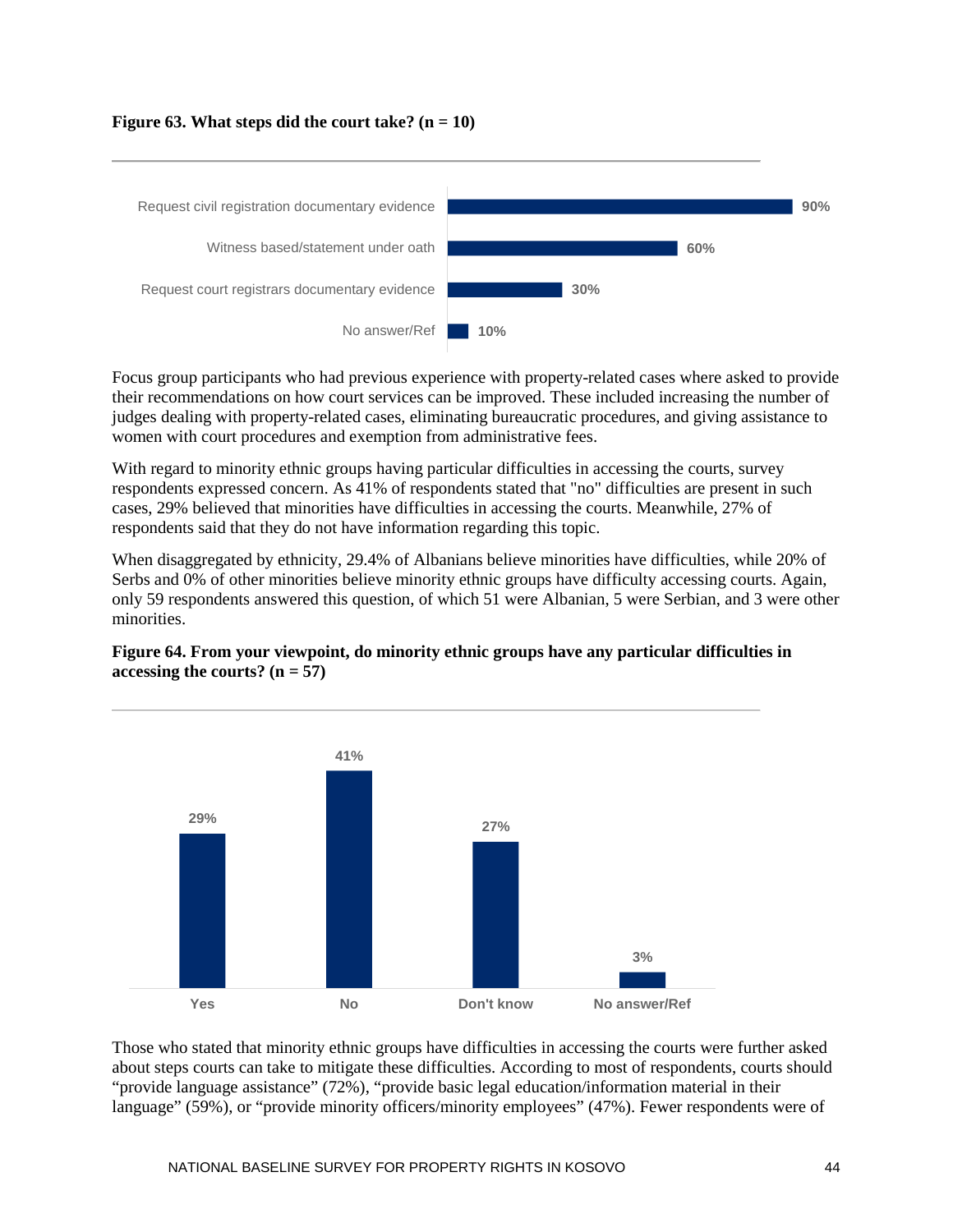the opinion that courts should locate court branches in minorities' locations and provide legal assistance in their language. Disaggregating between Albanians and minorities did not show any significant differences.



#### **Figure 65. What can the courts do to mitigate these difficulties? (n = 21)**

There is a general consensus that courts in Kosovo treat minorities fairly and equally, and provide impartial, just, and fair judgments. A total of 36% of respondents "completely agreed" with this statement, 29% "somewhat agreed," compared to only 1% of respondents that "completely disagreed."

However, when disaggregated by ethnicity there is a somewhat different picture. While 37.3% of Albanians completely agreed and 29.4% of Albanians "somewhat agreed," no Serbs or other minorities fell into these categories. Of the Serb respondents, 80% either completely or somewhat disagreed, while 33% of other minorities completely disagreed. 66% of other minorities did not answer the question, so note that these numbers have a high margin of error.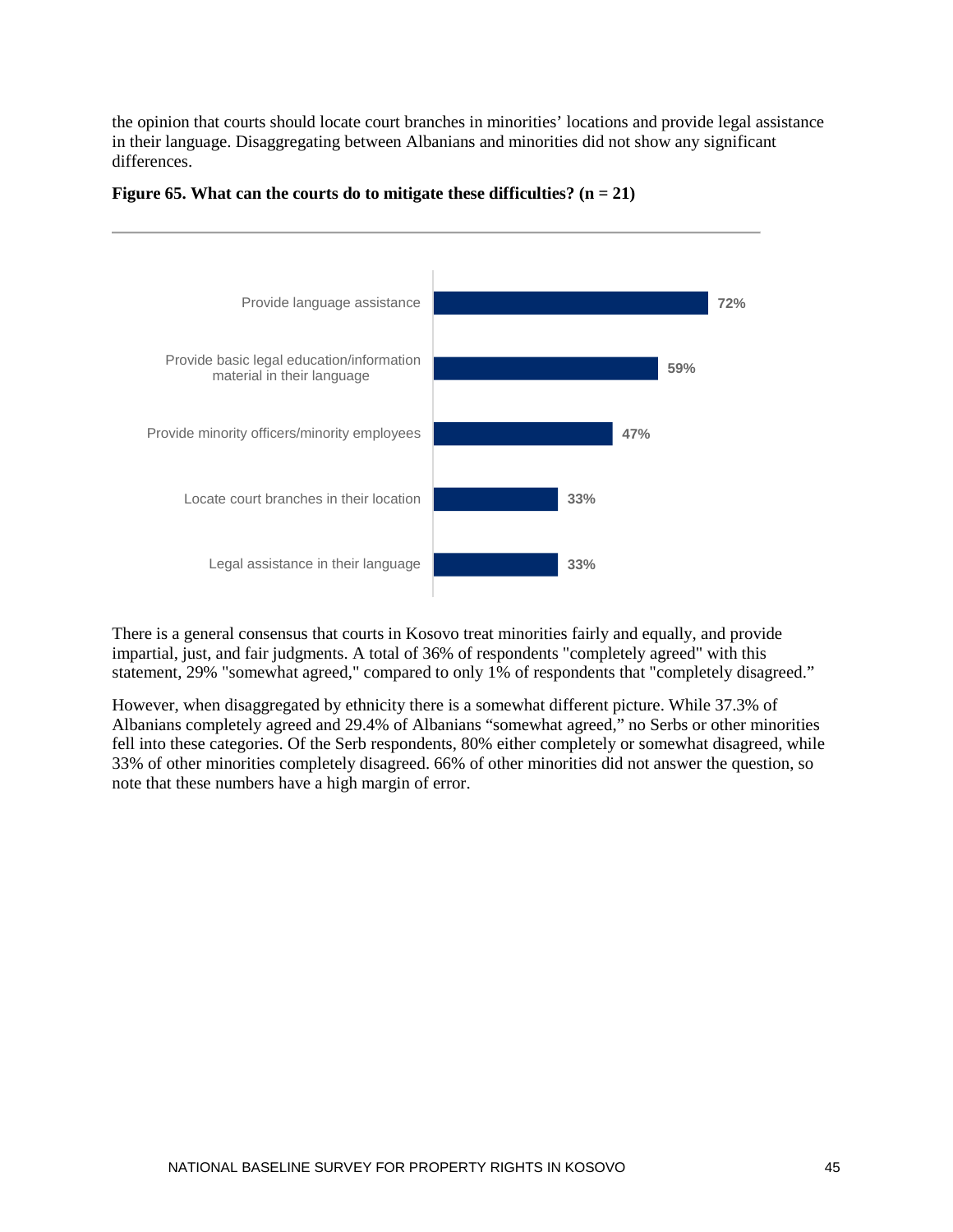

**Figure 66. Do you agree that the courts in Kosovo treat minorities fairly and equally and provide impartial, just, and fair judgments? (n = 57)**

In order to increase the confidence of the minority communities in the court system, respondents believe that courts should mainly "increase transparency" (55%), "improve accessibility" (45%), and "simplify procedures" (35%). On the other hand, "drafting minority specific provisions in court procedures (affirmative acts)" (23%) and "reducing costs" (17%) were identified by fewer respondents. There were no major differences here among ethnicities.



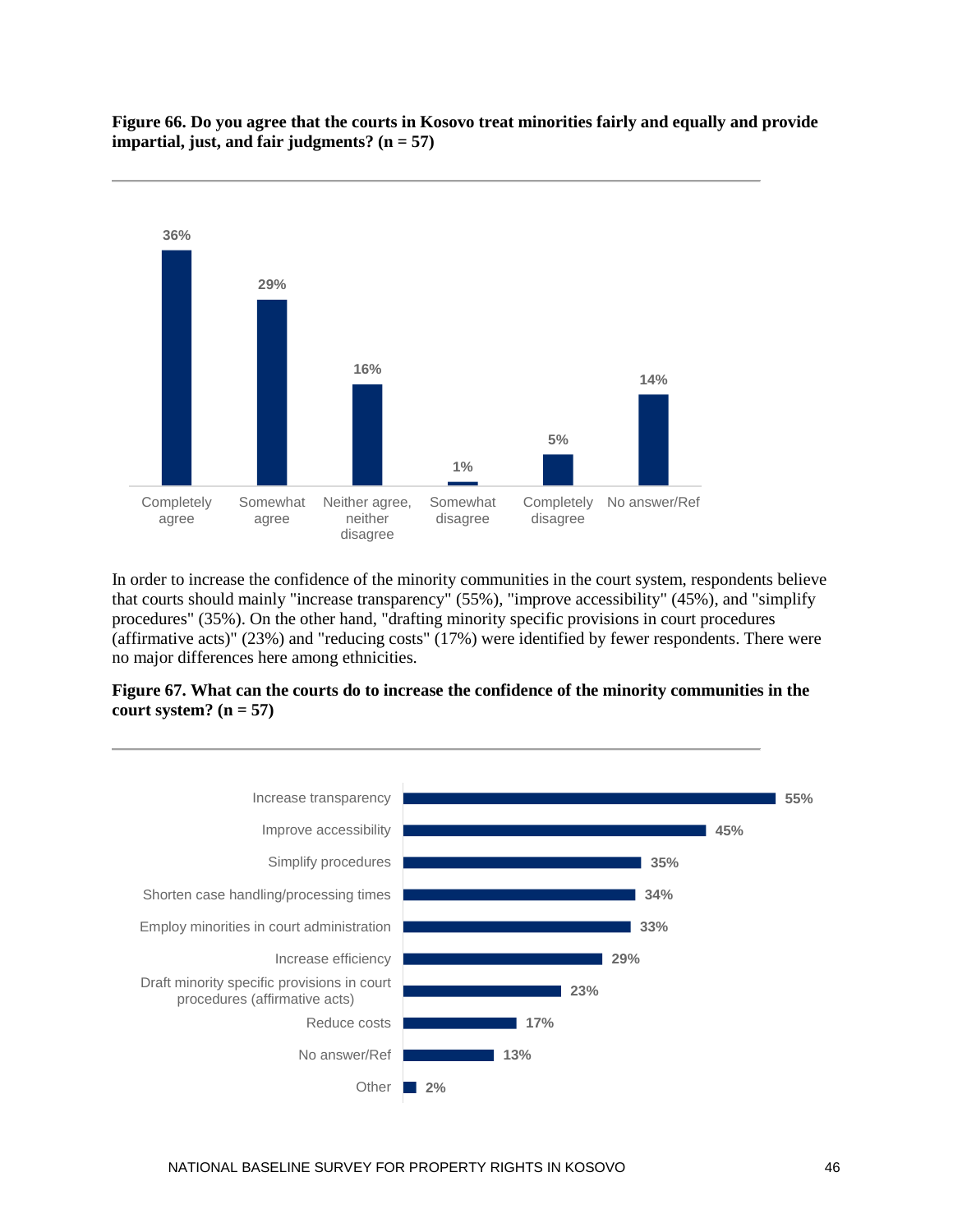Respondents were also asked questions about women's challenges in accessing courts. According to most respondents, women do not have particular difficulties in accessing the courts. Half of respondents claimed there are no difficulties for women in this regard (50%), 24% said there were difficulties, and 21% did not know or refused to answer the question.





There were no major differences here when disaggregated by gender.



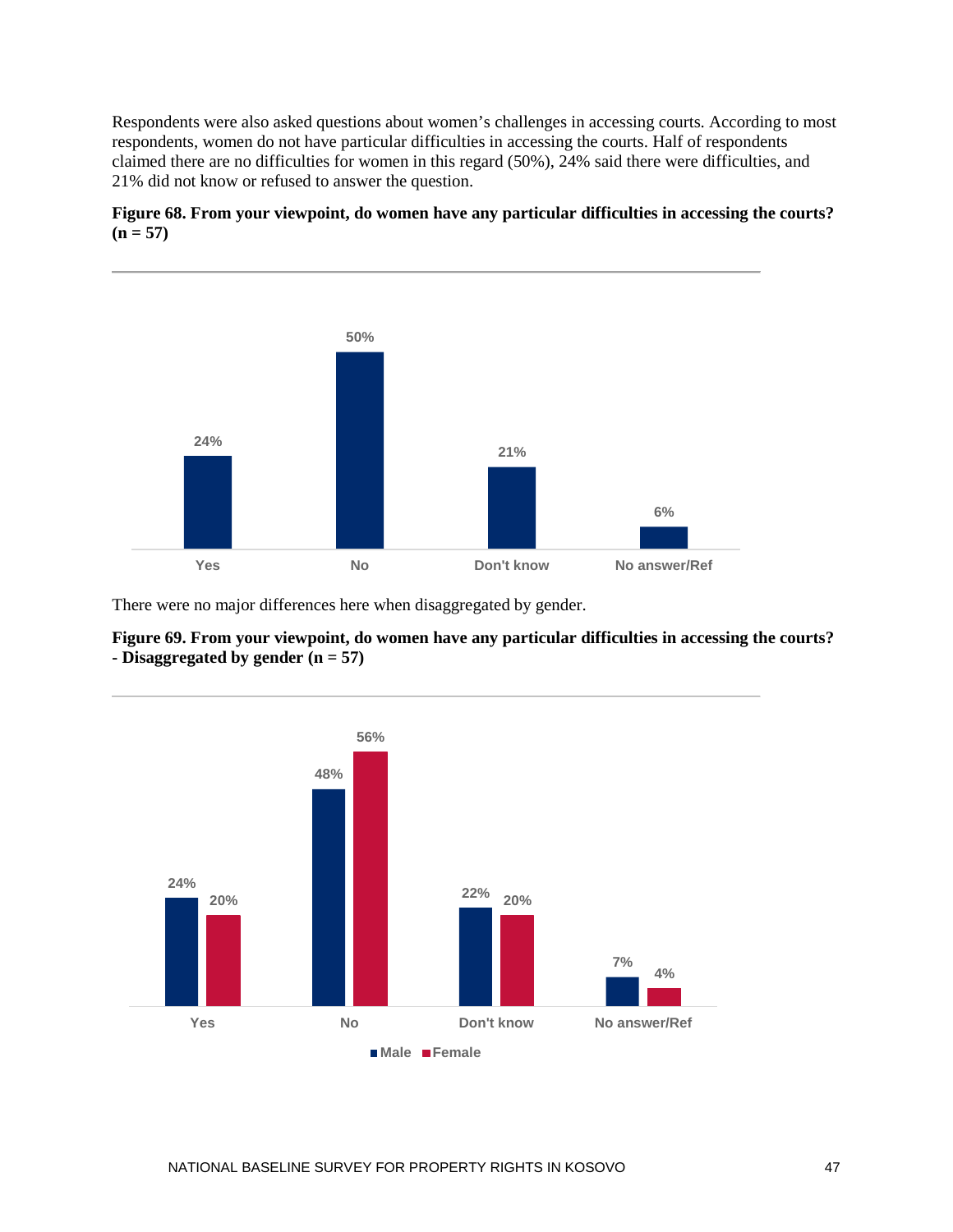The top three answers when asked how courts can mitigate difficulties women face in accessing them were increased transparency (76%), employing more women in the court administration (68%), and increased efficiency (58%). Again, there were no significant differences when disaggregated by gender. Note that only respondents who answered that women faced difficulties were asked this question, so the number of respondents is very low.





There was general agreement with regard to courts in Kosovo treating women fairly, equally and providing impartial, just, and fair judgments. Of the total respondents 41% "completely agreed" with the statement, 39% "somewhat agreed," and only 2% "completely disagreed."





However, while the majority of male respondents "completely agreed" with the statement that "courts in Kosovo treat women fairly and equally and provide impartial, just and fair judgment" (52%), the majority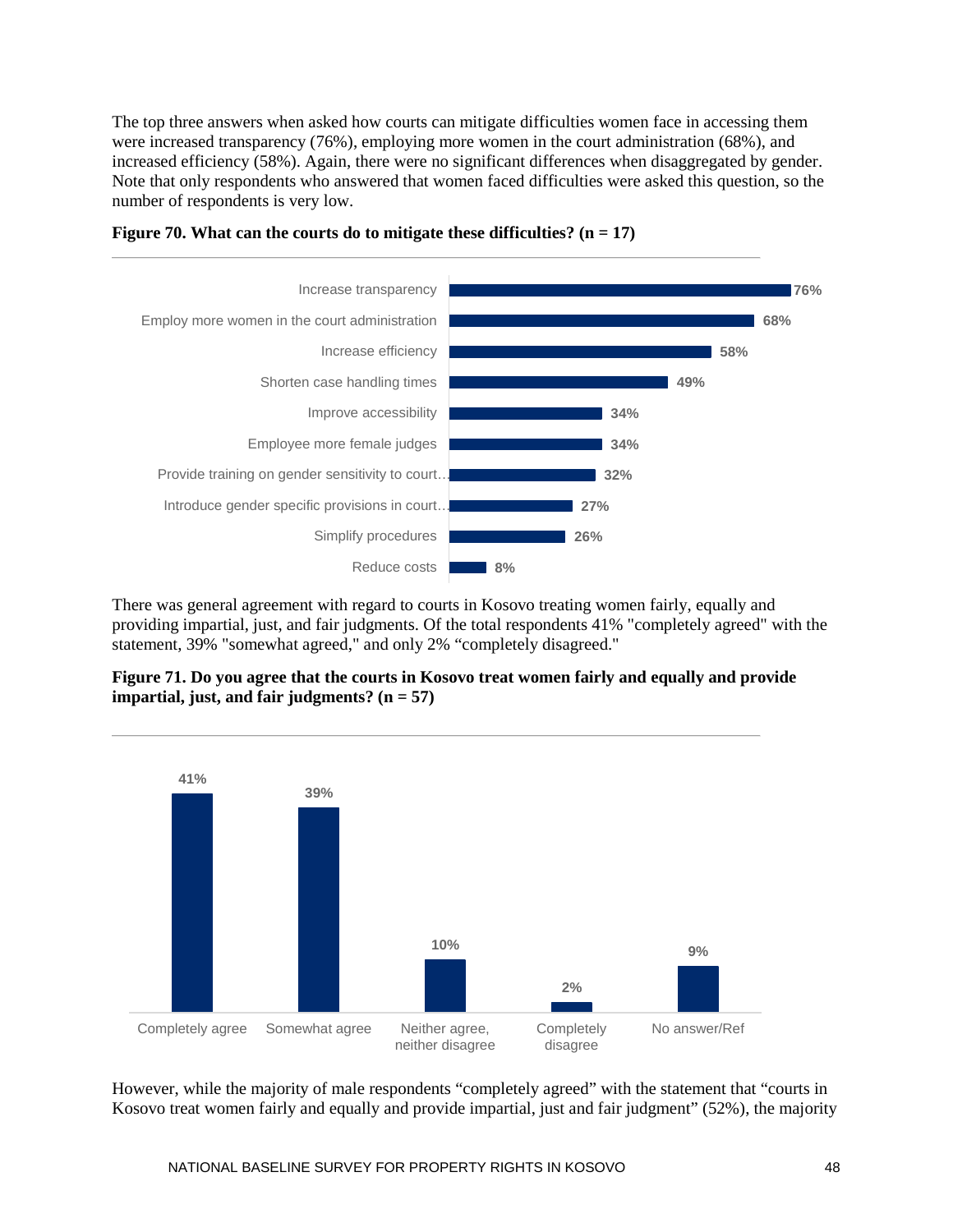of female respondents only "somewhat agreed" with the same statement (50%). Only 20% of women "completely agreed."



**Figure 72. Do you agree that the courts in Kosovo treat women fairly and equally and provide impartial, just, and fair judgments? - Disaggregated by gender (n = 57)**

Female court users participating in focus group discussions complained about their experiences in court. Several of them said that not only are cases handled very slowly, but there is also no adequate assistance and support from the court.

The majority of survey respondents believed that notaries in Kosovo treat women fairly and equally, and provide impartial, just, and fair services. Of the total respondents, 46% "completely agreed" with the statement, and 32% "somewhat agreed." Again, a larger number of women "somewhat agreed" (40%) with the statement, in comparison to male respondents where the majority "completely agreed" with the same statement (54%).

## **FOCUS GROUP DISCUSSION WITH COURT USERS**

*"I had many troubles during the case. I have initiated the case in court myself, but the court did not treat me well at all and did not provide the necessary assistance. I had to go and figure it all out by myself.*

## **FEMALE PARTICIPANT**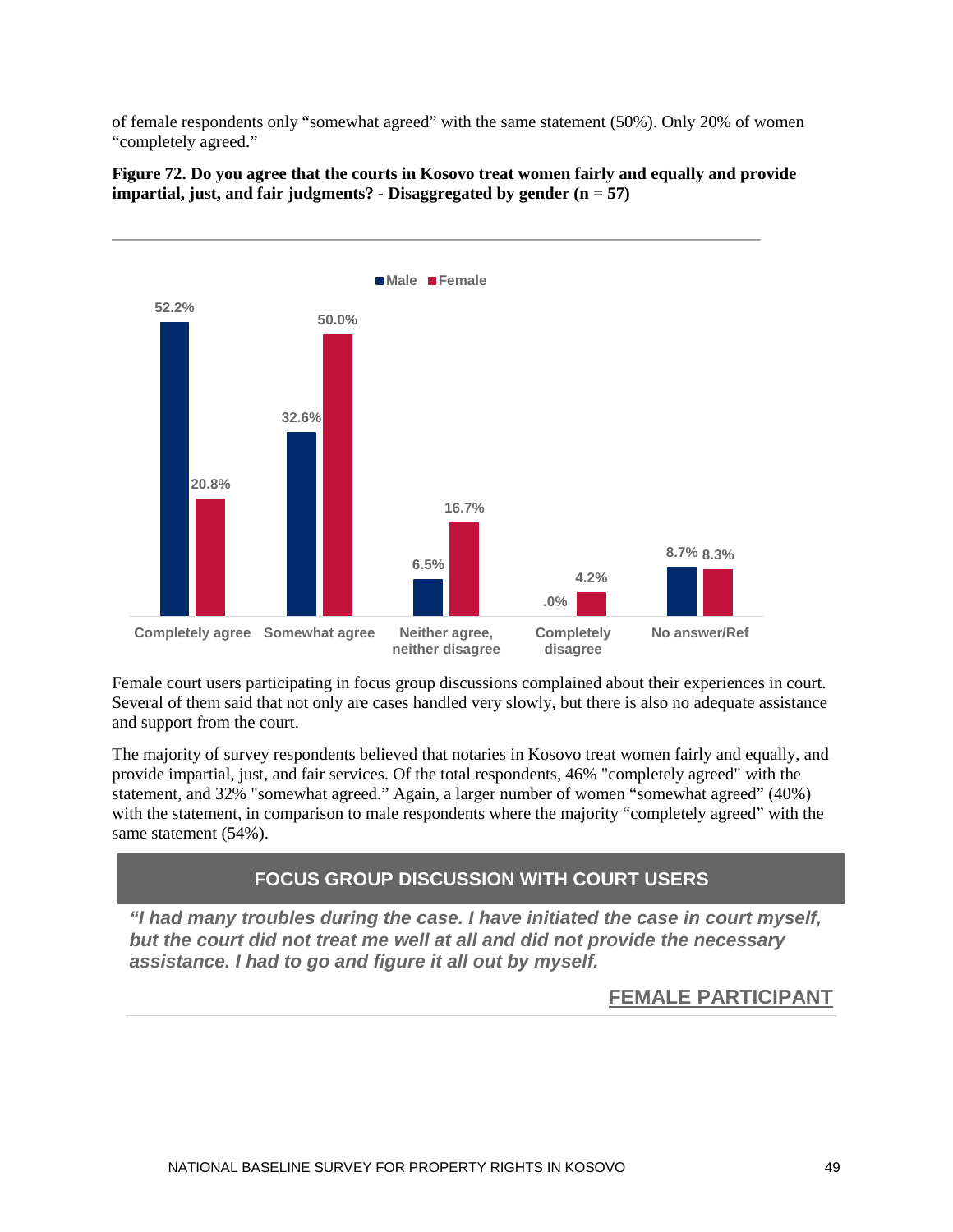



According to respondents, courts can do a variety of activities in order to increase the confidence of women in the court system. The most common answers were that courts ought to "increase transparency" (49%), "conduct public information and education campaigns about court system and women's rights" (41%), and "increase efficiency" (37%) in order to increase confidence of women. Disaggregated by gender, the results show that a higher number of female respondents believe that courts should conduct public information and education campaigns, and should also provide training on gender sensitivity to court (65% and 54% of women versus 27% and 22% of men).



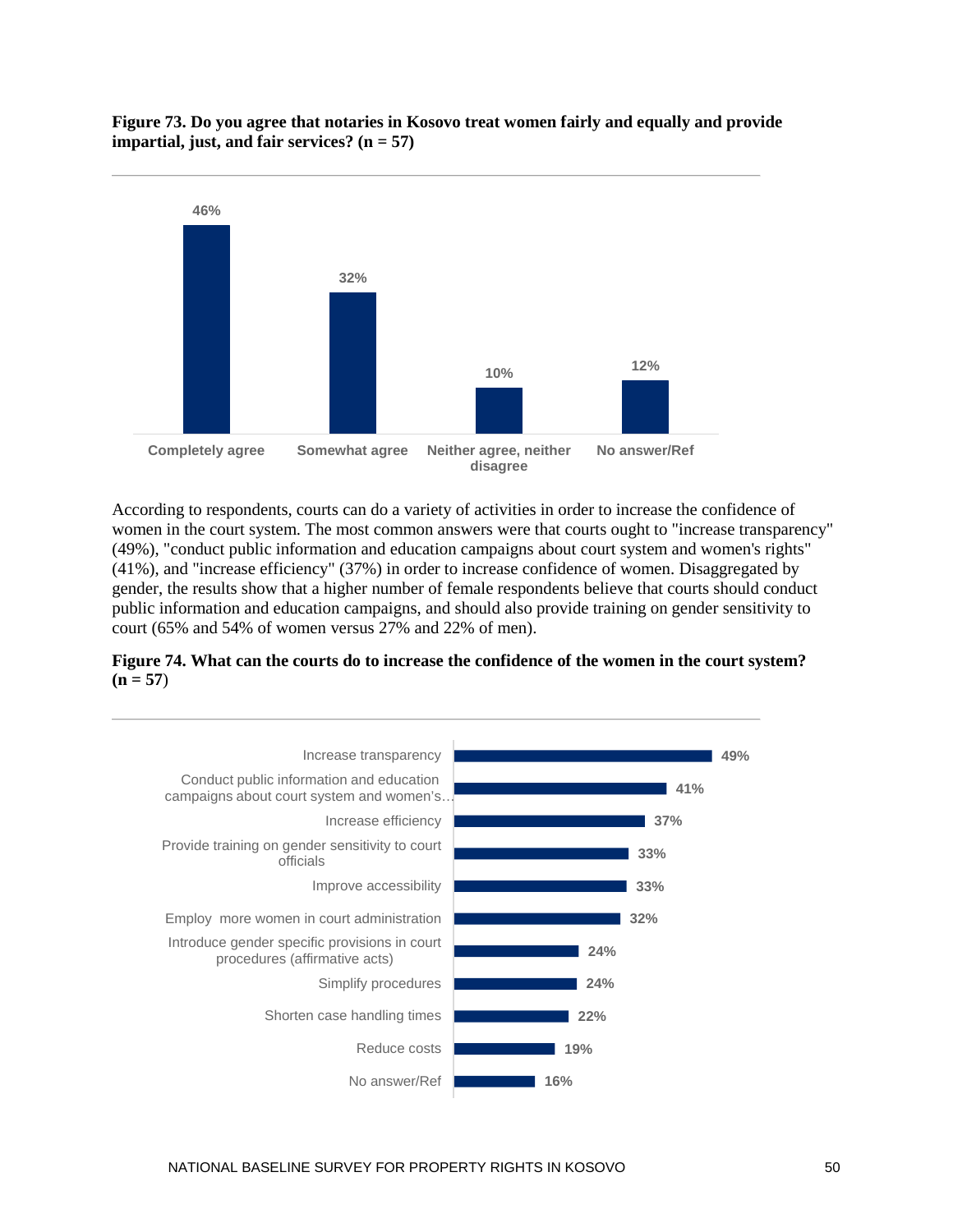Court users participating in focus group discussions believe that people in general, and women in particular, should have more access to information regarding their inheritance rights. Among the proposed ways to inform people in regard to their rights on inheritance were:

- $\Rightarrow$  TV debates and informative advertisements (Ferizaj: Romas Ashkalis and Egyptians; Gjilan, Peja, Pristina: Albanians; Serbians – South Kosovo)
- ⇒ Awareness campaigns for both adults and children (Ferizaj, Gjilan, Pristina: Albanians & Romas Ashkalis and Egyptians Serbians -North Kosovo)
- $\Rightarrow$  Brochures (Ferizaj, Gjilan: Albanians, Romas, Ashkalis and Egyptians)
- ⇒ Internet campaigns (Gjilan, Pristina: Albanians; Serbians South Kosovo)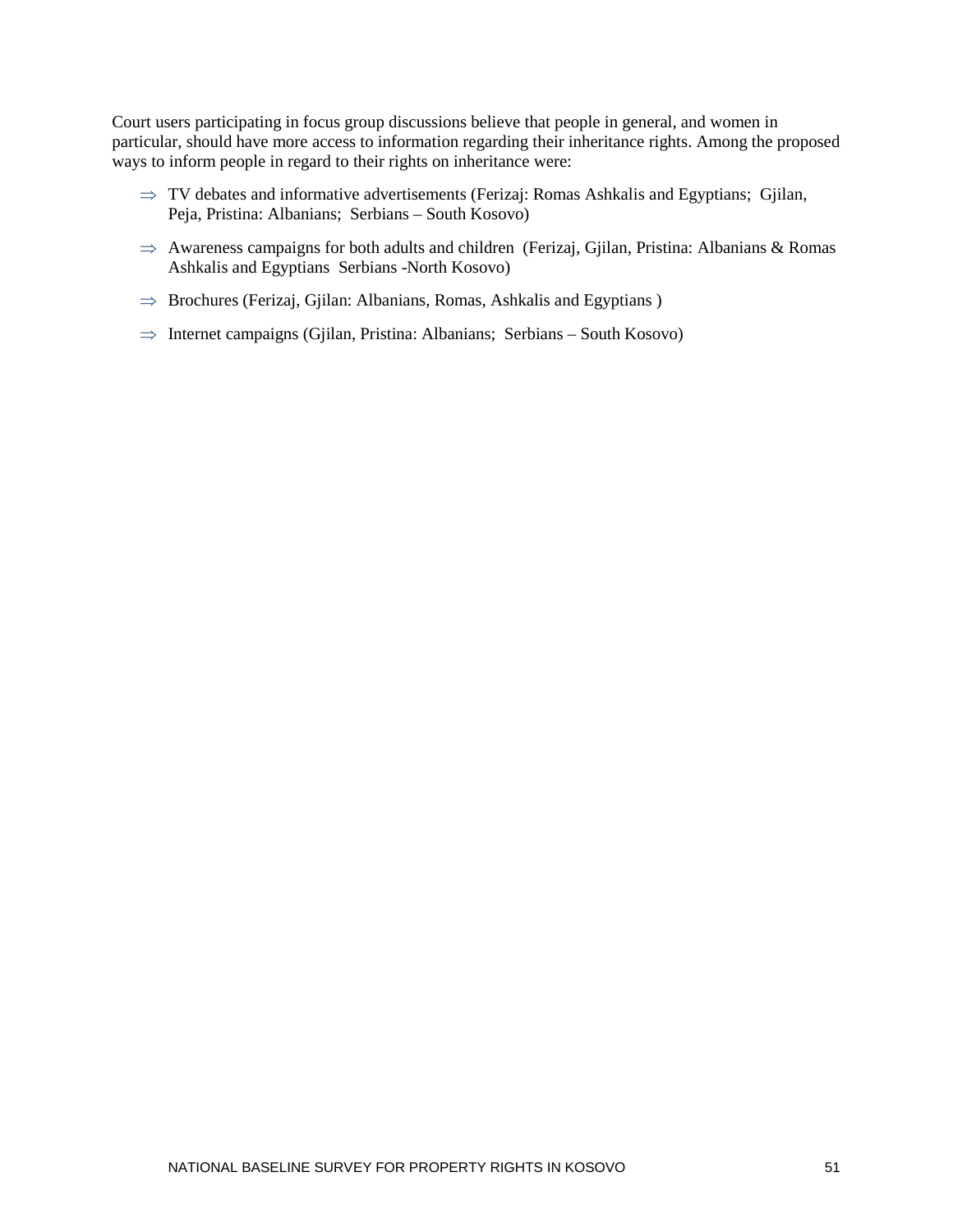## <span id="page-58-0"></span>4.0 CONCLUSION

While the majority of adult citizens of Kosovo believe they own immovable property, the number of registered owners is much lower. Furthermore, only around 19% of all female respondents had property registered in their name, compared to 79% of male respondents. In the 74% of cases when families had only one registered member as a property owner, 90% of the time that member was male.

Very few people had actually registered property, as compared to considering themselves to be owners. This was especially true for inherited land, and may mean that work must be done to educate people about why it is important to register inherited land.

Less than half of interviewed respondents said that they knew what basic documents are needed to request an inheritance. Two in three women said they were not familiar with these documents, and women were much less likely than men to know it is possible to initiate an inheritance proceeding through a notary. Serb citizens were the least likely to believe they know which basic documents are needed to make a real estate transactions.

The vast majority of respondents believed that women and men should have equal rights to own land. However, when asked to recall cases where a daughter inherited property in their circle of acquaintances, more than half of respondents could not recall a single case. According to around half of respondents, women in Kosovo do not demand their rights to inherit, and the vast majority of respondents believe that women renounce or withdraw their property/inheritance rights. Concretely, the percentage of female respondents (34%) who had gone through an inheritance proceeding and renounced their property/inheritance rights was considerably higher than the percentage of male respondents who had gone through a proceeding and stated the same (6%). Cultural barriers that deny women's rights to inherit and fear of transferring property to husband's family were the main reasons why women renounced their property/inheritance rights.

The majority of female respondents who were involved in a property-related case said that a male member of their family was the one that initiated legal action in court, compared to the majority of male respondents said that they personally initiated the legal action. Despite considerable satisfaction with court services, respondents complained about expensive legal services, missing/incomplete documentary evidence, and improper identification of property/illegal construction when dealing with inheritance cases.

There are several areas that might inform a communication campaign. In general, people did not know about notaries as an option for an inheritance proceeding. This was especially true for women, for Serbs, and for young and old respondents.

Young people (18-24) were the least knowledgeable group. They were most likely to identify their fathers as in charge of decisions, contributors to wealth, in charge of property, and as initiators of inheritance proceedings. They were also less likely to know which documents were needed for an inheritance proceeding. All respondents identified "brothers" as least likely to be supportive of women's inheritance. It therefore may make sense to target young people, especially young men, to sensitize and educate them about women's property rights, especially inheritance.

Similarly, women were less likely than men to have knowledge about inheritance proceedings and other types of property transactions. They must therefore be targeted separately from, and perhaps more intensively than, men. Serbs were less likely to have knowledge than Albanians or other minorities and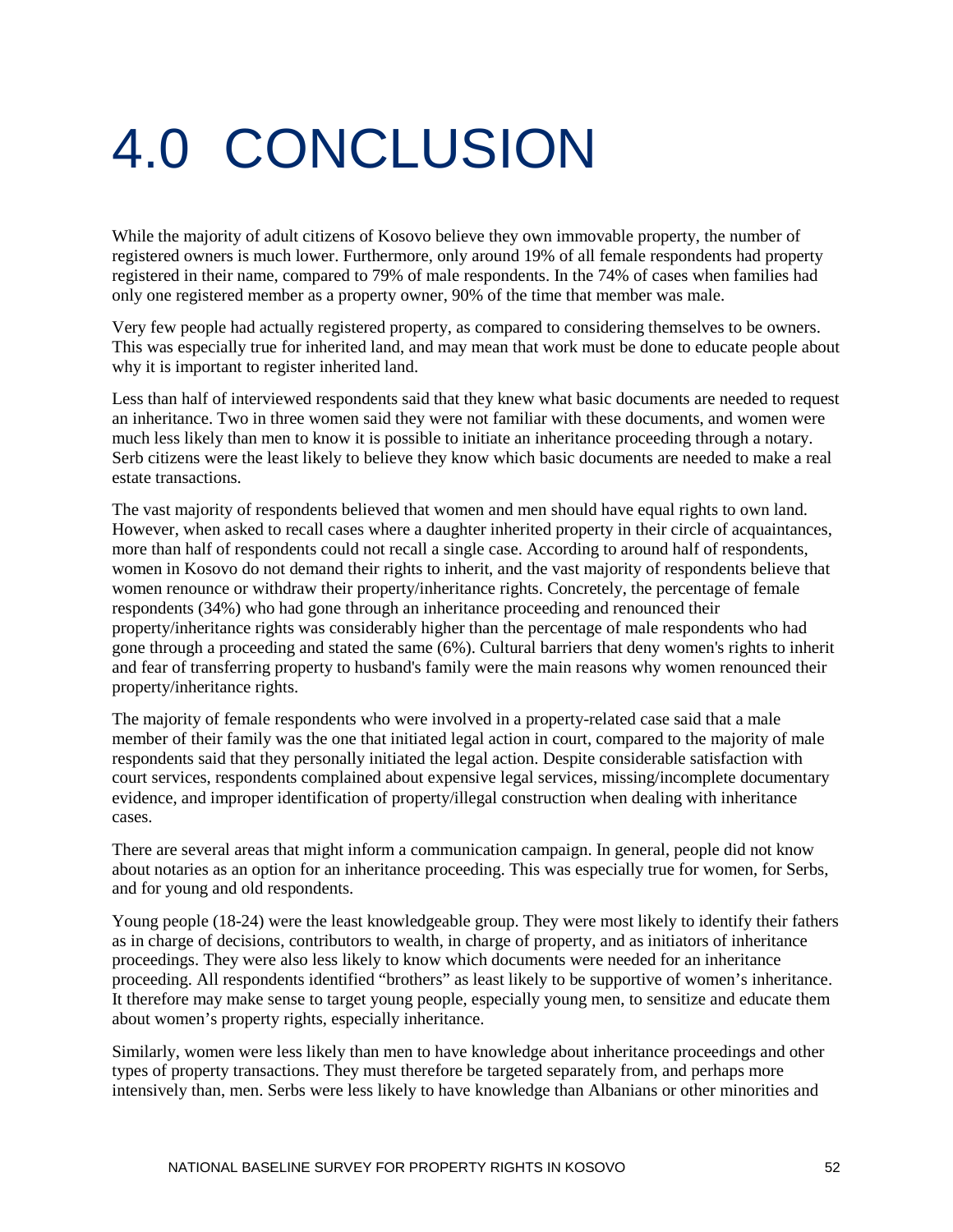should perhaps be similarly targeted, especially because they were least likely to believe women should inherit from their birth families and least likely to know of a case where a daughter inherited.

All female respondents, as well as Serbian male and female participants, were also less likely than other groups to identify fathers as providers of income and more likely to identify mothers. This perception might influence a communications campaign.

There were also many regional differences that might warrant follow-up and different types of communication campaigns. Specifically, Ferizaj region was more likely to have people identify fathers and mothers as supportive of property rights and to have people agree that inheritance should be equal for sons and daughters. Conversely, people were much less likely to have knowledge about inheritance and real estate transactions, had the lowest percentage of people who identified inherited property as theirs, and women were more likely to say they had renounced their inheritance rights. This may warrant followup investigation to determine why attitudes are more progressive, and perhaps a different type of education campaign.

In Peja many more respondents than average knew of cases where daughters had inherited. People were also more likely to have a female household member who had registered property, and to identify the mother as a main contributor to household wealth. However, people were least likely to agree that inheritance between sons and daughters should be equal, that women should inherit, or that household decisions were made jointly between the husband and wife. Lack of knowledge was one highly identified barrier in these regions. Follow-up to determine whether and why women inherit more in Peja (and in Gjakova, which has similar results) despite professed attitudes could influence other types of programming.

In Mitrovica region, there was much less agreement that women renounce than in other regions. This could warrant follow-up research to determine why.

More research on the urban/rural divide may be warranted as well. Pristina and Peja had higher ownership of property created during marriage, while people in Prizren were less likely to own property in general.

Finally, Pristina residents were most knowledgeable about which property should belong to both partners. Outside of Pristina, the majority agreed that property created during marriage should belong to both, but fewer agreed that other types of property should. This indicates that a communication campaign should focus outside of Pristina and focus on different categories of property; it is especially important that the differences in perception of different types of property be understood and addressed.